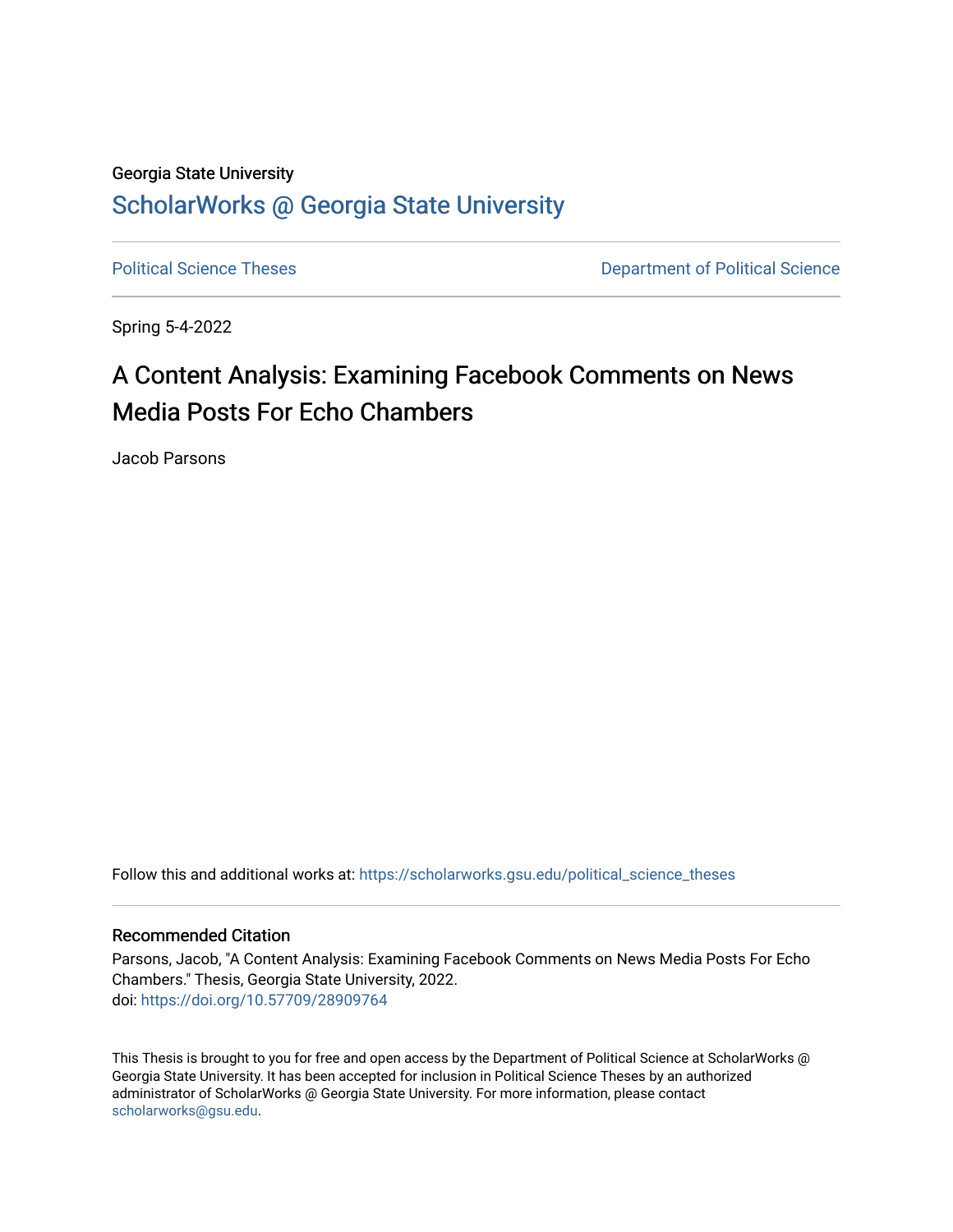A Content Analysis: Examining Facebook Comments on News Media Posts For Echo Chambers

by

Jacob Parsons

Under the Direction of Toby Bolsen, PhD

A Thesis Submitted in Partial Fulfillment of the Requirements for the Degree of

Masters of Arts

in the College of Arts and Sciences

Georgia State University

2022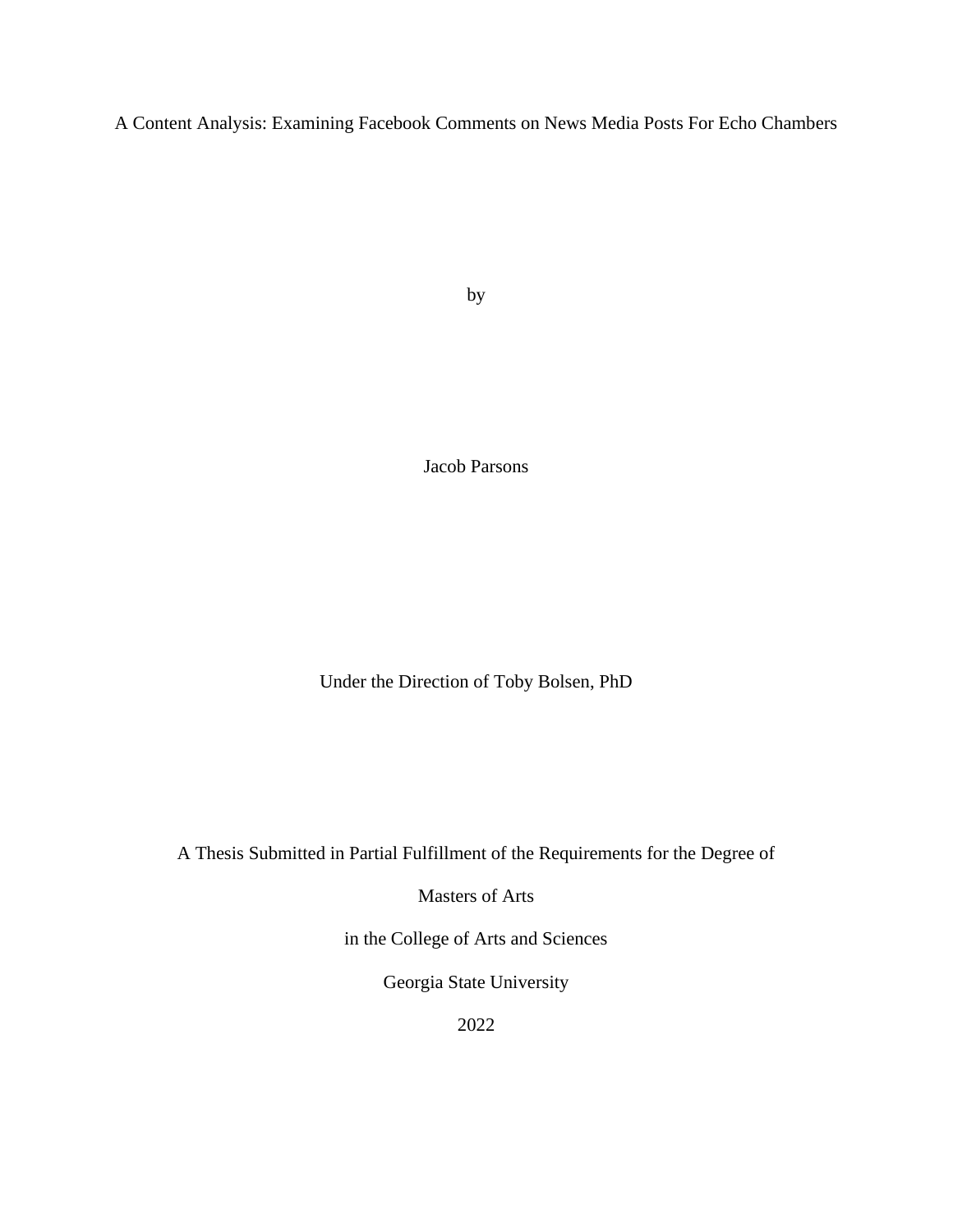#### ABSTRACT

Social media serves as a way for people to connect. People can choose who they connect with, this can cause echo chambers to appear online and can also cause in/out groups to become present. This thesis will examine echo chambers and in/out groups using a content analysis of comments on news media posts on Facebook. The two issues being examined are abortion and immigration. We will be looking at three news media pages: Fox News, MSNBC, and ABC News. What the content analysis will seek out to find is that the partisan news sources Fox News and MSNBC will have echo chambers of information and will attack a person of the out-group if they comment. These echo chambers and in/out-group behaviors could lead to other problems such as polarization.

INDEX WORDS: Content Analysis, Echo Chambers, In/Out Groups, Social Media, Political Homophily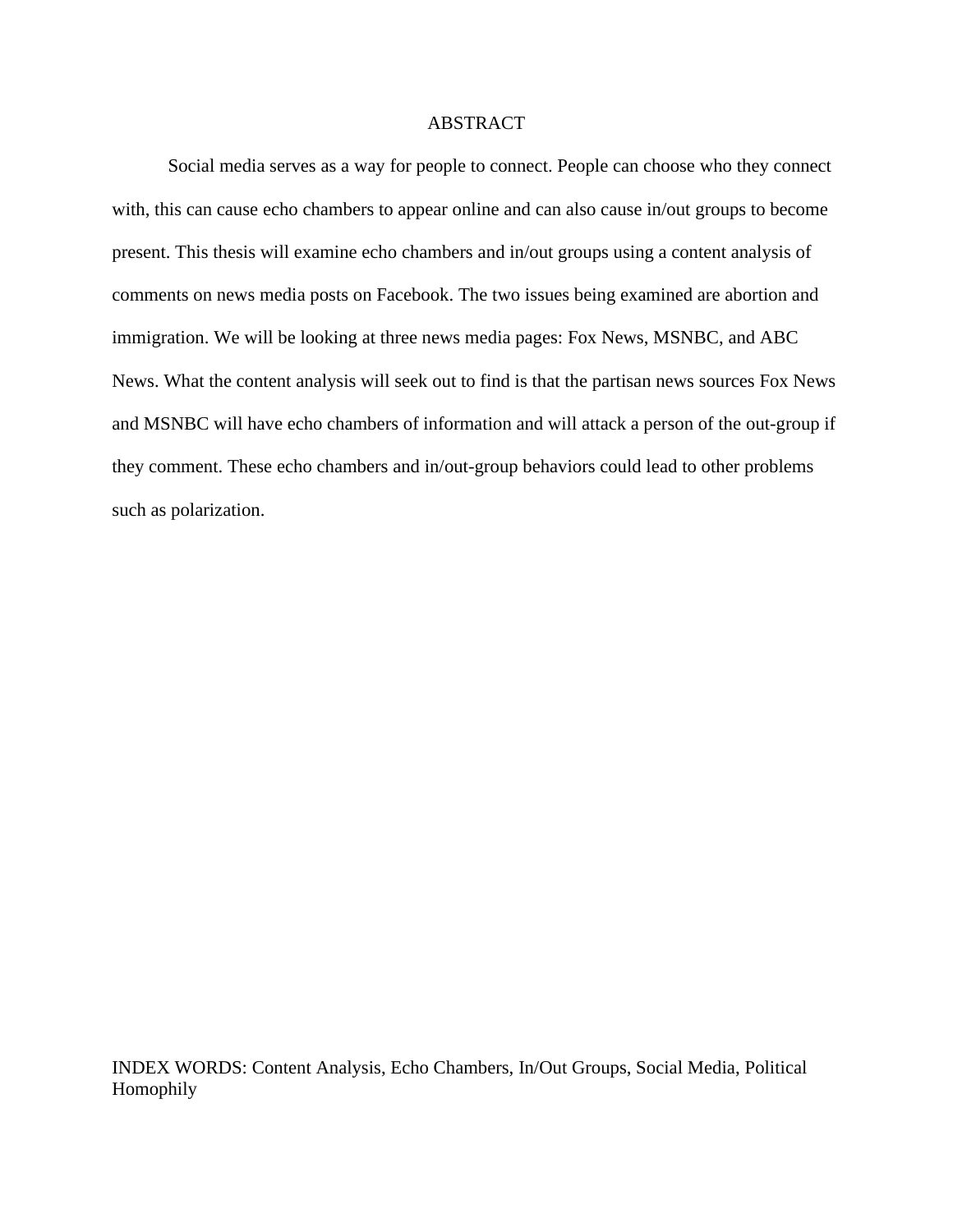Copyright by Jacob Ray Parsons 2022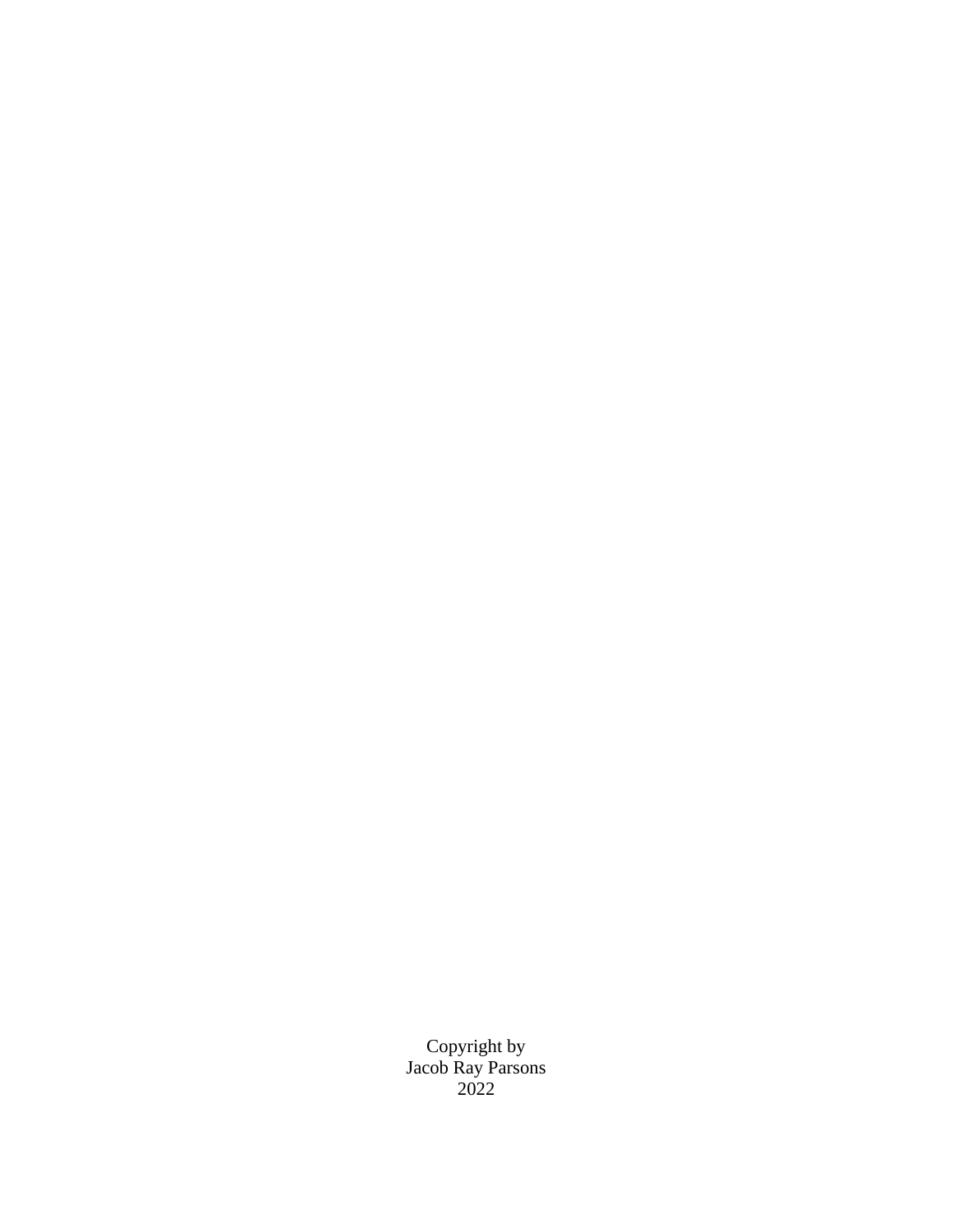A Content Analysis: Examining Facebook Comments on News Media Posts For Echo Chambers

by

Jacob Parsons

Committee Chair: Toby Bolsen

Committee: Sarah Allen Gershon

Judd Thornton

Electronic Version Approved:

Office of Graduate Services

College of Arts and Sciences

Georgia State University

May 2022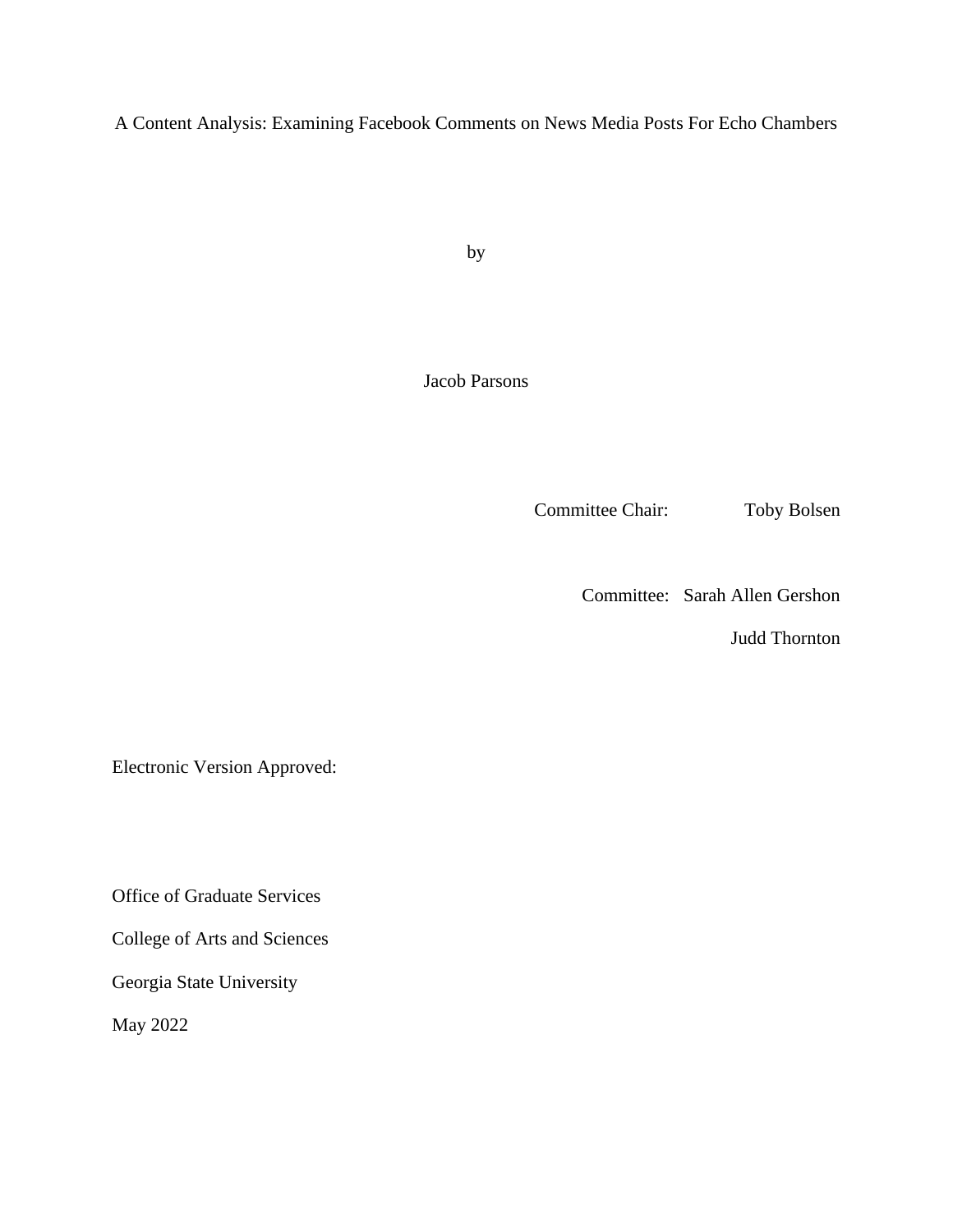# **DEDICATION**

To my Dad, my late grandparents Arthur and Stella and Debbie Higgins, thank you for always pushing me to be my very best, supporting me, and always believing in me. To the rest of my family and my friends, thank you for supporting me on this journey none of it could have been possible with your kind words and encouragement.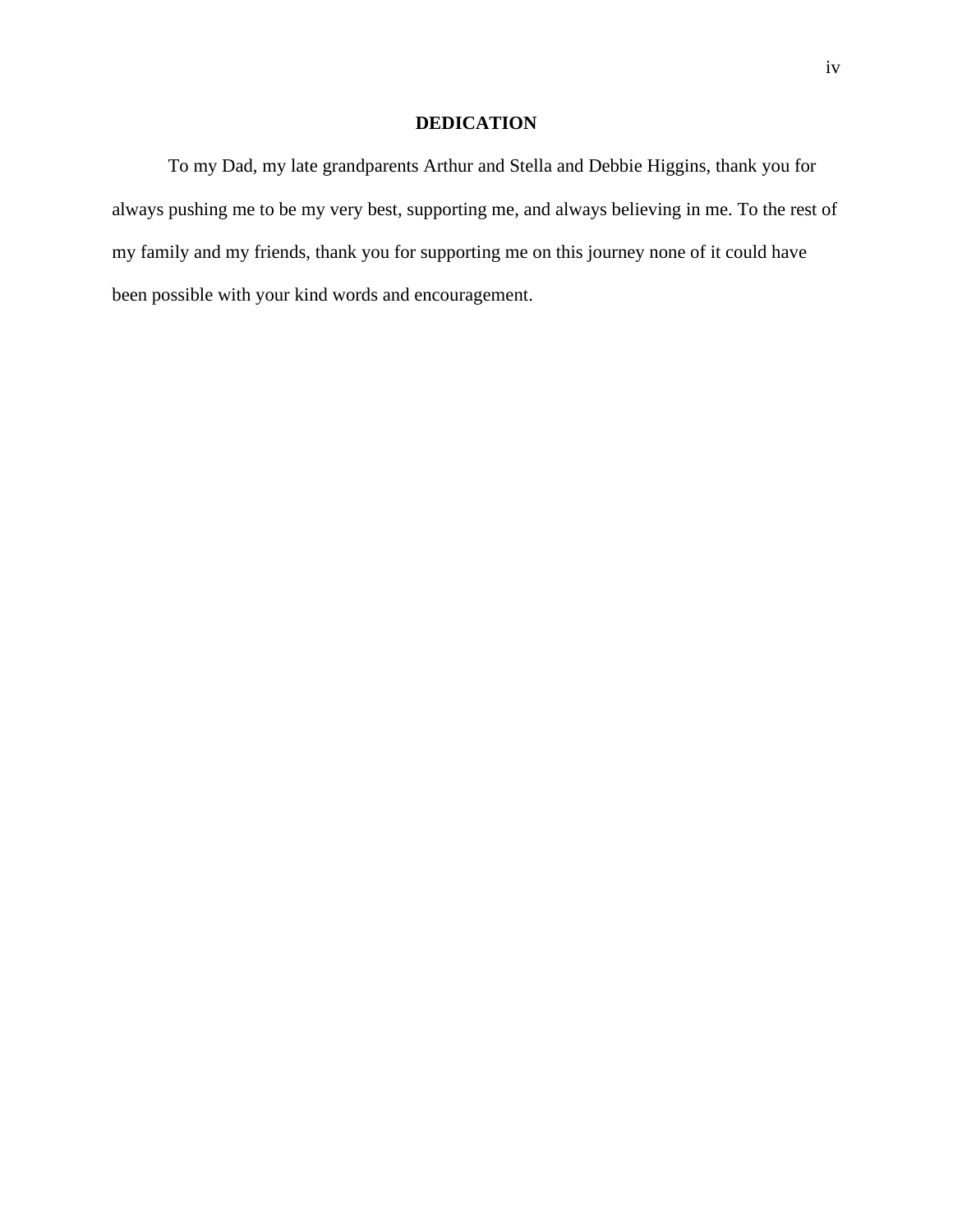# **ACKNOWLEDGEMENTS**

<span id="page-6-0"></span>Thank you to my committee members, Toby, Sarah, and Judd for their insight and knowledge to help complete this thesis. Thank you to my undergraduate advisors at Keystone College, Jeff Brauer and Kerry Roe for their continued support and their assistance in getting me accepted into Georgia State University.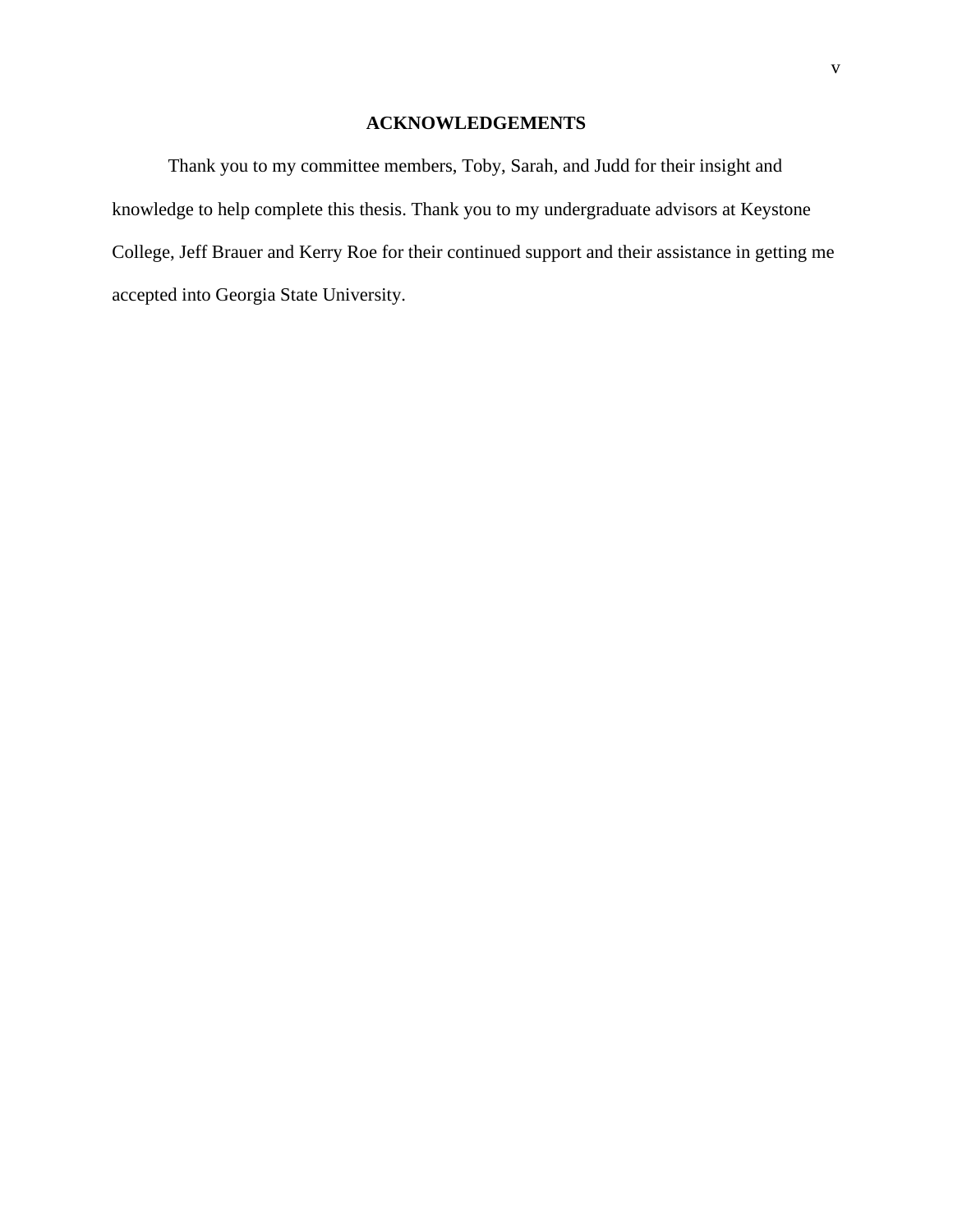# **TABLE OF CONTENTS**

| $\mathbf{1}$   |  |
|----------------|--|
| $\overline{2}$ |  |
| $\overline{3}$ |  |
| $\overline{4}$ |  |
| $\overline{5}$ |  |
| 6              |  |
|                |  |
|                |  |
|                |  |
|                |  |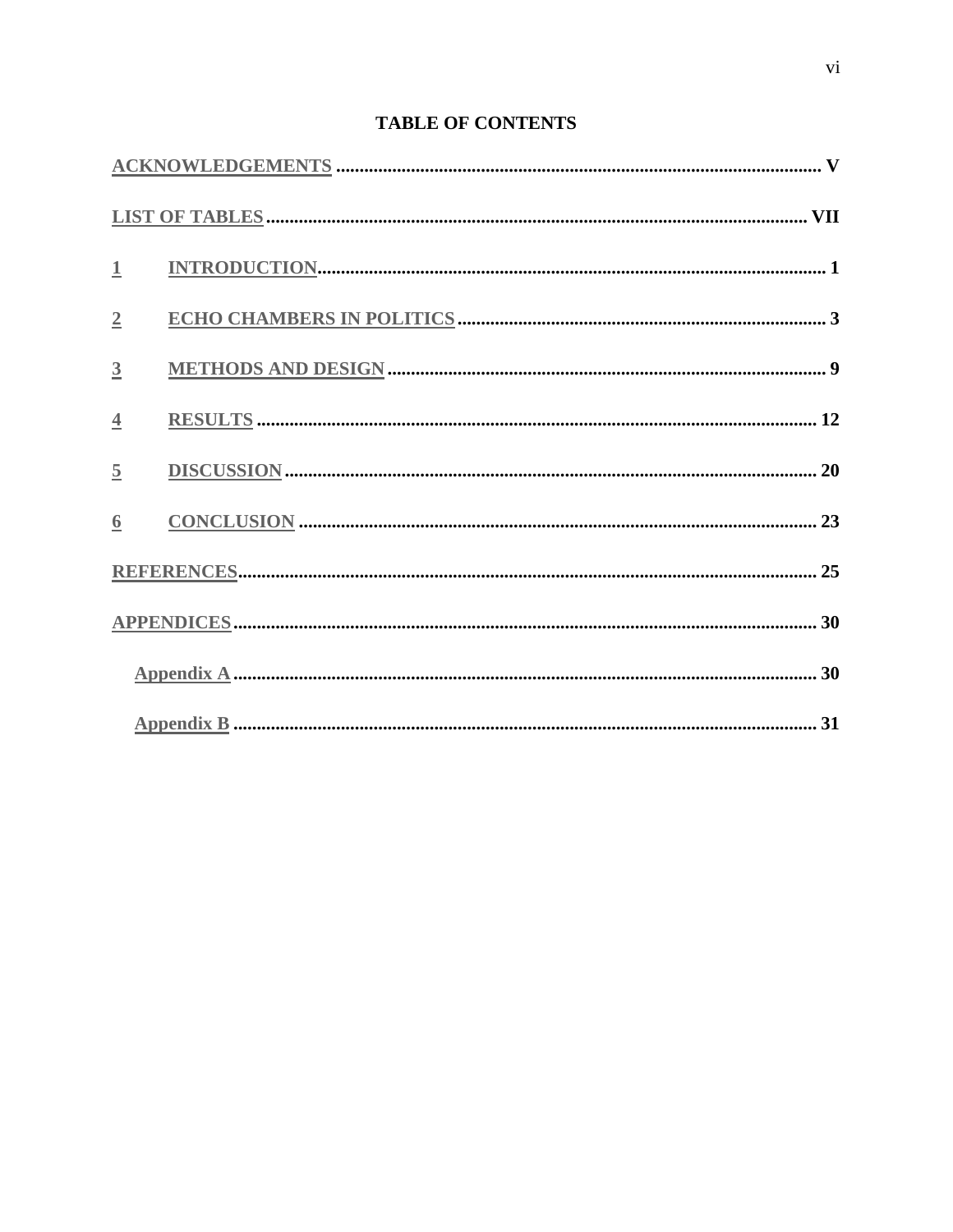<span id="page-8-0"></span>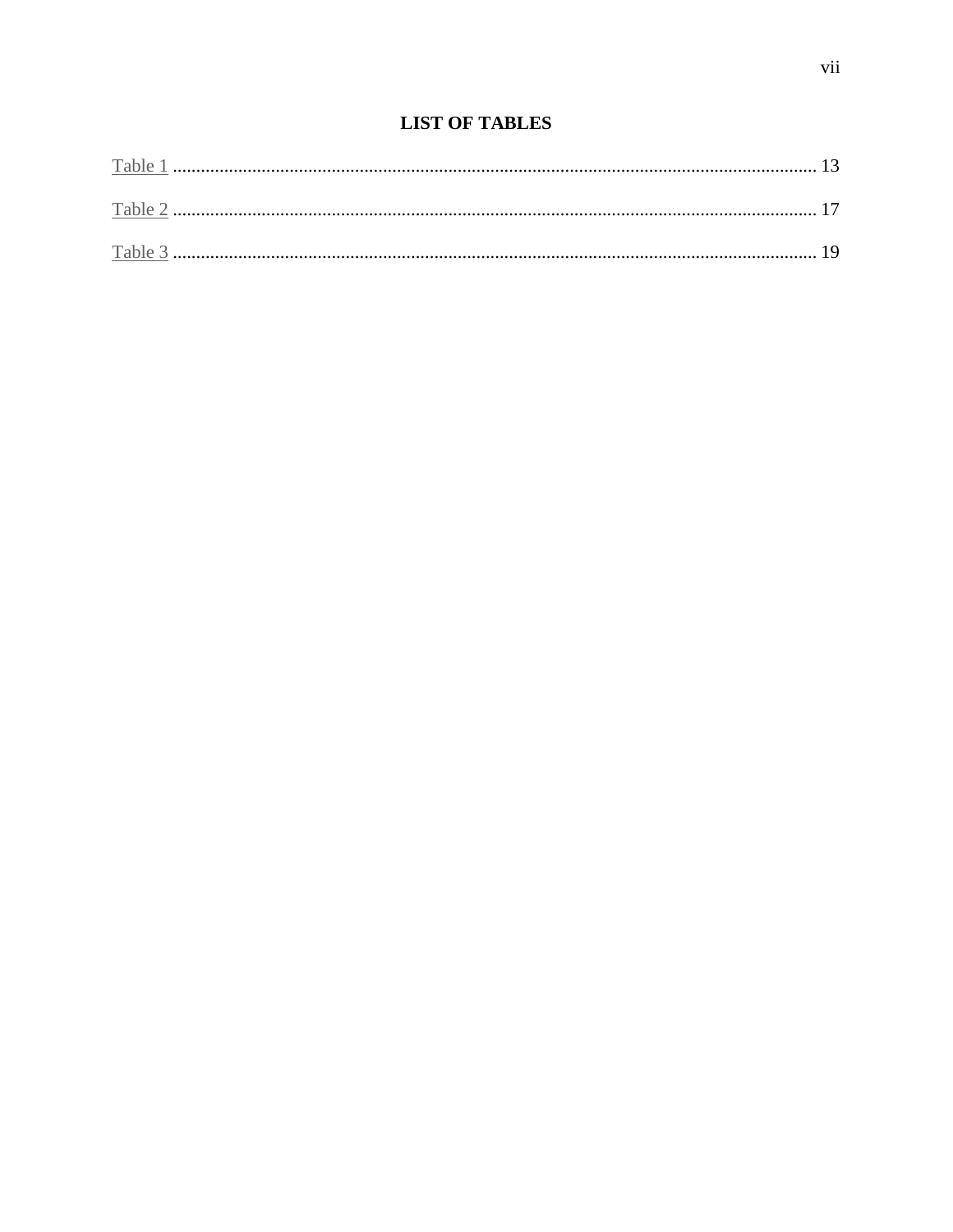#### **1 INTRODUCTION**

<span id="page-9-0"></span>Social media is an online platform where people can connect with family members and friends; Facebook is one of the social media sites where people connect. On Facebook, people can like news media pages and interact with other individuals on those posts made by a news media outlet. Social media is a place where people can interact with like-minded people and connect. When people can connect with other like-minded individuals it allows for echo chambers to occur, according to Jacobson et al. (2013). Sunstein (2015) defines an echo chamber as a space where people are exposed to the same ideas. I think that this goes beyond just ideas and opinions and expands to opinions. If the echo chamber includes opinions towards an outgroup or even a party the people within the echo chamber will show that attitude, this attitude will be a negative one. Mutz (2006) discusses the importance of political discourse among people who have differing political beliefs, these echo chambers allow for "close-knit "communities to exist where they reiterate the same ideas and beliefs; thus meaning that when someone enters an echo chamber with a different opinion, they are unwelcome and rejected by the echo chamber. Brown (2000) discusses Social Identity Theory which is how people interact with groups, Brown discusses ingroup bias and how it relates to Social Identity Theory. Brown states that ingroup bias is a cause of Social Identity Theory.

Social media allows for pockets of ingroups and outgroups to exist, possibly more frequently than in normal social situations. Social media is a breeding ground for echo chambers and in/out groups to exist. Bernstein et al. say that "Belonging to social groups serves an important role in shaping our social identities" (2010). This sense of belonging to a group can be seen in echo chambers on social media that the people posting agree and echo the persons comment and they defend each other when a member of the out-group attacks or comments on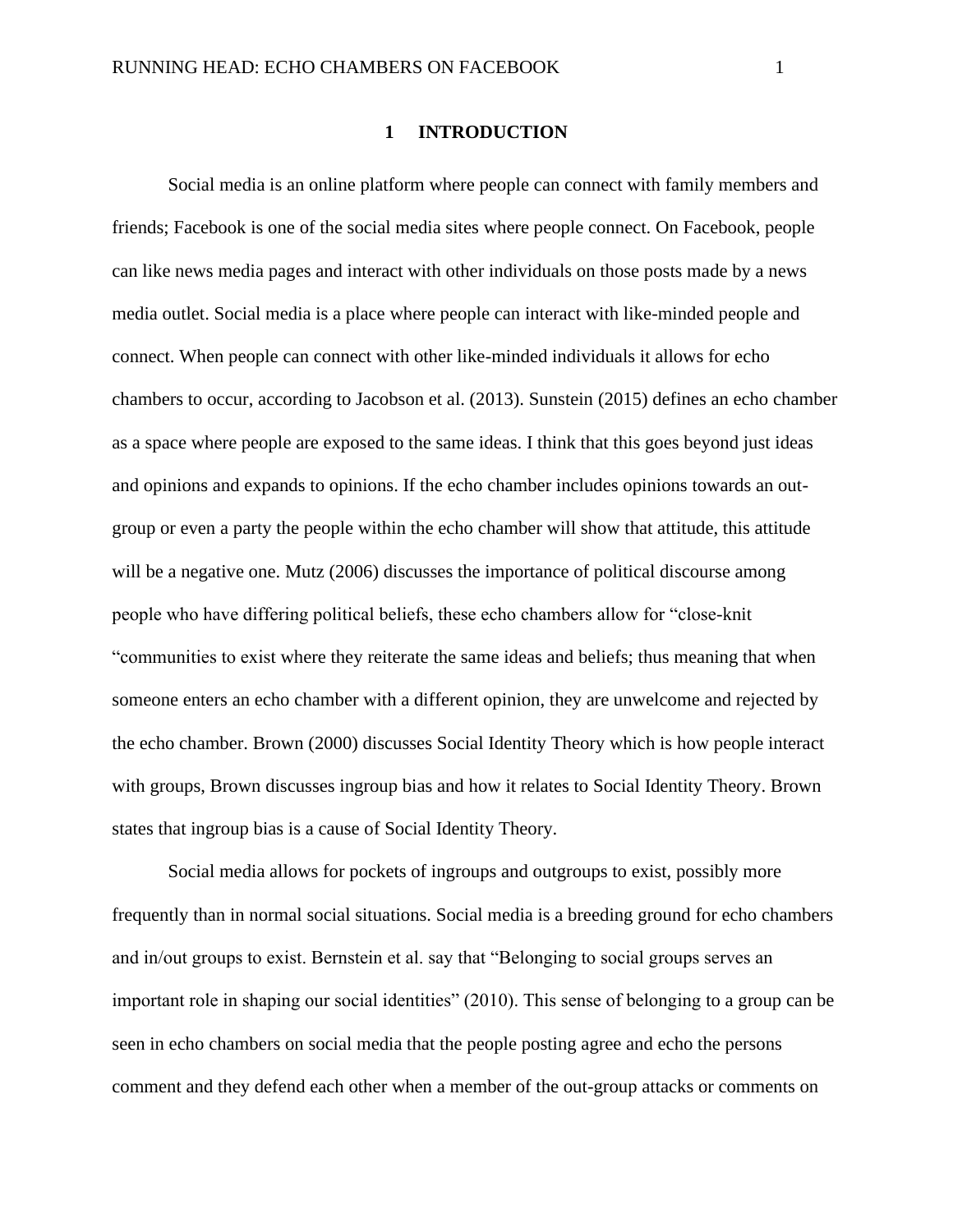something that the in-group does not support. Through the content analysis, this thesis will tackle the question of, do echo chambers exist on social media and do these echo chambers create an ingroup/outgroup dynamic that could lead to other problems.

After the 2016 election I noticed a shift in how people posted on differently on Facebook. It seemed like people were more politically involved and they seem they were more radicalized. According to a Pew article (Auxier, Anderson 2021) found that Facebook is one of the top sites used by all age groups, but more specifically the older generations. With the large demographic of people on Facebook it seems like the perfect place to examine echo chambers. This thesis will examine echo chambers on Facebook to fill the hole in the literature.

The purpose of this study is to examine echo chambers in the vacuum of social media to show the presence of echo chambers in these news media posts. While also showing that in/out groups exist in these echo chambers. My research question is: Do echo chambers exist on social media, more specifically on partisan news sources such as MSNBC and Fox News? Do these echo chambers then cause in/out groups to form? There are two research questions that this study will be answering. The first is partisan news sources such as Fox News and MSNBC in this study there will be more agreement thus an echo chamber on their Facebook posts than a moderate news source such as ABC News. My content analysis of social media posts made by news outlets such as Fox News, MSNBC, and ABC News, it'll examine these echo chambers and the user agreement, disagreement and other factors that support the theory that people seek out likeminded people on social media and therefore causes an echo chamber of information, ideas, and attitudes to occur among the people in that echo chamber. The topics articles will be on Abortion and Immigration on the list of news outlets above.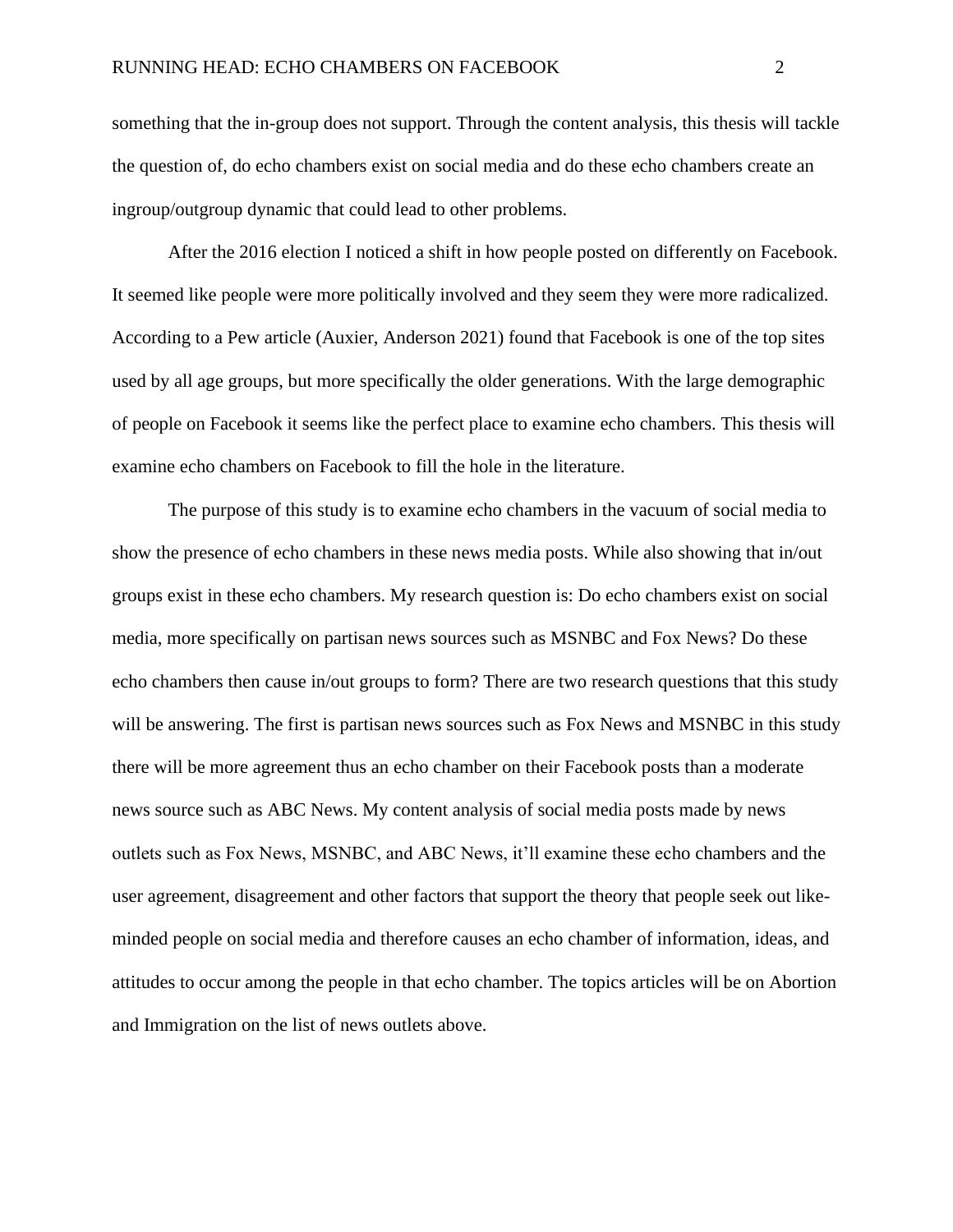#### **2 ECHO CHAMBERS IN POLITICS**

<span id="page-11-0"></span>Social media can be used as a way for elected officials and news media to connect with voters/citizens. As stated in Jacobson et al. (2016) echo chambers are where people are exposed to the same ideas. In the same article, the authors compare two cable news organizations in MSMBC's Rachel Maddow Show and Fox News' O'Reilly Factor. They looked at the Facebook pages of the two programs. Jacobson (2016) conducted a content analysis on two partisan shows in the MSNBC show Rachel Maddow Show and Fox News show O'Reilly Factor, they found that 41.98% of comments didn't focus on the news topic but instead focused on other issues such as how they felt about the show and the topic talked about. They conclude that audiences prefer certain news sources when discussing political events. This article illuminates that people have preferred news sources and in the setting of social media they can seek out these news sources and follow their page and interact with the posts. Furthermore, the author's findings show that people stick with their preferred news sources, and this ties in with echo chambers on social media. People will levitate to news media and other political content that aligns more with their political beliefs and opinions.

Quattrociocchi et al. (2016) discusses echo chambers on Facebook; their article examines Italy and the United States. The authors looked at trolls' posts in both the case of Italy and in the United States, they looked at posts debunking conspiracy theories. Their analysis found that when interacting on Facebook the users stick with like-minded people and they do not seek out others with different opinions. They conclude that Facebook users are highly polarized, these users are highly polarized because they interact with people with the same ideas and opinions and refute any idea that is different. This article adds to the existing literature that echo chambers do exist and that people seem to cling to their echo chambers.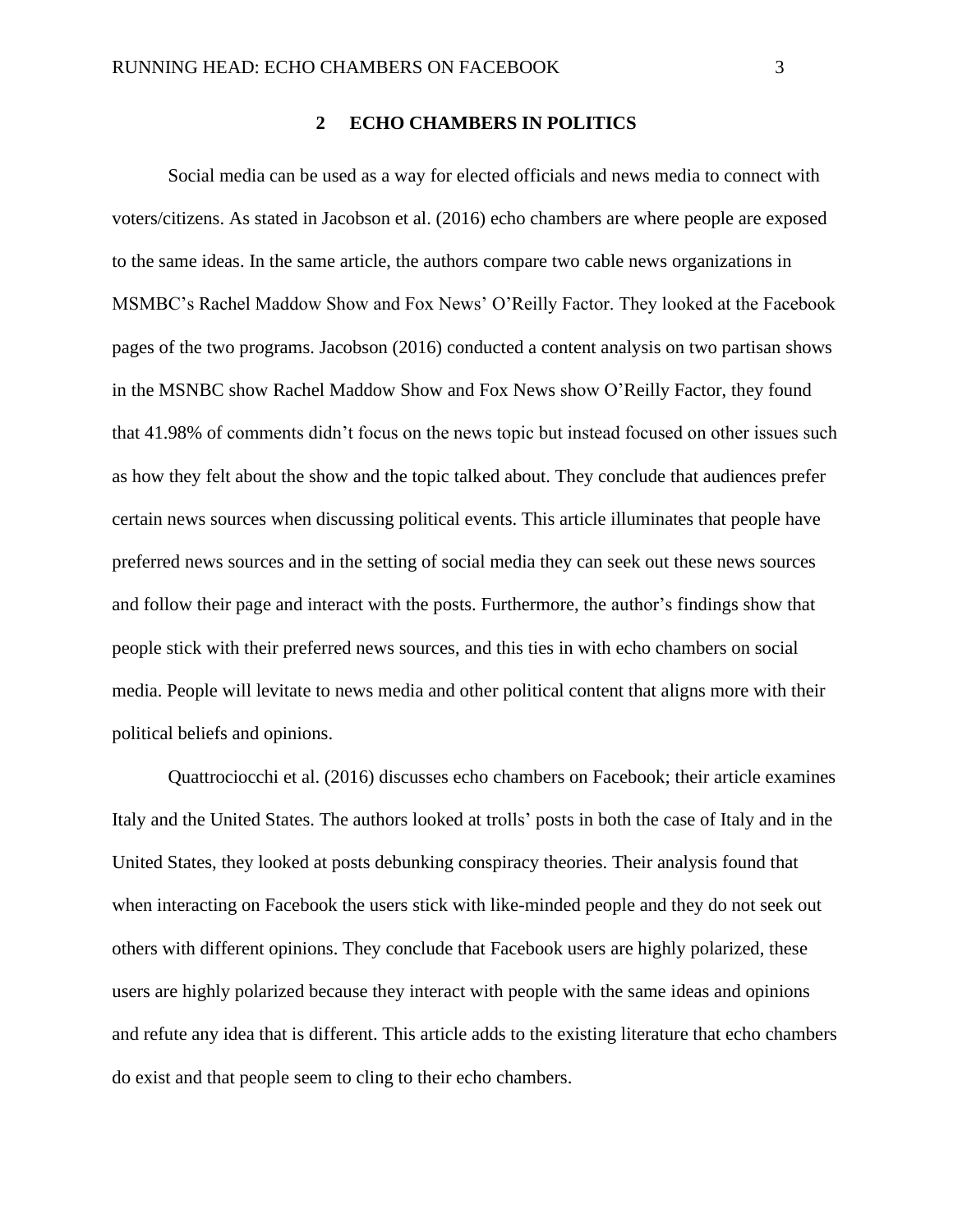Colleoni et al. (2014) examine political homophily on Twitter. Political homophily has been used by many in the field of political science; it means that people share the same ideas and views. As stated above they are like-minded individuals. Political homophily can help explain echo chambers that occur on social media. The authors found that when Twitter was examined as a social medium that there were "higher levels of homophily and a more echo chamber-like structure of communication" (2014). They also found that when Twitter was a news medium, it was "public sphere-like". The authors show that under certain circumstances, social media can act in different ways. Their data was from 2009 and that means that society can change, and social media has changed significantly since 2009. Their results show that echo chambers exist on social media; it may be under certain circumstances, but my research will show that echo chambers exist on these news media posts on Facebook.

Halpern and Gibbs (2013) examined online deliberation; they do this by examining social media channels managed by the White House. The two different social media sites they examine are Facebook and YouTube. They found that because people have personal information on their social media accounts that they are held to a higher standard. Although they found that people on social media sites where personal information is held cause social pressure for the user and influence how they act, when people are in echo chambers on social media they interact with how the people of the echo chamber interact.

O'Hara and Stevens (2015) look at echo chambers on the field of computer science. They state that because of these technologies, these groups are not exposed to other ideas thus creating an environment where they are only exposed to a limited number of ideas. A range of scholars across disciplines finds that echo chambers do exist on the internet.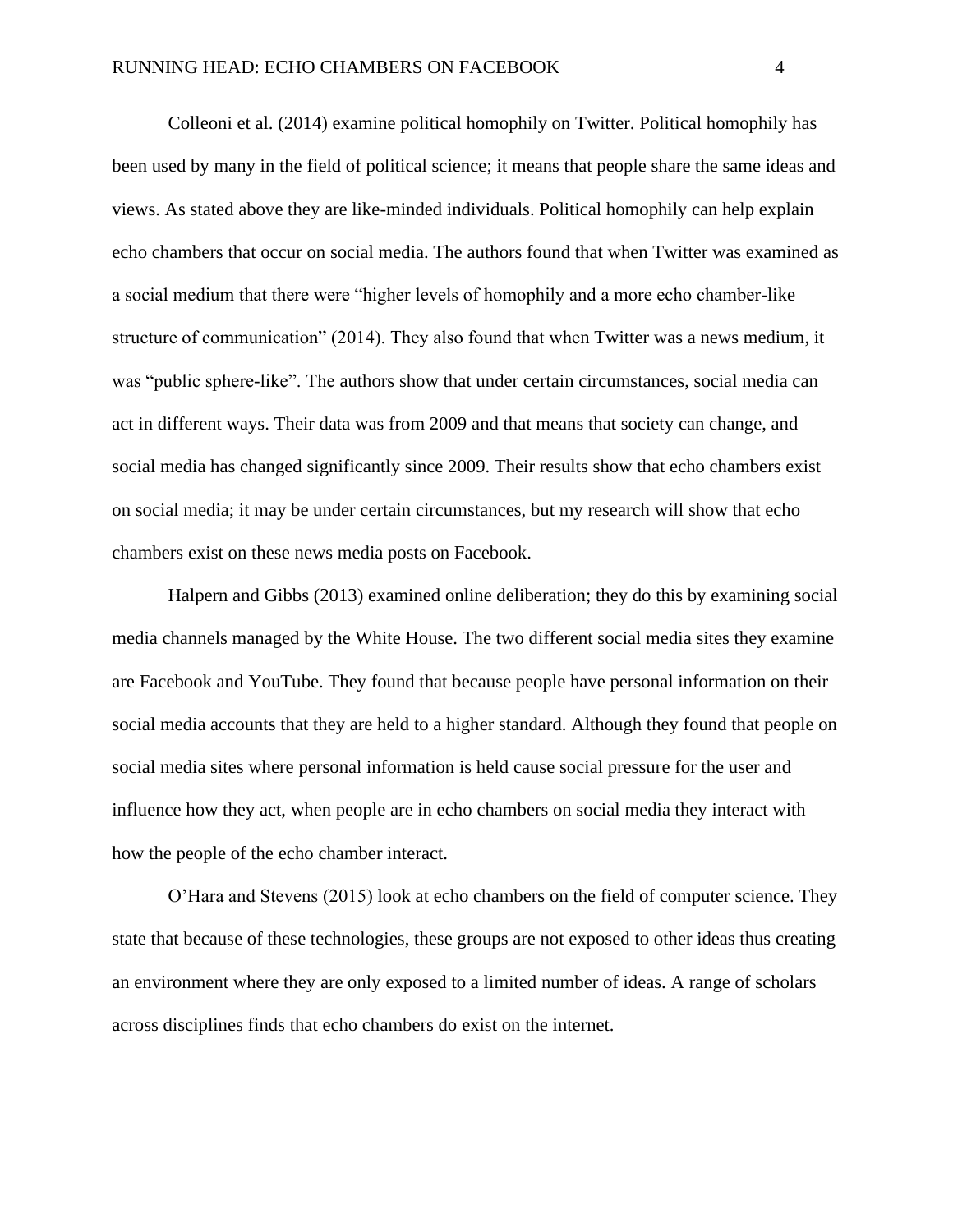Garimella et al. in their research discuss echo chambers regarding social media and political discourse. They find that Twitter users are exposed significantly to political opinions that they agree with. Not only can echo chambers be found on Facebook but on other social media apps like Twitter, this is invaluable research that these echo chambers are not exclusive to a certain social media site and that they can be found across social media platforms.

Brundidge and Rice (2009) talk about political engagement online, more specifically about information and how it spreads. They talk about selective exposure and how it affects likeminded people because as stated above, people can choose who they can interact with which leads to selective exposure and can form echo chambers on social media: they then discuss social boundaries. It is suggested that weakened social boundaries leads to more exposure and allows for diverse ideologies to converse. Conversely, my study will show the opposite due to selective exposure, people can choose what situations they get into online and can only interact with pages they follow, like or subscribe to. This piece is important to the literature because it shows the potential for the internet and social media. It can be a place where people of all ideologies can interact with each other and have a civil discussion but with selective exposure it might not occur.

Grevet et al. (2014) discuss political differences online, so how people discuss political issues that they don't agree on. They argue that "exposure to diversity can make us more informed as individuals and as a society" (2014, pg. 1400). They found what was expected that when people had differences with friends on Facebook that they didn't engage with them as much as the friends that were like-minded. This once again shows that people surround themselves with like-minded people. When not on the internet and interacting with people who you live with, go to school with and work with, there will be people that have different stances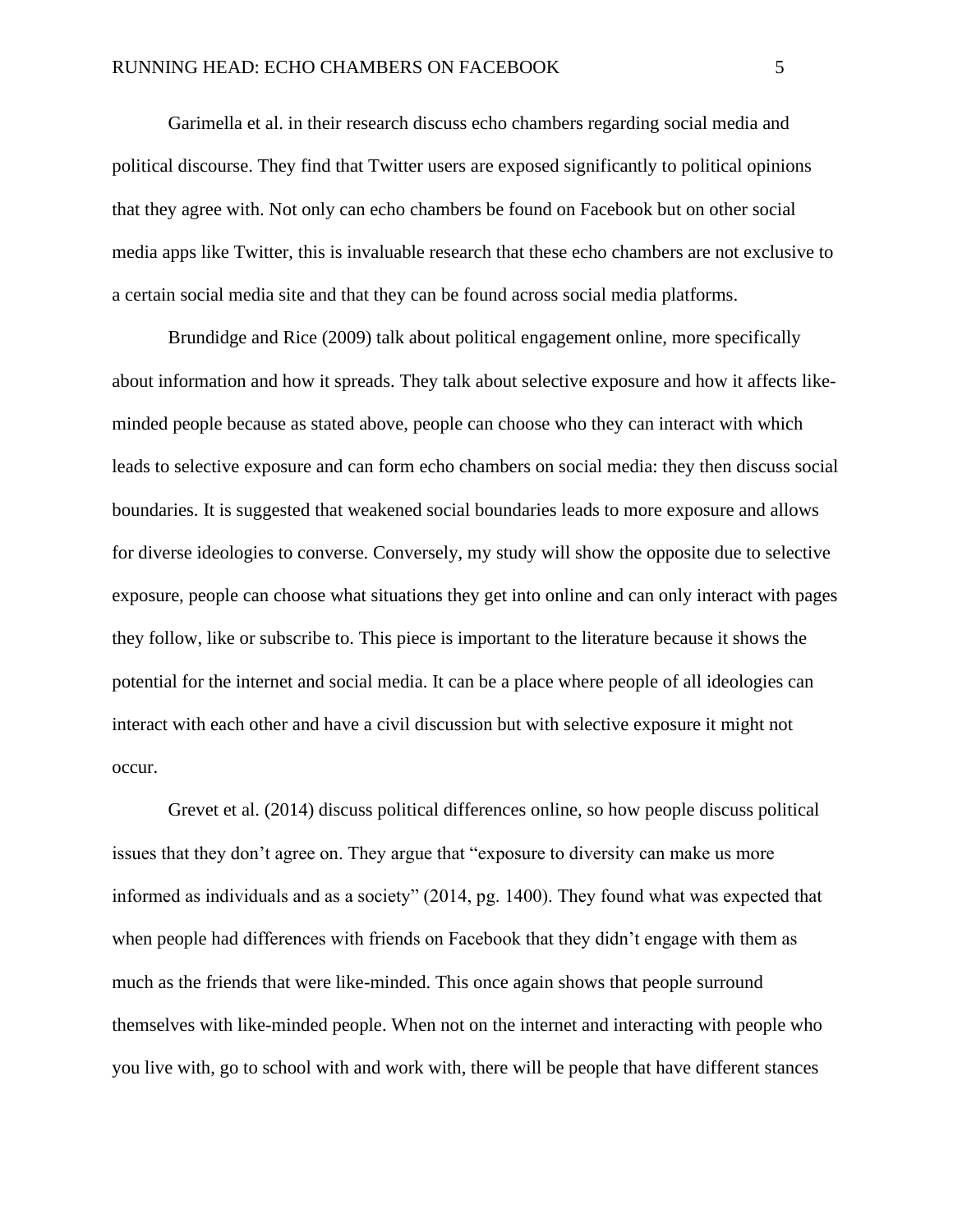on issues than you and that is a good thing because it leads to a healthy discussion. When social media becomes involved, you can have selective exposure and only interact with those who share the same political beliefs and therefore solidify an echo chamber. When a news source like MSNBC and Fox News is partisan it strengthens their echo chambers.

Garrett (2009) examines echo chambers as well and discusses selective exposure; their study found that people are more likely to seek out information that "reinforces their opinion". The author also found that people didn't like information that challenged their beliefs or opinions the author used samples from both conservative and liberal sites in this study examining the interactions on the internet sites. The author also stated that with internet use, users have more control over the consumption of their political exposure. These findings show that in the future and in the case of my study people not only seek out information that supports their ideas and opinions, they also do not like when there is information that challenges their opinions. If Garrett's study is true, that means that there will be less interaction of disagreement on Fox News and MSNBC posts than on ABC News.

Levendusky (2013) discusses partisan media. Specifically, how partisan media acts and if it polarizes viewers. Levendusky found that when viewers consume media shares their beliefs and opinions they become more extreme. Levendusky's work relates to these echo chambers that exist on partisan news media Facebook posts because it shows that people subscribe to these news sources that support their beliefs. Although Levendusky's article focuses on partisan media and polarization it adds to the literature of echo chambers because of their findings and how people act when exposed to partisan media. As stated above they become more extreme and this plays into my second research question that when people of the outgroup comment in opposition of the article or comment then the people of the ingroup will come to the defense of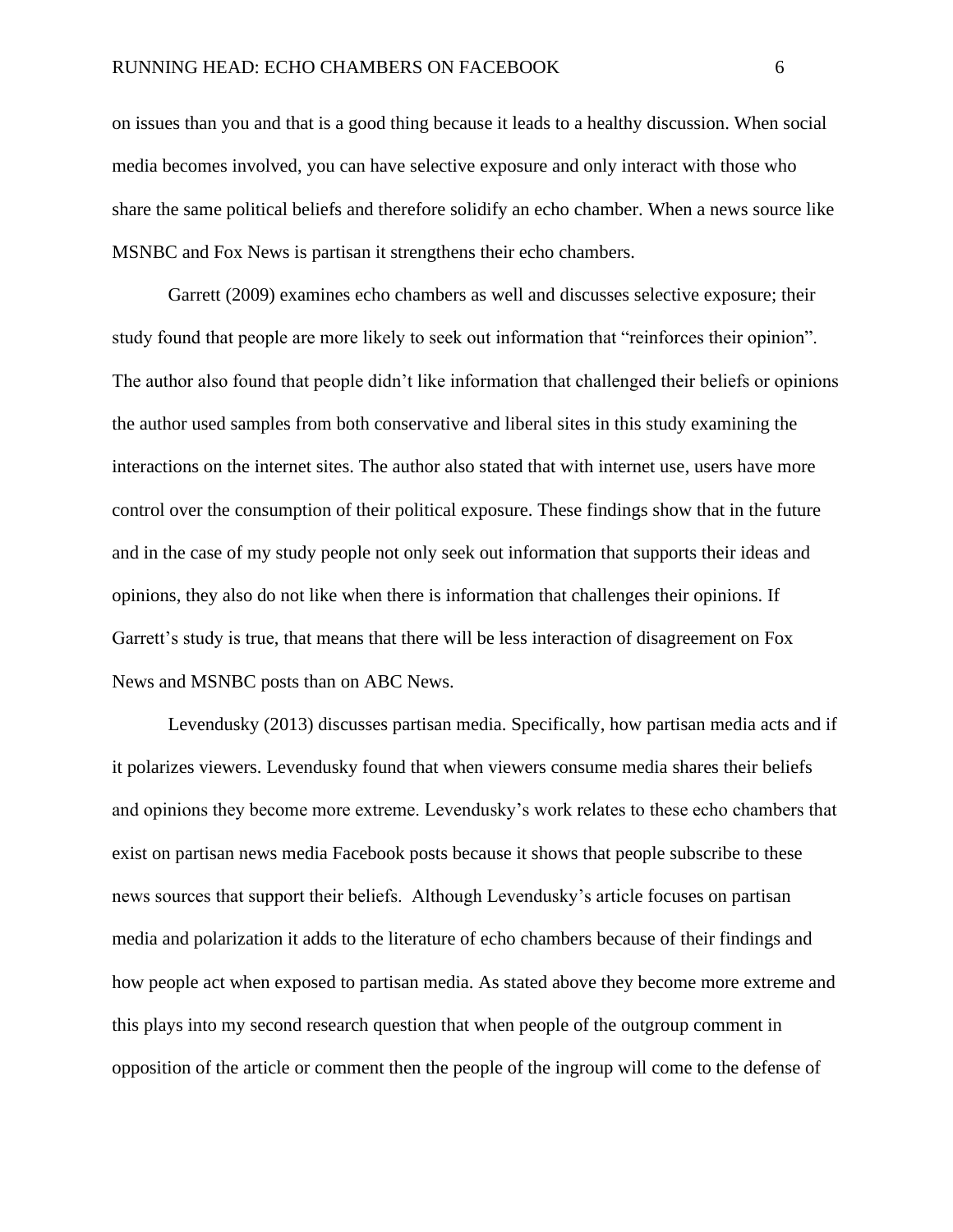that comment or article. When people are more extreme, they become less open to other ideas and opinions. Levendusy states that partisan media causes users to become more extreme, so partisan news media outlets are perpetuating the existence of echo chambers.

Stroud (2010) demonstrates that people choose which news media they expose themselves to. Stroud used NAES data for their research. Her research can be connected to the research about political homophily and how people can have these "homogeneous social networks" and "can be extended to homogeneous media exposure" (2010, pg 570). When people expose themselves to media that perpetuates their ideas then they will experience political homophily and echo chambers on partisan news media Facebook posts. Stroud's research furthers the importance to study echo chambers that do exist on social media.

In her book Hearing the Other Side, Diana Mutz (2006) discusses communication between people with differing political beliefs and how they communicate. She states that instead of having a "close-knit" community that have dense networks that there should be more weak networks of people with weaker ties. This makes sense and is important to understand my research. If you look at echo chambers, they are considered close-knit communities, therefore, these communities can be bad for democracy. It makes logical sense when Mutz discusses this because when you have people who are like-minded only interacting with other like-minded people then it could possibly result in polarization. These close-knit communities exist online, and according to Mutz, there should be networks where people have weaker ties for the flow of information. In the case of these pockets of partisan echo chambers, the best method of communication would be to interact on a non-partisan news post or a news media that is considered middle ground. So, in my content analysis, as stated there should be less of the existence of echo chambers on ABC News posts compared to the other two. Mutz is right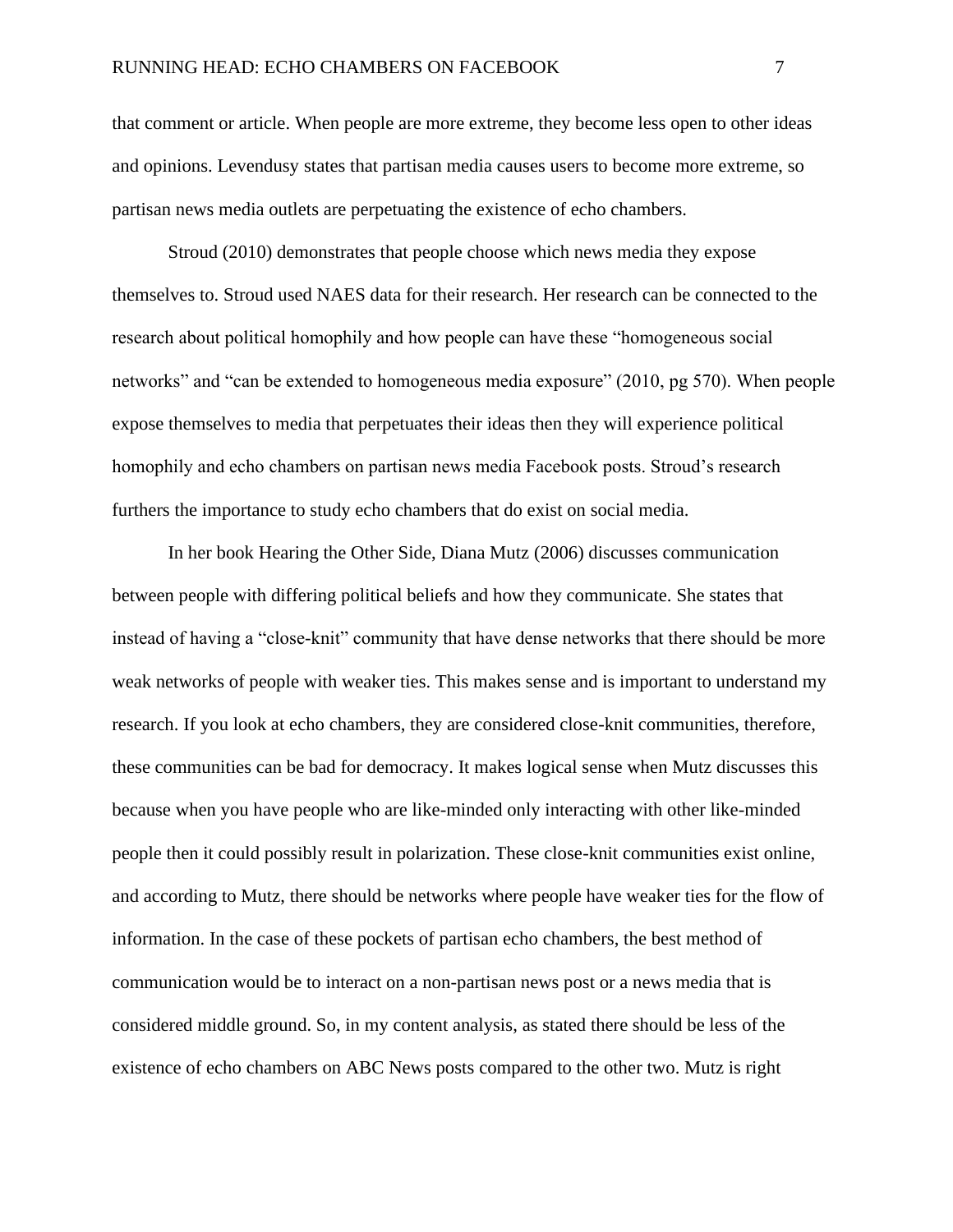regarding exposing people to others and discussing politics in a setting where there are weaker ties, it is hard to find in the world of social media. Although people on these news media posts are interacting with people, they don't know they are sharing one important aspect, they have the same beliefs and ideas. Mutz would agree that social media and how it is used does not help the United States as a democracy. Social media, in theory, is a good way to keep in contact with friends and family, but with the advancement of it comes different ways it can be used. Some people may have the mindset that their opinion or beliefs are right so why go and discuss with someone who disagrees when you can discuss it with other people who agree. Mutz states: "Face-to-face discussions that cross lines of political difference are central to most conceptions of deliberative democracy" (2006, pg. 4). Mutz believes that this face-to-face interaction is important, and I must agree. People online can hide behind a screen and show a different persona. When people are hiding behind a screen, they are unafraid of sharing their true feelings and they can interact with like-minded people. Mutz knows the importance of people interacting with other people with different political beliefs. She was discussing a story with her father and his barber and how they have different beliefs but still talked about politics. Her father saw him as a good man. The importance of this story is that you can have connections with people you disagree with politically and still respect them. When the internet and social media came around people could access news, blogs, groups, and pages that are catered to their specific beliefs and interact with people with similar beliefs. This political homophily can be harmful to democracy and echo chambers online can form and have detrimental effects on democracies. Without that face-to-face contact, people become set in their ways because of the echo chambers reinforcing their beliefs and they have a distaste towards the outgroup or political opposition and then could

become uncivil towards different views on a certain topic.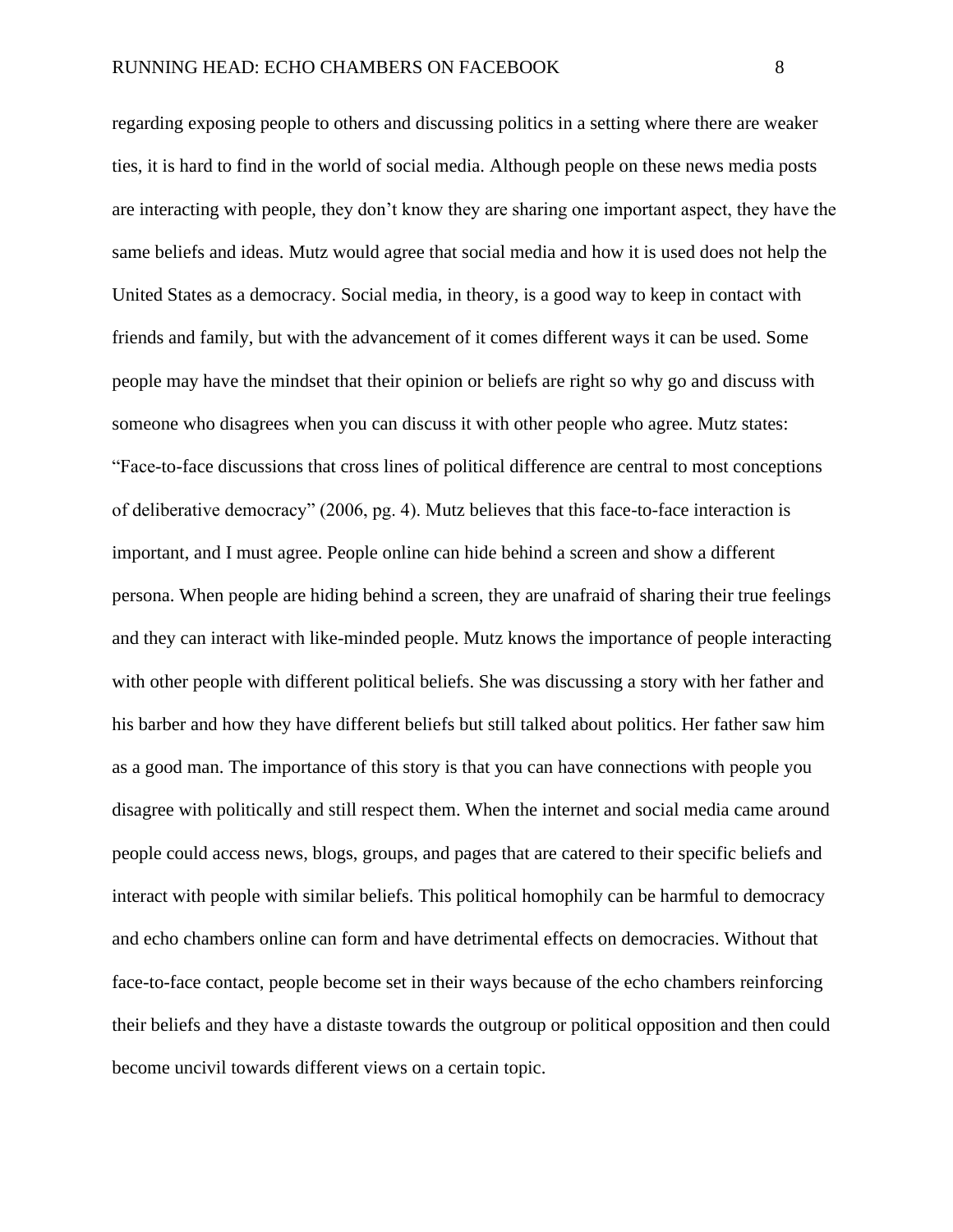Guess et al. (2018) tackle this notion that echo chambers and selective exposure are less prevalent. States that there are 325 million people in the United States and states that the audience for Fox News and MSNBC is between 1-2 million viewers and that shows such as the Rachel Maddow Show and Hannity only see an uptick of 2-3 million viewers (2018, pg 8). They also discuss social media and stated that 67% of Americans get their news from social media. They also say that about 20% do get their news regularly from social media. Although the scholars bring up these points echo chambers still are prevalent to politics in America.

The literature regarding echo chambers is vast and it expands to different disciplines such as Political Science and Communication. Scholars have asked and answered many questions, but when examining the literature my research is looking at Facebook users, and news media pages and how these users interact to discover if echo chambers exist in these pockets of partisan news outlets. The next section will demonstrate how I collected, tested and examined the data to answer my research question. Echo chambers can be dangerous to our democracy and could lead to bigger problems. Mutz (2006) highlighted the problem of having discussions with the other side but did these echo chambers cause people to be set in their beliefs that they are resentful towards the other side?

#### **3 METHODS AND DESIGN**

<span id="page-17-0"></span>Do echo chambers exist on social media? If so, do they exist on partisan news media posts? To answer these questions, I developed a content analysis instrument to identify and evaluate aspects of comments made on social media posts. I chose the following news outlets. MSNBC, Fox News and ABC News. The content analysis instrument was designed to capture factors such as whether the comment agrees with the post or disagrees with it, then examining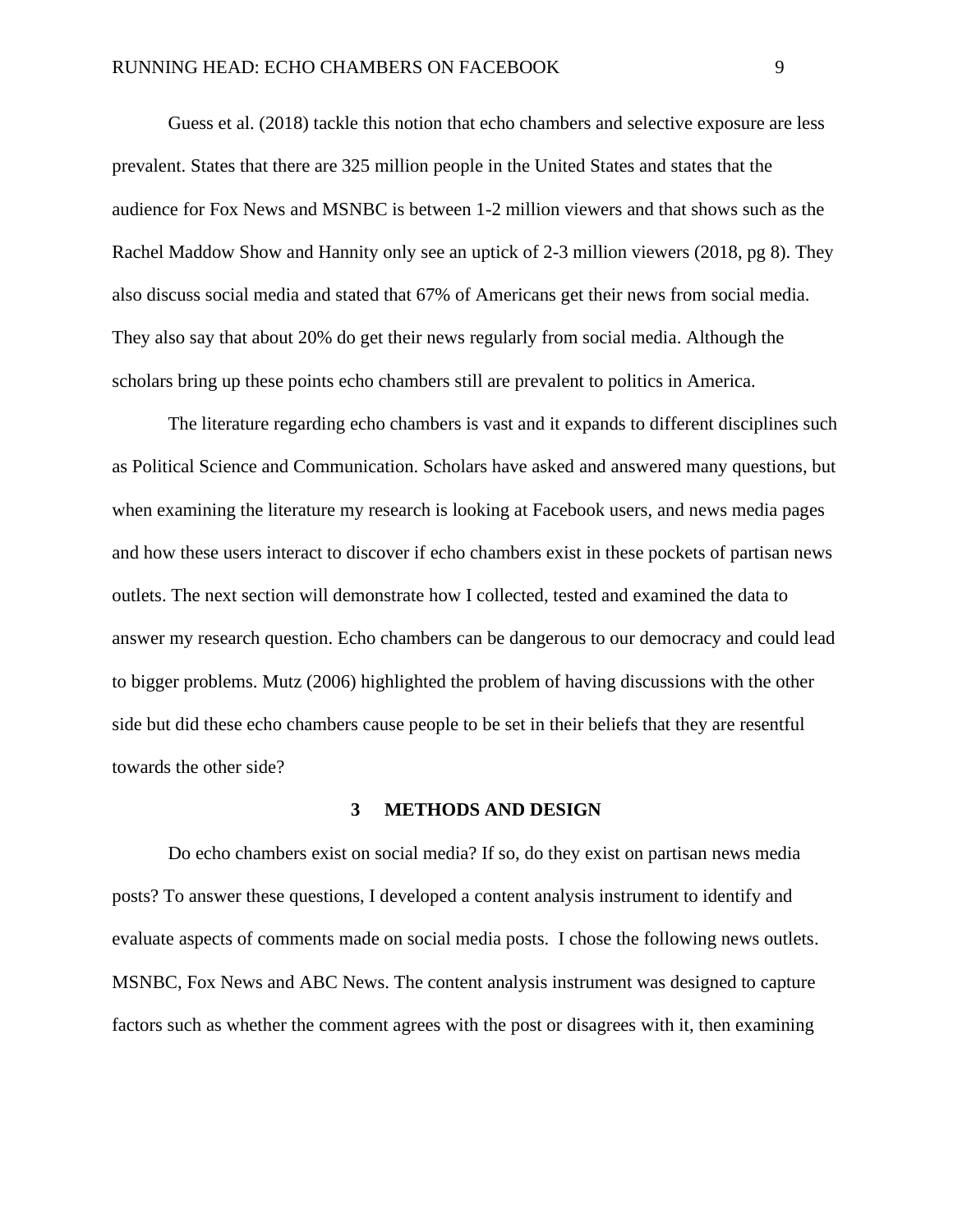the replies to the original comment under that post; the code is capturing agreeableness if the reply on the comment supports the original comment, and if they attack a person in the comment.

To ensure that the results are accurate I created a coding method for the comments on these news media posts that examine the comments to ensure they matched the coding book created. I chose two well-known partisan news outlets MSNBC and Fox News, ABC News was the other news outlet used as a control for the non-partisan news outlet. There were two topics and news that were used in the articles chosen, which were Abortion and Immigration. This was intentional because both are hot button issues. Abortion and Immigration are partisan issues so to get the maximum effect and to be able to examine the echo chambers it is paramount to use these issues because of how different the left and right feel about the issues. The abortion news follows an Alabama abortion ban signed into law by Alabama Governor Kay Ivey and then the Immigration articles were on former President Trump and his proposal to make a path to citizenship for DACA recipients, and for clarification, DACA is a program for people who were children when they migrated to the United States "illegally" with their parents. The content analysis examines 298 comments across the three different news sources.

There are other codes in the design such as the tone of the post which means how the original news media post comes off, such as neutral, in favor of the policy, or against the policy. Other factors include if the commenter agrees with the post and if there were blatantly racist or sexist remarks the reason for coding for racist and sexist remarks is because abortion is a women's issue and DACA and immigration are mostly tied to central and south American people coming across the southern US border. In the Social Media comments section, people can directly reply to the comments as a reply, the coding instrument determined if it was an original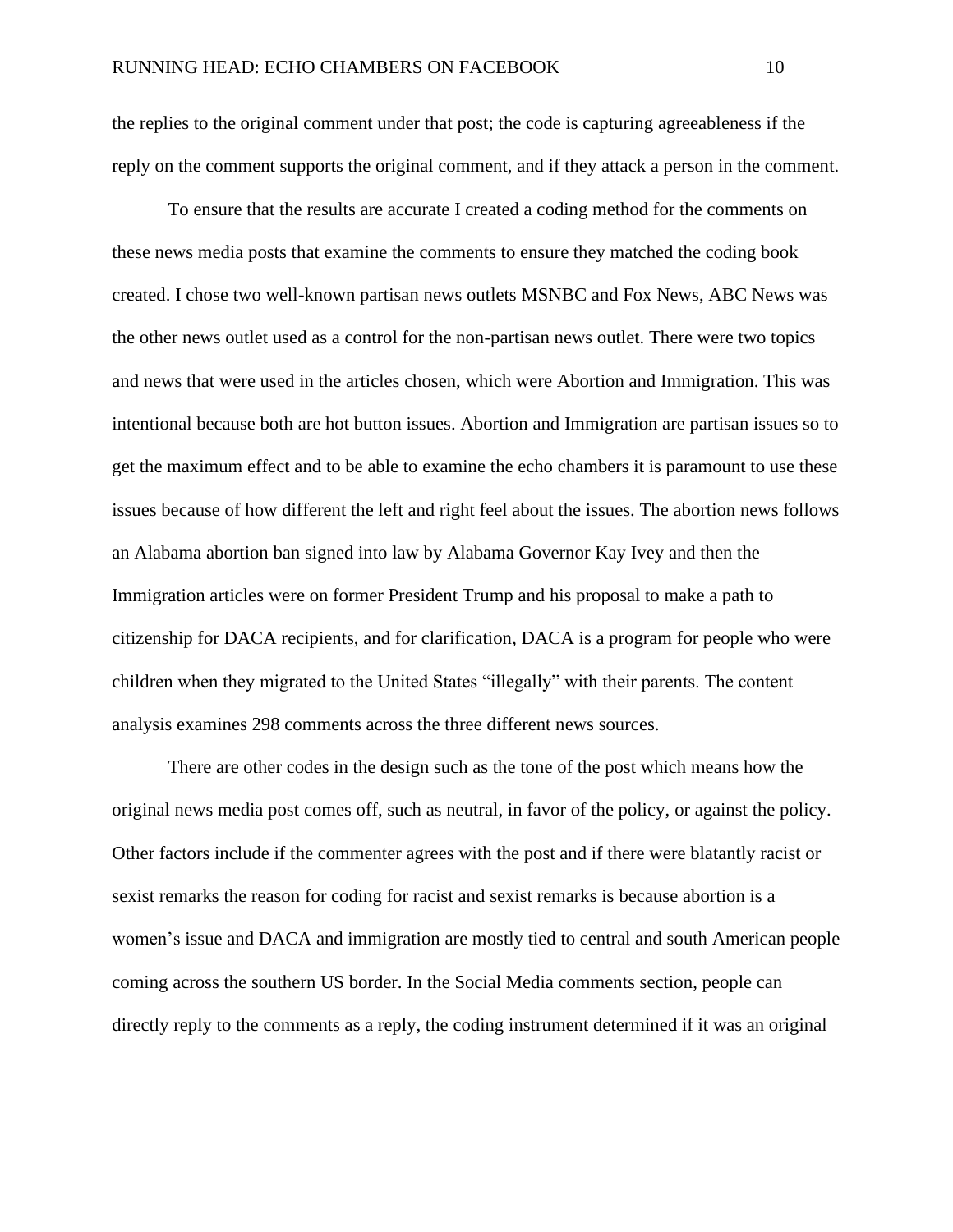comment or if it was a reply to the original comment. The code and content analysis allow the research question to be answered. The coding instrument used can be found in the appendix.

The coding for the content analysis was done by a single coder. This part will discuss the codes used and how they were coded with examples from the data and coding instrument. There are a total of nineteen codes.

The first code is coding the issue area, as stated above the two topics that the news media outlets posted were Abortion and Immigration. The second code is for the source, meaning who made the post between the three news media outlets of Fox News, MSNBC, and ABC News. The third code is tone of the post, meaning based on the words used if the tone was positive negative or neutral. The fourth code determines if it is the original comment or if it is a reply and then the fifth code determines the deliberation it belongs to, meaning the original comment and the replies to that original comment. The sixth code is if the comment supports the post. An example would be found in deliberation 3. The original comment states "Great respect for this lady... lots of guts to take on Roe v. Wade and we just might win this time.... Praying that we could have one more Judge on the Supreme Court by then" as stated above the commenter is referencing the Abortion ban in Alabama that was signed into law by the Alabama Governor. In that same deliberation, there is a comment stating that Kay Ivey is the devil, and thus disagrees with the post. I will be referencing the examples just stated for a few more codes. The seventh code is the tone of the statement, the original commentator was coded as having a positive tone, and conversely, the person that called the Alabama Governor the devil was coded as negative. The eighth code is if the commentor included a link. The ninth code examines if the comment or reply supports a particular party. An example can be found in deliberation 9 where the original comment states "Remember to #voteblue2020 all the way" that same comment was then coded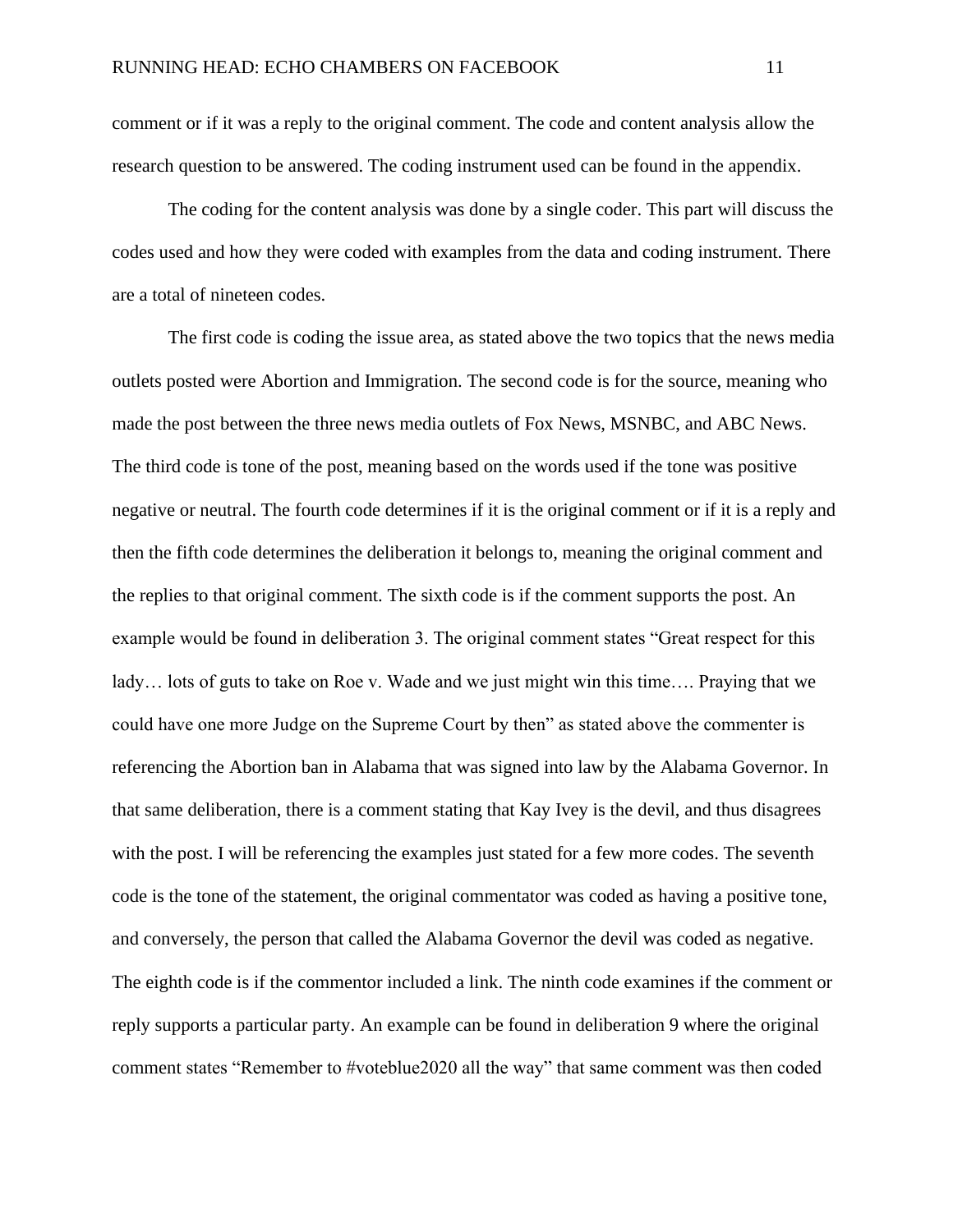for the tenth code which is party ID. The eleventh code is if a comment or reply attacks a party. An example of the eleventh code can be found in deliberation 7 where someone states "We all need to get together to vote out evil Trump and Republican Party!" the twelfth code is determining the party that was attacked in the eleventh code. Code thirteen examines if the comment or reply echoes the post and the first example states "Great respect for this lady… lots of guts to take on Roe v. Wade and we just might win this time…. Praying that we could have one more Judge on the Supreme Court by then". The remaining codes were not used but the explanation for the coding can be found in the Appendix.

#### **4 RESULTS**

<span id="page-20-0"></span>In this section, I will examine the results of the data I collected. These results will demonstrate that echo chambers exist more so on partisan news posts like Fox News and MSNBC than on the other news media like ABC News. The results section will discuss three frequency tables with data from the content analysis.

The issue areas for these news media posts are on Abortion and Immigration. To be more specific, the heartbeat bill in Alabama banned abortions after six weeks. The immigration posts report the policy that Trump proposed that allowed for DACA and undocumented immigrants a pathway to citizenship. Table 1 reports the percentage of comments that agreed, disagreed or undetermined regarding supporting the original post made by the News Media pages. The table shows that 62 of the 111 commenters of the Fox News posts on abortion and immigration agreed with the original post. Conversely, the two articles caused the opposite effect on MSNBC who saw 57 of the 82 commenters did not agree with the posts. This ties back into my research question that these partisan news sources will have more agreement on their posts, although MSNBC commenters didn't agree with the post it was not because of the wording of the post but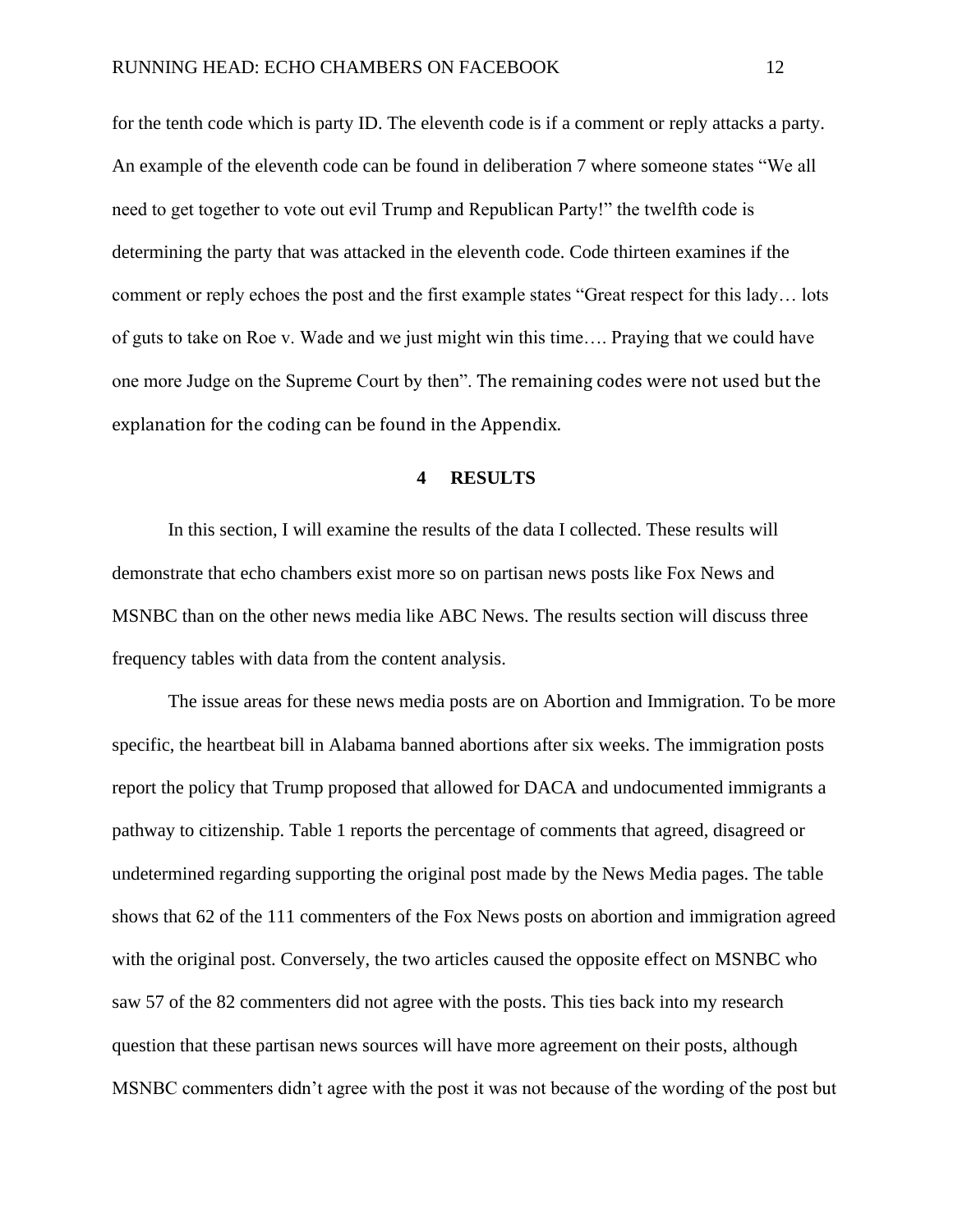because of the policies of the abortion ban in Alabama and the new pathway to citizenship with then President, Trump. Both these policies go against the echo chamber. Even though there were 57 commenters on MSNBC that disagreed with the post, the posts were neutral the viewers of MSNBC disagree with what was reported on the abortion ban in Alabama and the pathway to citizenship under Trump's proposal.

Table 1 it shows the percentage of comments or replies that agree with said post. When looking at the percentages, there was 56% of commenters supported the Fox News post across two issue areas. As stated above the two issues are on an abortion ban and President Trump's immigration policy and so the number of commenters that supported the post was only 11 commenters at 13%. ABC news posts only saw 35% of commenters who supported their post.

Table 1 shows that 70% of MSNBC commentors disagreed with the abortion and immigration posts but that is to be expected because both articles were right winged in the abortion ban and Trump's immigration policy. Policies that typical left leaning people disagree with. Although the commentors did not support the post the echo chamber still exists in their collective disagreement with the posts.

#### *Table 1*

<span id="page-21-0"></span>

| Support of Post | <b>ABC</b> News | Fox News | <b>MSNBC</b> | <b>Total</b> |
|-----------------|-----------------|----------|--------------|--------------|
| Yes             | 37              | 62       | 11           | 110          |
|                 | 35%             | 56%      | 13%          | 37%          |
| N <sub>O</sub>  | 57              | 36       | 57           | 150          |
|                 | 54%             | 32%      | 70%          | 50%          |
| N/A             | 11              | 13       | 14           | 38           |

**News Media**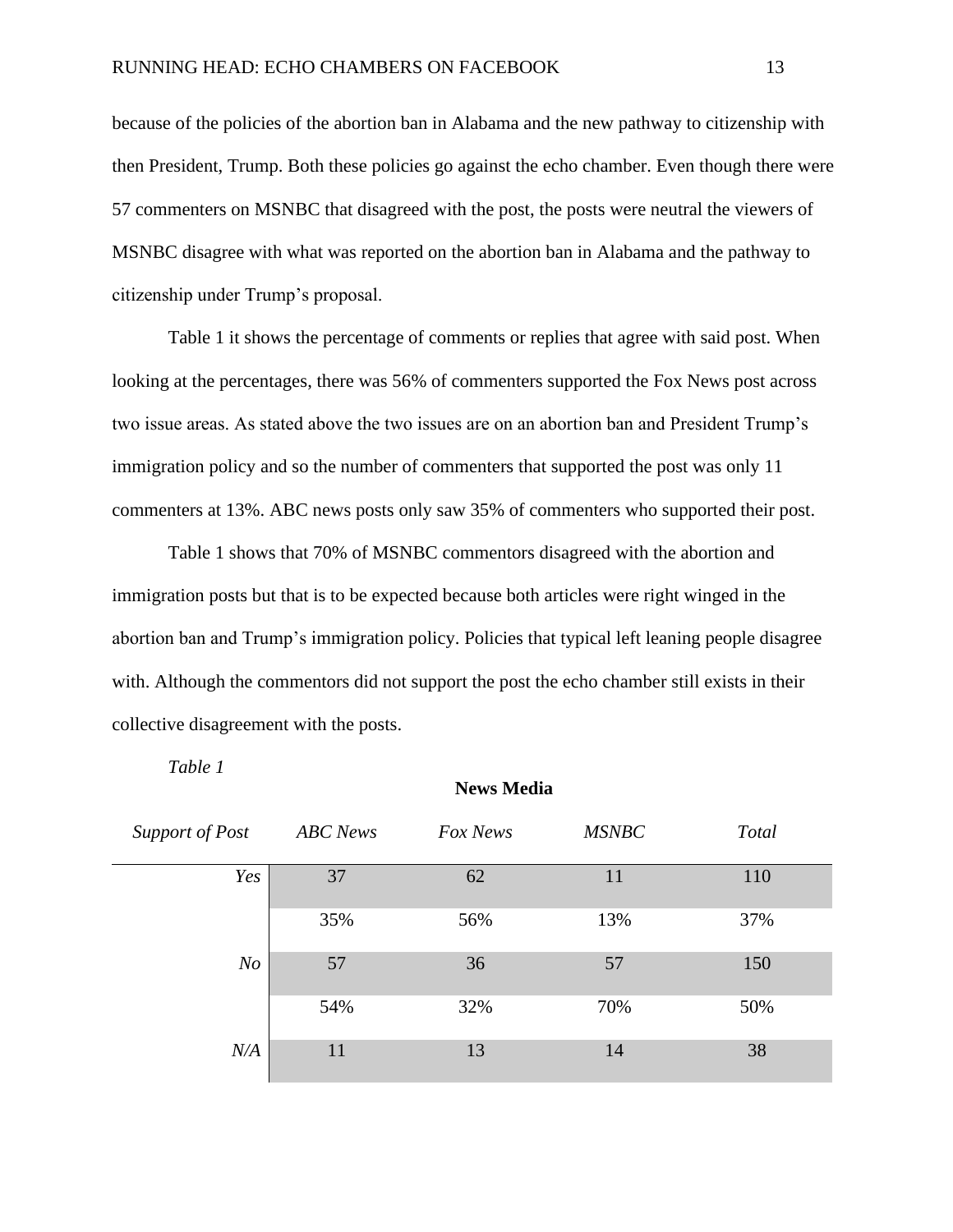|       | 11%    | 12%    | 17%    | 13%    |
|-------|--------|--------|--------|--------|
| Total | 105    | 111    |        | 298    |
|       | 100.00 | 100.00 | 100.00 | 100.00 |

NOTE: *This table shows the percentages of comments and replies that support a post by ABC New, Fox News and MSNBC on Facebook. The N/A category was put in place for comments that was neutral or didn't interact with the post.*

Table 1. is a frequency table that was run to see the percentage of people who support the post as discussed in the results section. The results section also touched on the fact that people on MSNBC posts were not supporting their posts. This can be due to most of the people commenting belonging to an echo chamber that does not support the policies posted by the news media outlet. To prove this to be the reasoning here is a deliberation that occurred on MSNBC's post on the Alabama governor Kay Ivey signing the abortion ban after 6 weeks. In the 8th deliberation, the original commenter stated: "That's not a woman, that's a republican" referring to Kay Ivey whom signed the bill, there were also comments that stated that Kay Ivey "had her female rights but takes them away for everyone else" there is some push back from people who agree with the bill saying the governor cares about babies. One person in the comments replied to a deleted comment that can be assumed used the word "trashy" in this comment the person states that "forcing little girls to birth a baby from a rapist, it's a risk to their life and super traumatic" the person called the person who deleted the comment a "Dirt ball hick". Most people in this deliberation agree that the bill is bad and infringes on the rights for women to choose. MSNBC captioned the post "Alabama Gov. Ivey signs near-total abortion ban bill designed to challenge Roe v. Wade into law." The caption shows the highlights negative points using "near-total ban" and to challenge the well-known court case Roe v. Wade. Because MSNBC is considered a partisan news source that leans left, the people who expose themselves to the news outlet will more than likely have more liberal positions and this deliberation shows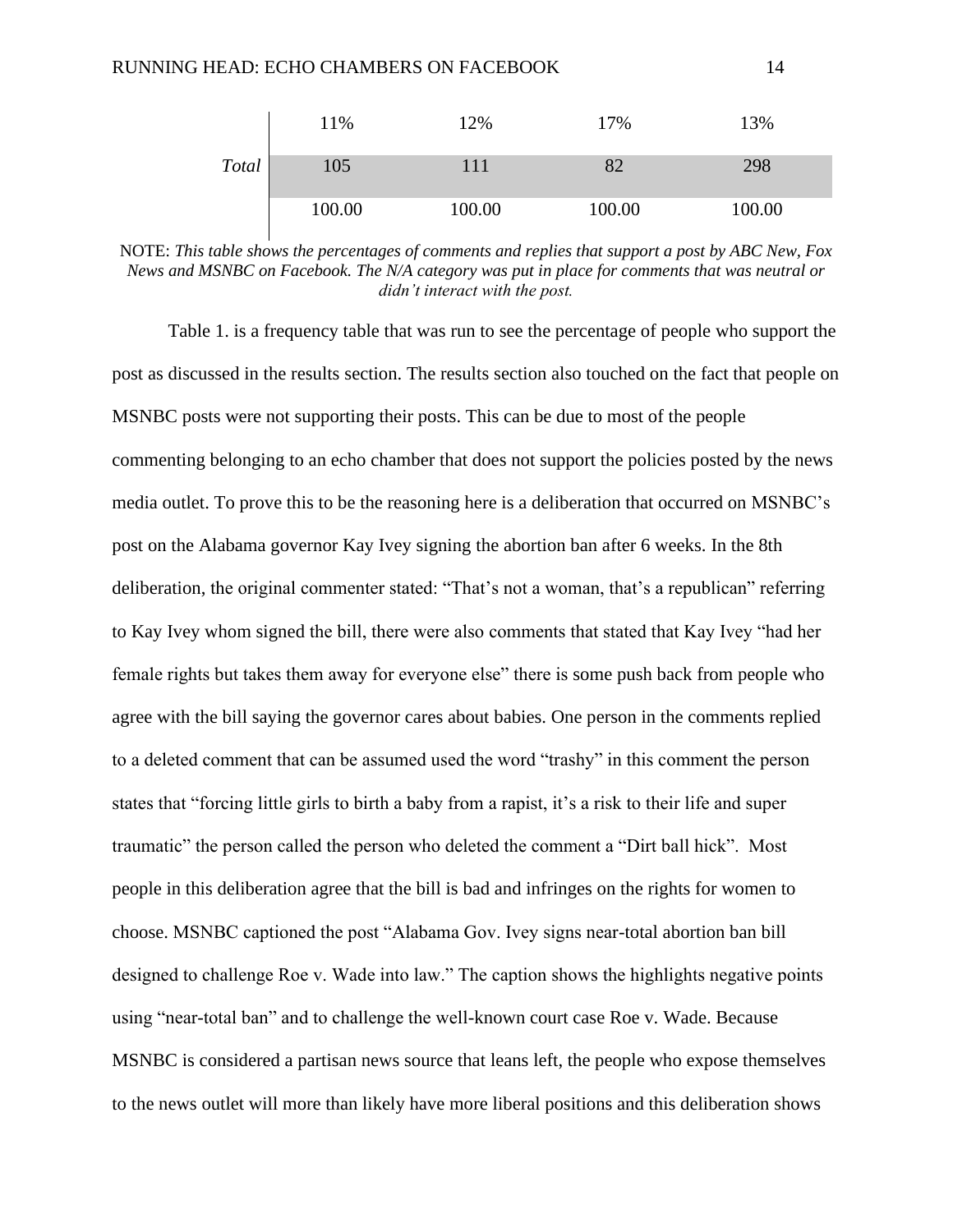that. The 21st deliberation that had comments from the Trump immigration proposal on MSNBC's post. The original comment asked Trump supporters if they were upset because "he lied to their faces for saying for a year and a half "Mexico is going to pay for it" Others followed suit to agree to state that they do not care what he does, and one commenter referred to the infamous quote by President Trump stated that he could stand out on 5th Ave. and shoot someone and not lose a single vote. This commenter said that President Trump was right.

On the other side of the political spectrum is Fox News, another partisan news outlet. As seen in Table 1, Fox News commenters supported the post 56% of the time. Unlike MSNBC commenters, the commenters on Fox News mostly supported the post because each article was about a policy that republicans support in limiting abortions and immigration reform. In deliberation 3 the first comment praises Kay Ivey for taking on Roe v. Wade. Other commenters thanked Kay Ivey for signing the bill and said that God was watching and praised the original commenter for their well-stated words. The 16th deliberation which is on President Trump's immigration proposal is a prime example of commenters supporting the post. The original comment in this deliberation supports the post and supports Trump and the proposal, most of the comments in the deliberation also agreed with the post and the original commenter.

In the ABC News post there was crossover it saw less political homophily than the two partisan news outlets Fox News and MSNBC. This ties back to the hypothesis that these echo chambers are more prevalent on partisan news posts than on ABC News. An example of this is the 13th deliberation in the data. The original commenter stated that they hope they (meaning the government of Alabama) plan on taking care of the children. The next commenter referred to people who are pro-life are Pro-Birth. A person replied and said that the responsibility is on the two people who created the life, not the government. Another commenter asked if the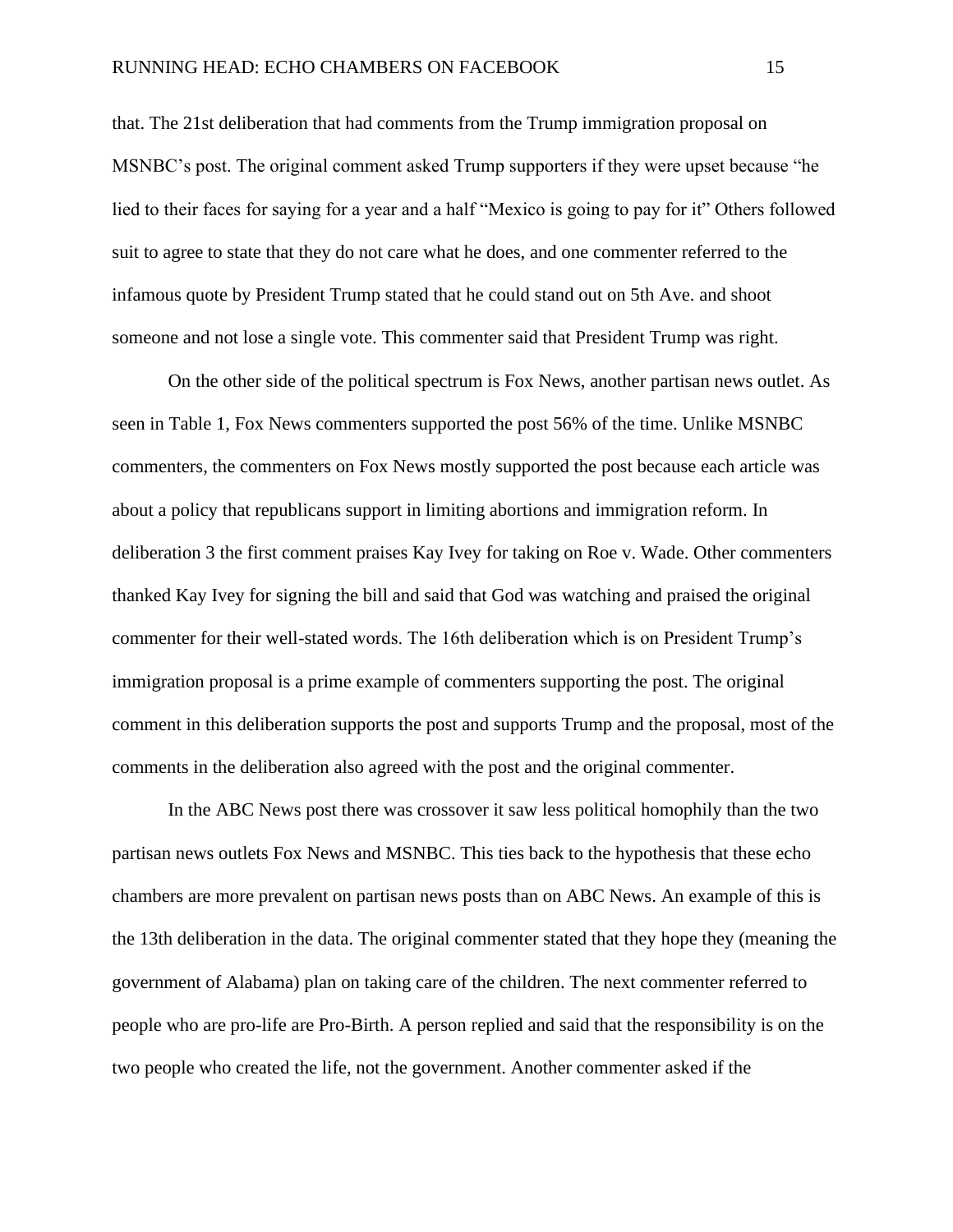responsibility is on the parents who "chose to lay down together are responsible". Deliberation 27 shows differing perspectives on the ABC News post. The post had a link to an article and had a video with a woman who is a DACA recipient. The original comment states that instead of waiting for everything to be handed to her (DACA Recipient in the video) that she should've gotten her citizenship. A commenter posted a link about how Dreamers couldn't just apply for citizenship. Others agreed with the original commenter and others said that they do not know how becoming a citizen in America works.

Table 1 shows that there are normative implications that these commenters on these news media posts act strongly towards a certain issue area. These people still agree with each other on these news media posts even if they are not in agreement with the original post. This shows that echo chambers do exist more so on the partisan news sources' posts than on ABC News. The deliberations strengthen the case of the research question as well as the validity of the first table.

<span id="page-24-0"></span>

| Echos Post or  | <b>ABC</b> News | Fox News | <b>MSNBC</b> | Total |
|----------------|-----------------|----------|--------------|-------|
| Comment        |                 |          |              |       |
| Yes            | 51              | 57       | 40           | 148   |
|                | 49%             | 51%      | 49%          | 50%   |
| N <sub>O</sub> | 46              | 48       | 33           | 127   |
|                | 44%             | 43%      | 40%          | 43%   |
| N/A            | 8               | 6        | 9            | 23    |
|                | 7%              | 6%       | 11%          | 7%    |
| Total          | 105             | 111      | 82           | 298   |

*Table 2*

|  | <b>News Media</b> |
|--|-------------------|
|--|-------------------|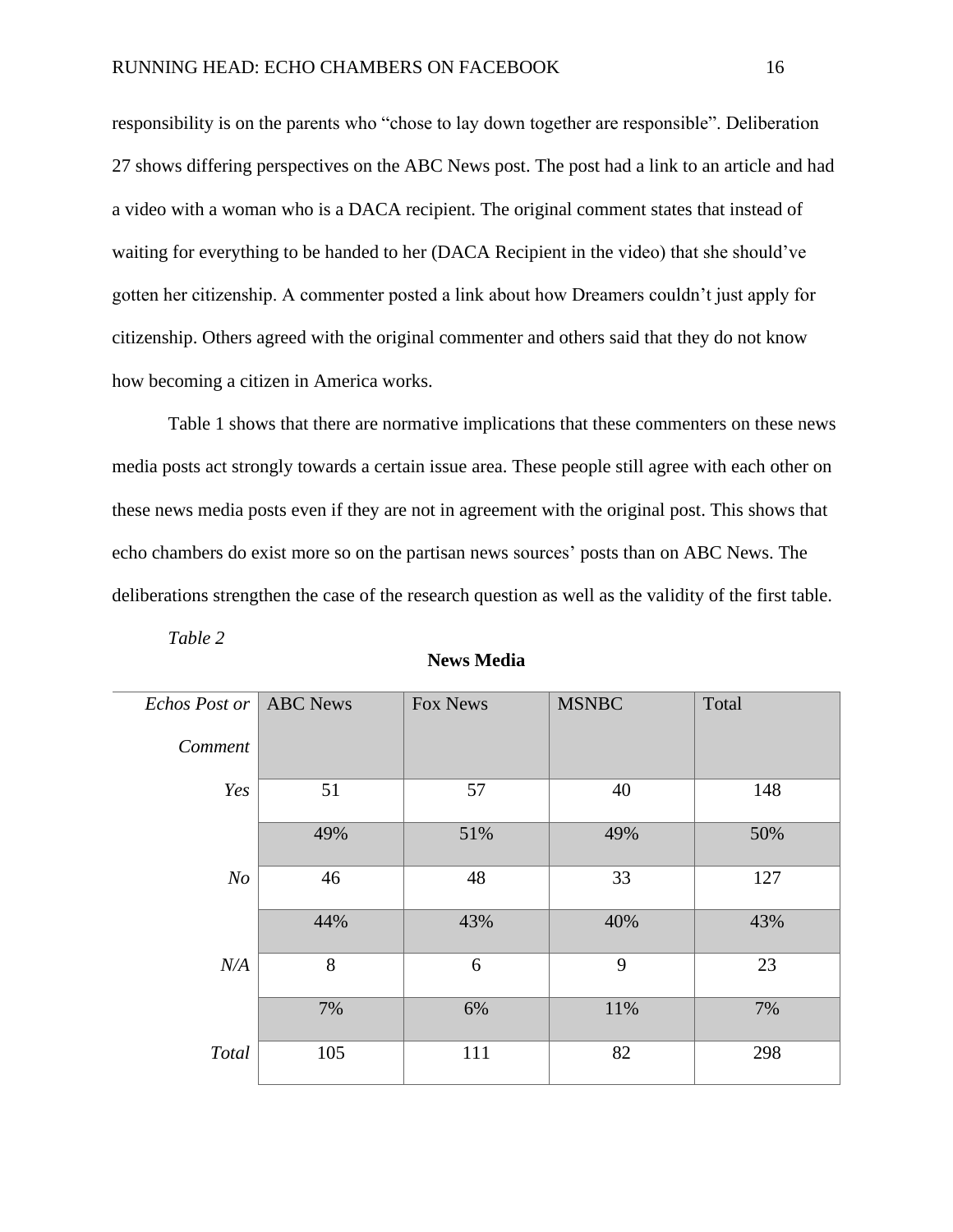| 100.00 | 100.00 | 100.00 | 100.00 |
|--------|--------|--------|--------|
|        |        |        |        |

*NOTE: This table shows the percentage of comments and replies that echos the post, original comment or a reply on the three news media posts on Facebook (ABC News, Fox News and MSNBC). The N/A category was put in place for comments that was neutral or didn't interact with the post*

As stated, the issue areas for the data are abortion and immigration. Table 2 is the number of comments that echo the post or a comment. As shown in the table each news media post has at least 49% of comments and replies echo the post or original comment. This can have different implications such as when a Facebook user sees a news media post, they either seek out the people who agree with them or the user goes to the opposition to debate.

The second table tells a different story. In the second table, variables were run to see how often comments echoed the post or the original comment. Although the table shows that each news post saw a high percentage across the board of people echoing the news media posts and comments that there was also a high percentage that didn't echo the post or comments. This leads to a discovery that was not expected that ties into the theory of political homophily but may also bring in the work of Mutz and that is that the data in the table shows is that there may be two types of people on social media that seek out people who have the same views and others who seek out the opposition to debate. Each news media outlet shows this type of behavior in their comment sections on their posts. This next part of the discussion will examine Table 2 and its implications.

To show that there are two types of people on these news media posts the deliberations will be used to strengthen that idea. The first news media post to be examined is Fox News. In the second deliberation in the data had an original commenter stated that "When god is part of your argument, you've already lost" this commenter clearly didn't support the post and went further to indicate that people use God as part of the abortion argument. The original commenter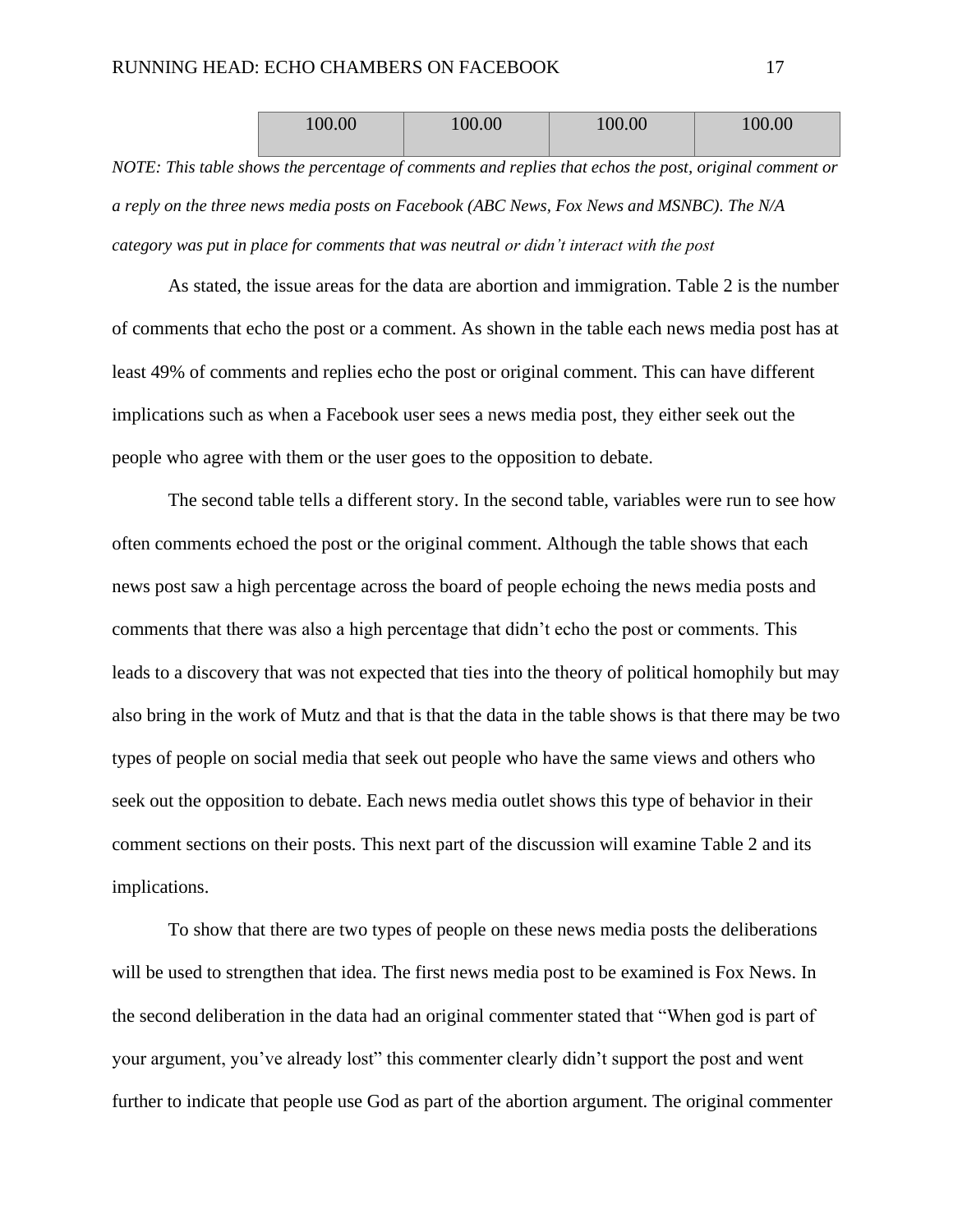is one of those people that seek out to debate/fight with the opposition and their comment was not well received. Commenters stated that "when you stop a beating heart it's always murder" and others argued that if babies can have a different blood type than the mother then it's not their body. As stated, the other type seeks out people with the same views. Deliberation 16 is a prime example of people seeking out like-minded people. There was a comment in that deliberation that they didn't agree with Trump's proposal but said they could get behind it with provisions. Because mostly everyone in that deliberation supporting the proposal had their stance changed to align with others who were like-minded.

Next is examining MSNBC's posts to find the two types of people that exist on these news media posts. In deliberation nine on the MSNBC post about the Alabama abortion ban the original commenter stated "remember to #voteblue2020 all the way" the first reply on that comment was "No thanks, my guns rights are more important to me than this". This deliberation is a prime example of people on these posts seeking out to debate. The context of the original comment suggests that if you "vote blue" the Democrats will fight for pro-choice. The first reply did not even acknowledge the article and stated that their gun right is more important, thus suggesting that democrats will restrict somebody's right to own a firearm. The person who replied immediately brought up another hot button issue to try and strike up a debate with people that have opposing views. This interaction and the Fox News interaction talked about above show that people who venture outside of their echo chamber only do so to debate with the opposition. This is an interesting observation because this shows that the echo chambers are effective in spreading the same information and ideas. These ideas and information are then regurgitated onto the debate stage of another echo chamber. Strickland et al (2011) state that there are three factors that contribute to a person's decision making, they are prior beliefs,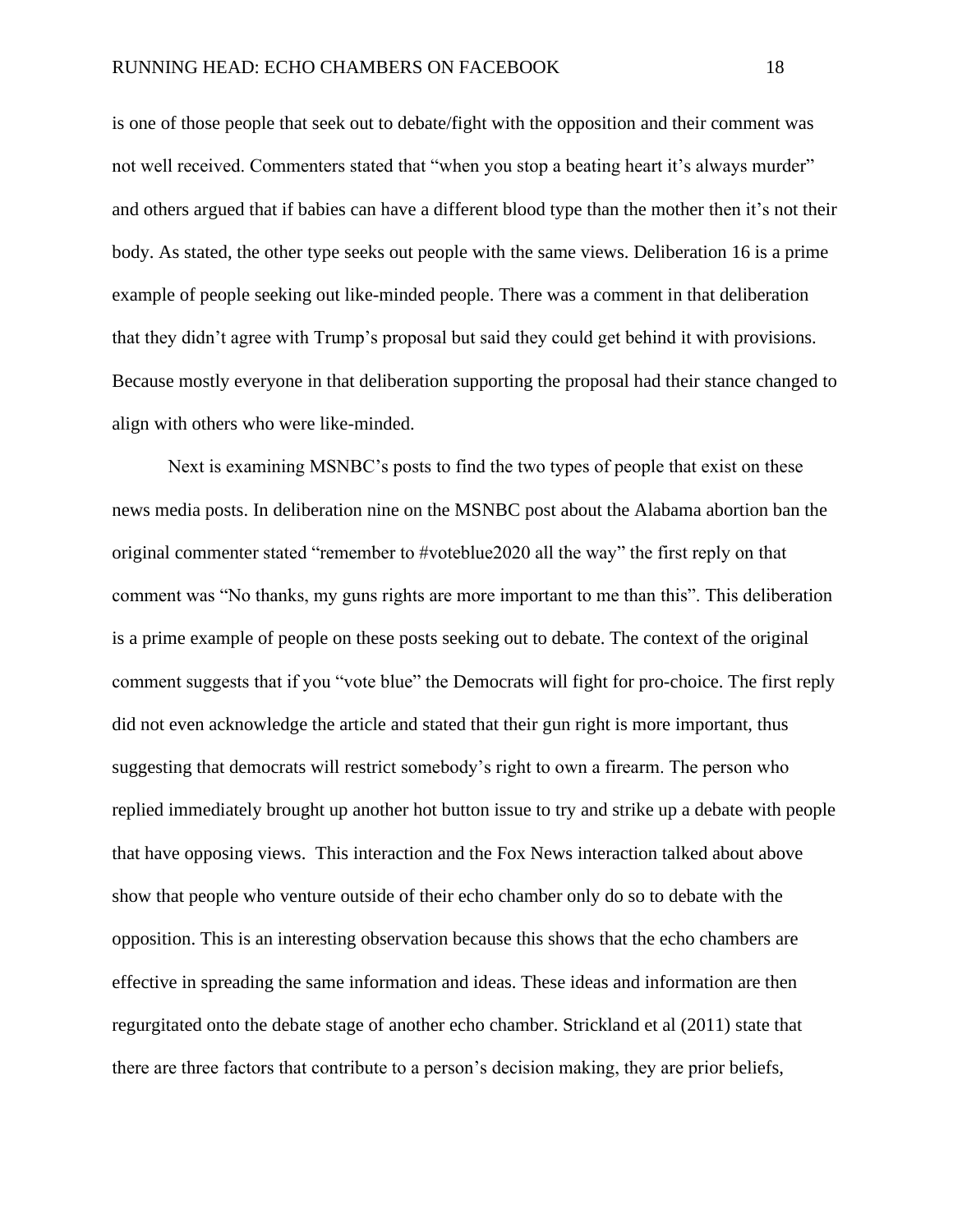confirmation bias, and disconfirmation bias. The research done by Strickland et al. is important in explaining these echo chambers that exist on these news media posts on Facebook. Applying their research, it will tell you that when a person on social media sees a post, they already have a

prior beliefs and they will use those beliefs to form their opinion, once they head to the comments section, they will look for confirmation bias to validate their beliefs and then debate with others with differing views. Because of people's prior beliefs, they will seek out people who agree with them.

<span id="page-27-0"></span>

| I abte |  |
|--------|--|
|--------|--|

| Tone of    | <b>ABC</b> News | Fox News       | <b>MSNBC</b>   | Total |
|------------|-----------------|----------------|----------------|-------|
| Comment or |                 |                |                |       |
| Reply      |                 |                |                |       |
| Negative   | 55              | 56             | 41             | 152   |
|            | 52%             | 50%            | 50%            | 51%   |
| Positive   | $\mathbf{1}$    | 7              | $\mathbf{1}$   | 9     |
|            | 1%              | 7%             | 1%             | 3%    |
| Neutral    | 42              | 46             | 36             | 124   |
|            | 40%             | 41%            | 44%            | 42%   |
| N/A        | $\overline{7}$  | $\overline{2}$ | $\overline{4}$ | 13    |
|            |                 |                |                |       |

#### **News Media**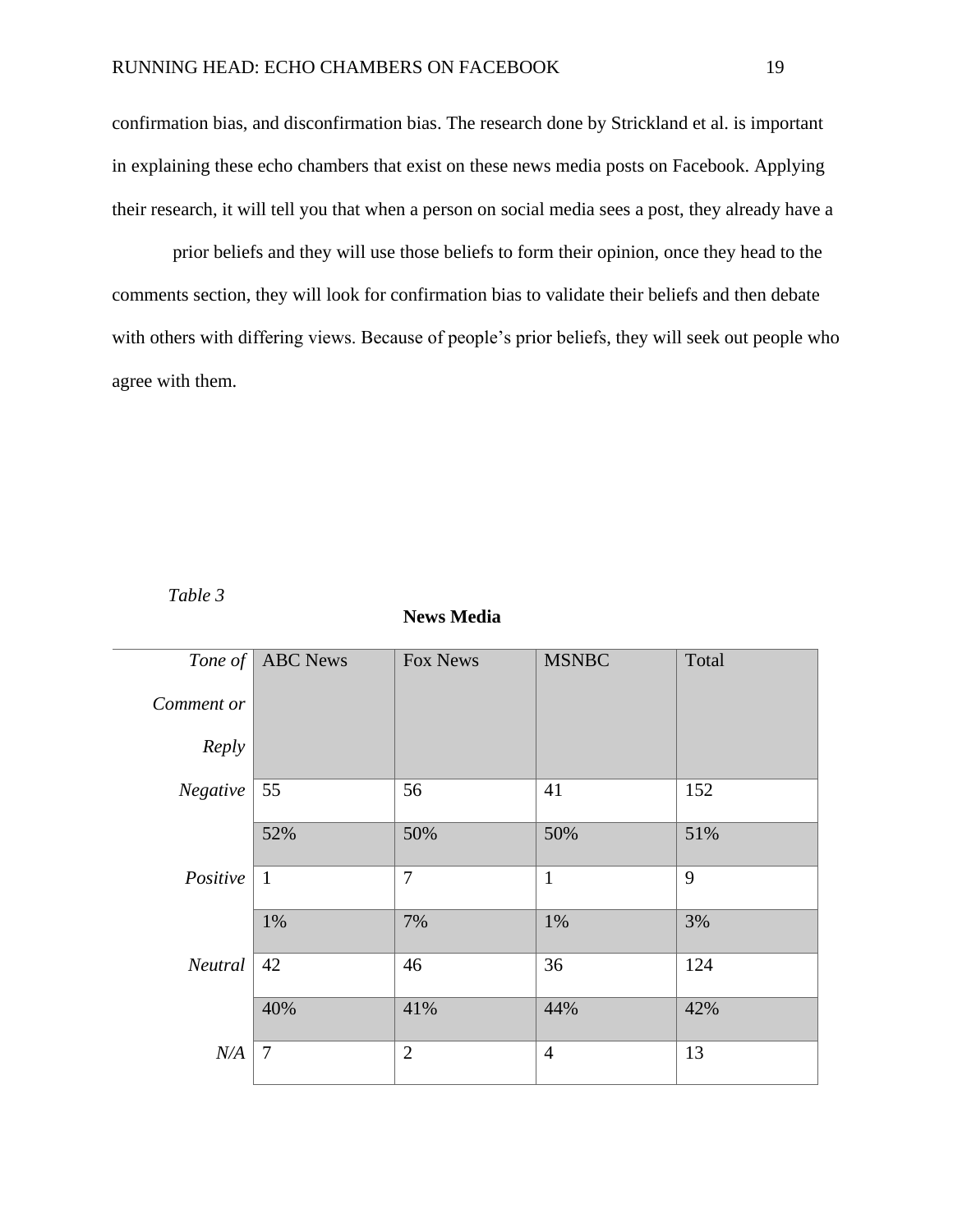|                  | 7%     | 2%     | 5%     | 4%     |
|------------------|--------|--------|--------|--------|
| $Total \mid 105$ |        | 111    | 82     | 298    |
|                  | 100.00 | 100.00 | 100.00 | 100.00 |

NOTE: *This table shows the percentage of comments and replies that had a specific tone such as negative, positive and neutral. Some replies were undetermined and are in the N/A section.*

Table 3 shows the tone of comments and replies. When looking at the tone of the comments I looked at the language used by the commenter to determine if the commenter had a negative, positive, or neutral tone when commenting. This means how the comment comes off based on the language that was used by the commenter. As the table above shows, there are significantly more comments that are negative than positive.

#### **5 DISCUSSION**

<span id="page-28-0"></span>In this section, other research done on echo chambers will be illuminated to further the understanding and how my research relates to past research. In their discussions of echo chambers, Boutyline and Willer (2016) highlight what they call "Ideological Homophily". They state that "people with different political beliefs will exhibit systematically different levels of political homophily" (pg. 3). They think that more politically extreme individuals seek out others who share their beliefs. They found that more extreme and more conservative people experience homophily more than liberal and moderate people. Their results if applied to my study would state that the echo chambers on Fox News posts would be stronger than the echo chambers on the MSNBC posts. Their study was done in 2015 and the political landscape has changed since. Luzsa and Mayr (2021) a more recent article states that people tend to believe that most of the public believe their ideas when entrenched in echo chambers. Boutyline and Willer's research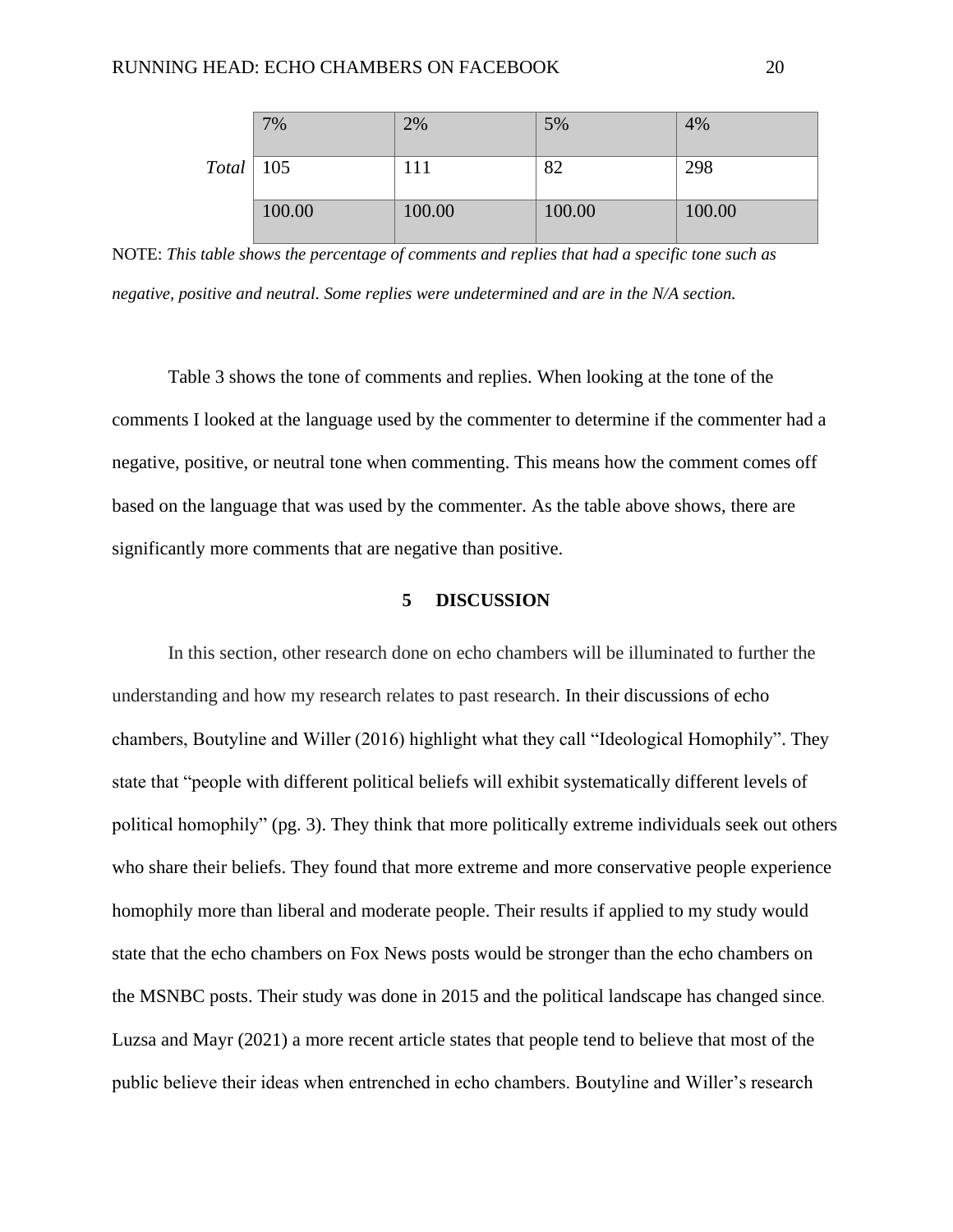suggests that it only affects extreme partisan people and more so people who lean right but what Luzsa and Mayr find is contrary to that and that people in these echo chambers believe that most of the public opinion agrees with them. My results show that partisan news outlets have an impact on echo chambers on social media and these echo chambers have become more rooted in their opinions and their consumption of partisan news sources that go against their opinions. My results also show that both MSNBC and Fox News posts saw a high agreement in the comment discourse highlighting that political ideology does not factor into whether someone is in an echo chamber.

Bail et al. (2018) did a study that examined how people acted when exposed to opposing views. They collected data by having people follow "Twitter bots" and these bots were tweeting and retweeting opposing views of the person in the study. They found after the study that liberal and conservative people ended up being more entrenched in their views. They saw more significance in Conservatives than liberals, but it affected both ideologies. This article shows how impactful echo chambers can be and how people when given information that goes against their ideologies refute it and become more entrenched in their beliefs. In my research, when there was dialog when it appeared to be with someone with differing views it seemed that there was no real dialog, rather an argument in who was right or often name-calling. Cinelli et al. (2021) discussed personalized algorithms on social media and how users choose what they interact with. When users interact with content that reiterates their beliefs then they become more set in those beliefs and ideas. Dubois and Blank (2018) seem to believe that echo chambers are overstated and that users choose their interactions. They state that when users have a diverse media diet that it does not lead to the participation of an echo chamber. They do highlight a part in their paper when discussing how people choose what they consume on social media and that has been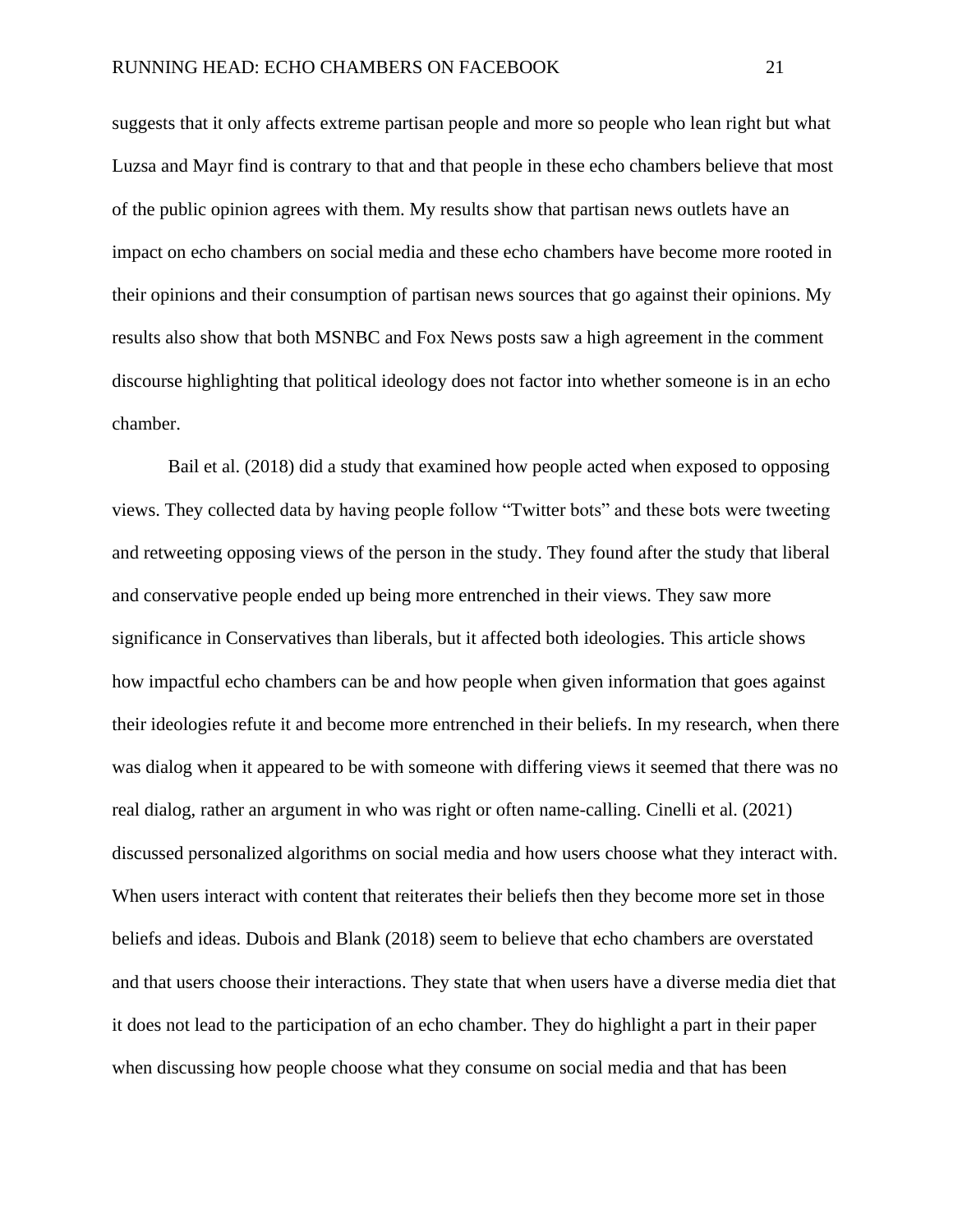reiterated throughout this paper is that the people in these echo chambers actively participate in the echo chamber and can cognitively choose what they interact with. Cinelli et al. (2020) examined users media diet on Facebook and how selective exposure plays a role in the consumption of their media diet. They found that users' exposure is limited to what they consume. This suggests that even if users choose their interactions like Dubois and Blank (2018) state that it is still a limited amount of material that the user is consuming. Del Vicario et al. (2016) found that when people are more active in their echo chamber, the faster the echo chamber and the active members have a negative approach. When examining the comments in the results section I highlighted discourse amongst people with different beliefs and when applying the knowledge gained from Del Vicario et al. this means that the more active people are in their political echo chamber the more they see the opposing view in a negative light and the more active these users are the more negative they become.

#### **6 CONCLUSION**

<span id="page-30-0"></span>Echo chambers do in fact exist on social media. These echo chambers cause political homophily where the same ideas and thoughts are regurgitated repeatedly leaving no room for differing opinions. Echo chambers are not partisan as the research in this paper concludes, and effects both MSNBC and Fox News users are almost identical when it comes to echo chambers existing on their social media posts. Social media has many benefits when it comes to interacting with loved ones and connecting with old friends but poses a real threat to American Democracy. People can do a plethora of things to avoid and not interact with people with differing beliefs and stick to their echo chamber and never be challenged by people of differing beliefs making them more steadfast in their beliefs. The importance of the research done is that it adds to the existing literature on echo chambers, but more specifically, it fills a hole in the literature in the lack of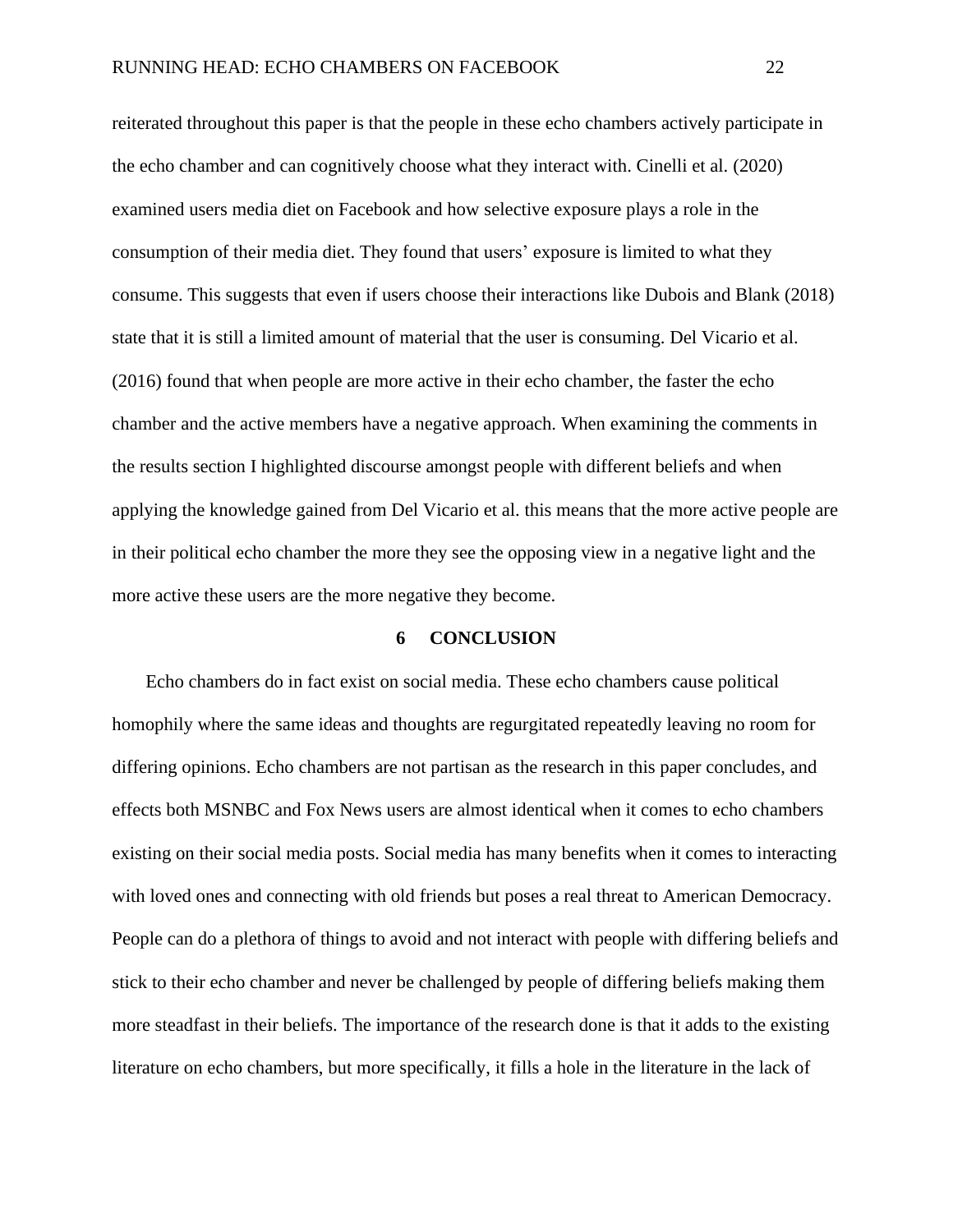research on Facebook and echo chambers. It is important to American Democracy that people have constructive debates and exchange ideas and beliefs, so we do not become even more polarized. There is so much more work to be done on Echo Chambers and how they affect political ideologies and beliefs. Social media needs to be researched more in depth and how it affects people. The main takeaway from this research is that these Echo Chambers do exist, and they are severely hampering actual dialog. Another key takeaway is the novelty of the coding instrument that was used and created to examine the comments. Some improvements can be made such as expanding upon the coding instrument to code for desired topics or tones. Future research should examine how echo chambers could possibly proliferate polarization in American Democracy and the impact social media has on that. Garimella et al. (2017) suggest that people levitate to more controversial issues when debating online. To combat this, future studies should examine issues that are not controversial. We need to understand if it is just the controversial issues that cause these echo chambers to exist and then see if unpolarized topics are affected as well. With the technology that the social media sites created i.e., algorithms, which make the users see posts that are like what they already have seen and agreed with. Should Social Media sites be held accountable for the proliferation of polarization and the existence of echo chambers that are widely documented and found on their sites? These questions when answered will add to the literature on echo chambers that exist on social media.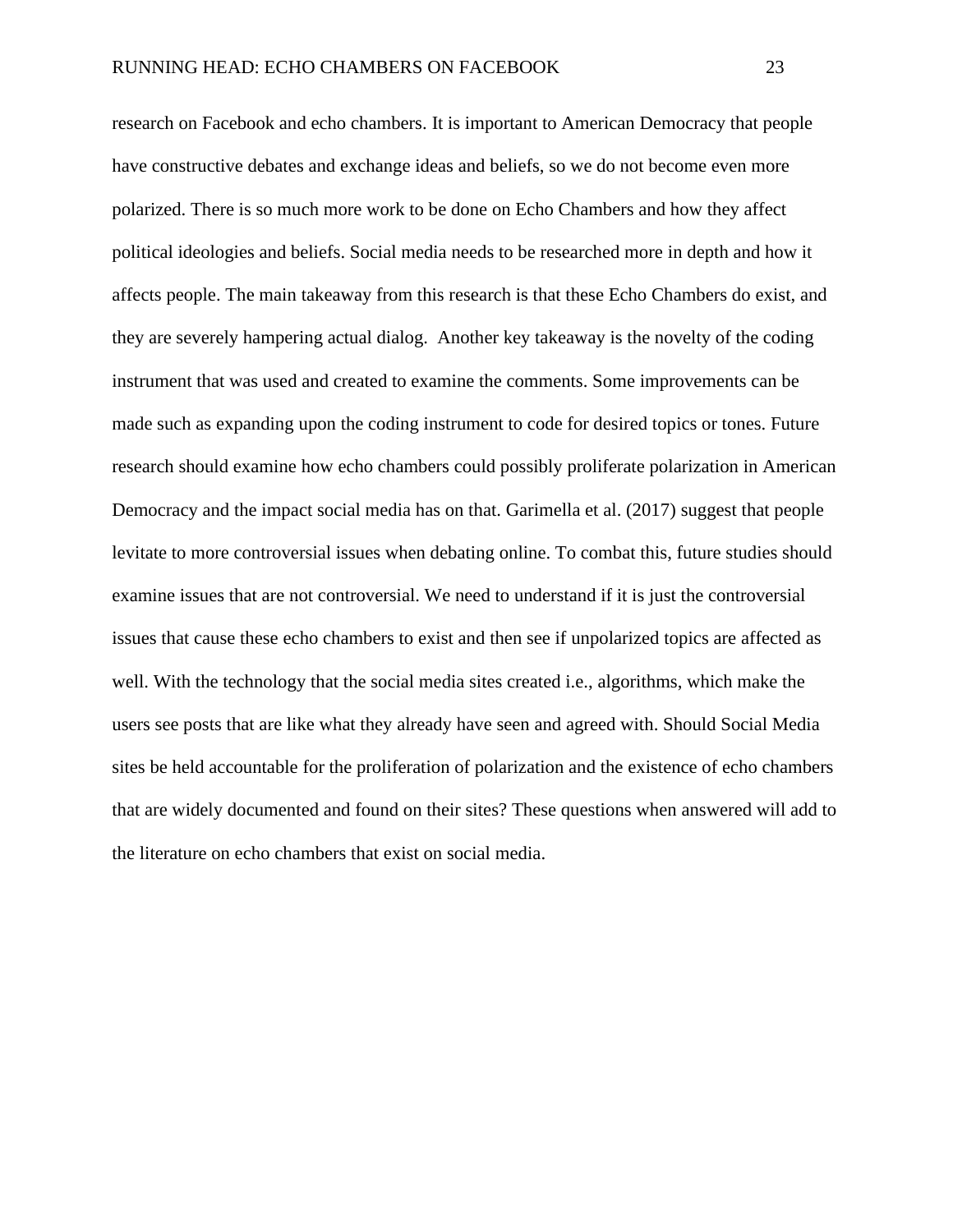#### **REFERENCES**

- <span id="page-32-0"></span>Auxier, B., & Anderson, M. (2022, January 31). Social media use in 2021. Retrieved April 17, 2022, from https://www.pewresearch.org/internet/2021/04/07/social-media-use-in-2021/
- Bail, C. A., Argyle, L. P., Brown, T. W., Bumpus, J. P., Chen, H., Hunzaker, M. B., Lee, J., Mann, M., Merhout, F., & Volfovsky, A. (2018). Exposure to opposing views on social media can increase political polarization. *Proceedings of the National Academy of Sciences*, *115*(37), 9216– 9221. https://doi.org/10.1073/pnas.1804840115
- Bernstein, M. J., Sacco, D. F., Young, S. G., Hugenberg, K., & Cook, E. (2010). Being "In" With the In-Crowd: The Effects of Social Exclusion and Inclusion Are Enhanced by the Perceived Essentialism of Ingroups and Outgroups. *Personality and Social Psychology Bulletin*, *36*(8), 999–1009. doi: 10.1177/0146167210376059
- Brown, R. (2000), Social identity theory: past achievements, current problems and future challenges. Eur. J. Soc. Psychol., 30: 745-778. https://doi.org/10.1002/1099-

0992(200011/12)30:6<745::AID-EJSP24>3.0.CO;2-O

- Brundidge, J., & Rice, R. E. (n.d.). Political Engagement Online: Do the information rich get richer and the like minded more similar? *Routledge Handbook of Internet Politics*.
- Boutyline, A., & Willer, R. (2016). The Social Structure of Political Echo Chambers: Variation in Ideological Homophily in Online Networks. *Political Psychology*, *38*(3), 551–569. doi: 10.1111/pops.1233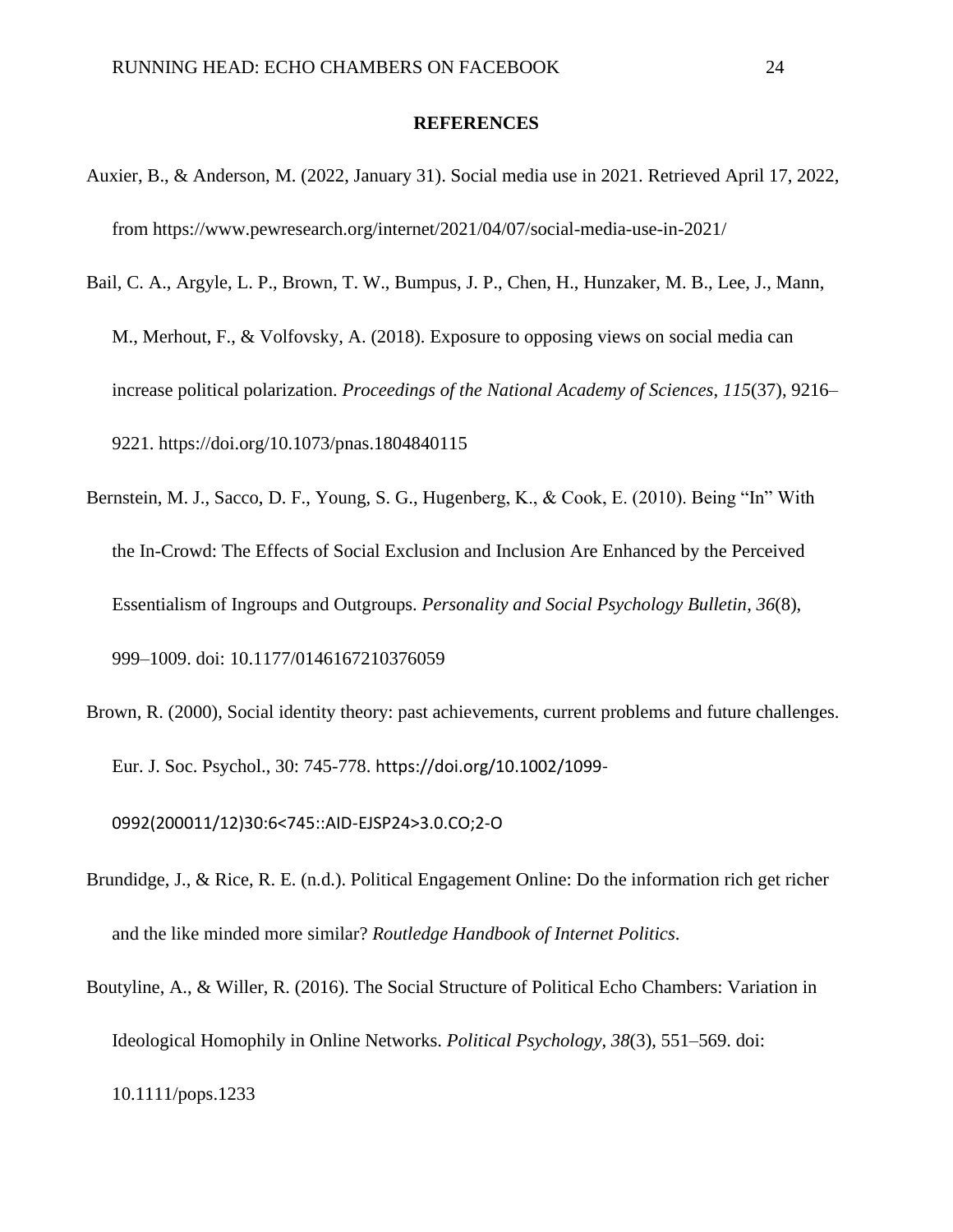- Cinelli, M., Brugnoli, E., Schmidt, A. L., Zollo, F., Quattrociocchi, W., & Scala, A. (2020). Selective exposure shapes the facebook news diet. *PLOS ONE*, *15*(3). https://doi.org/10.1371/journal.pone.0229129
- Cinelli, M., De Francisci Morales, G., Galeazzi, A., Quattrociocchi, W., & amp; Starnini, M. (2021). The Echo Chamber Effect on social media. Proceedings of the National Academy of Sciences, 118(9). https://doi.org/10.1073/pnas.2023301118
- Colleoni, E., Rozza, A., & Arvidsson, A. (2014). Echo Chamber or Public Sphere? Predicting Political Orientation and Measuring Political Homophily in Twitter Using Big Data. *Journal of Communication*, *64*(2), 317–332. doi: 10.1111/jcom.12084
- Conroy, M., Feezell, J. T., & Guerrero, M. (2012). Facebook and political engagement: A study of online political group membership and offline political engagement. *Computers in Human Behavior*, *28*(5), 1535–1546. doi: 10.1016/j.chb.2012.03.012
- Del Vicario, M., Vivaldo, G., Bessi, A., Zollo, F., Scala, A., Caldarelli, G., & Quattrociocchi, W. (2016). Echo chambers: Emotional contagion and group polarization on Facebook. *Scientific Reports*, *6*(1). https://doi.org/10.1038/srep37825
- Dubois, E., & Blank, G. (2018). The Echo Chamber is overstated: The moderating effect of political interest and diverse media. *Information, Communication & Society*, *21*(5), 729–745. https://doi.org/10.1080/1369118x.2018.1428656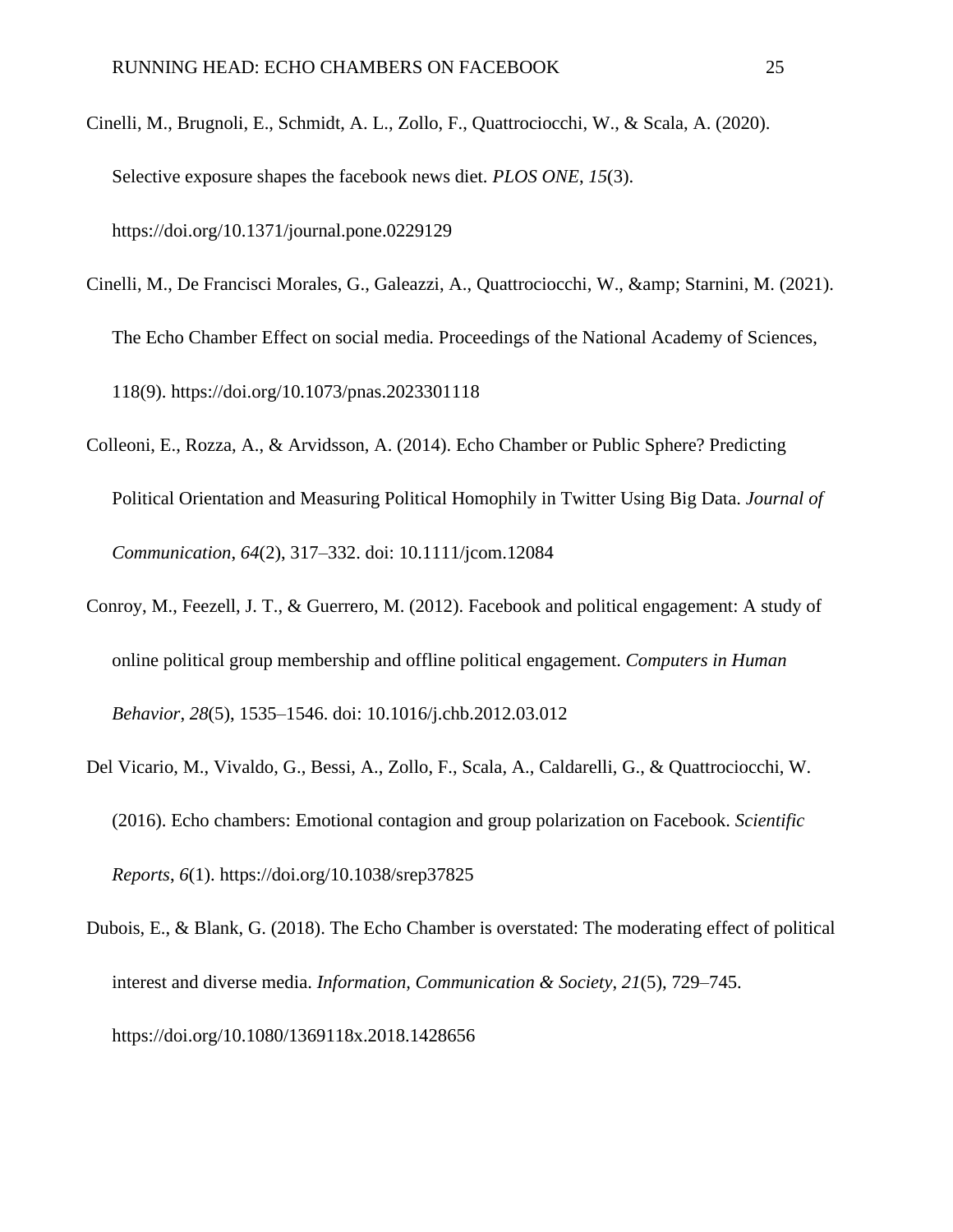- Garimella, K., De Francisci Morales, G., Gionis, A., & Mathioudakis, M. (2017). The effect of collective attention on controversial debates on social media. *Proceedings of the 2017 ACM on Web Science Conference*. https://doi.org/10.1145/3091478.3091486
- Garrett, R. K. (2009). Echo chambers online?: Politically motivated selective exposure among Internet news users. *Journal of Computer-Mediated Communication*, *14*(2), 265–285. doi: 10.1111/j.1083-6101.2009.01440.x
- Gonzalez-Bailon, S., Kaltenbrunner, A., & Banchs, R. E. (2010). The Structure of Political Discussion Networks: A Model for the Analysis of Online Deliberation. *Journal of Information Technology*, *25*(2), 230–243. doi: 10.1057/jit.2010.2
- Grevet, C., Terveen, L. G., & Gilbert, E. (2014). Managing political differences in social media. *Proceedings of the 17th ACM Conference on Computer Supported Cooperative Work & Social Computing - CSCW 14*. doi: 10.1145/2531602.2531676
- Guess, A., Lyons, B., Nyhan, B., & Reifler, J. Avoiding the echo chamber about echo chambers: Why selective exposure to like-minded political news is less prevalent than you think. Knight Foundation (2018).
- Halpern, D., & Gibbs, J. (2013). Social media as a catalyst for online deliberation? Exploring the affordances of Facebook and YouTube for political expression. *Computers in Human Behavior*, *29*(3), 1159–1168. doi: 10.1016/j.chb.2012.10.008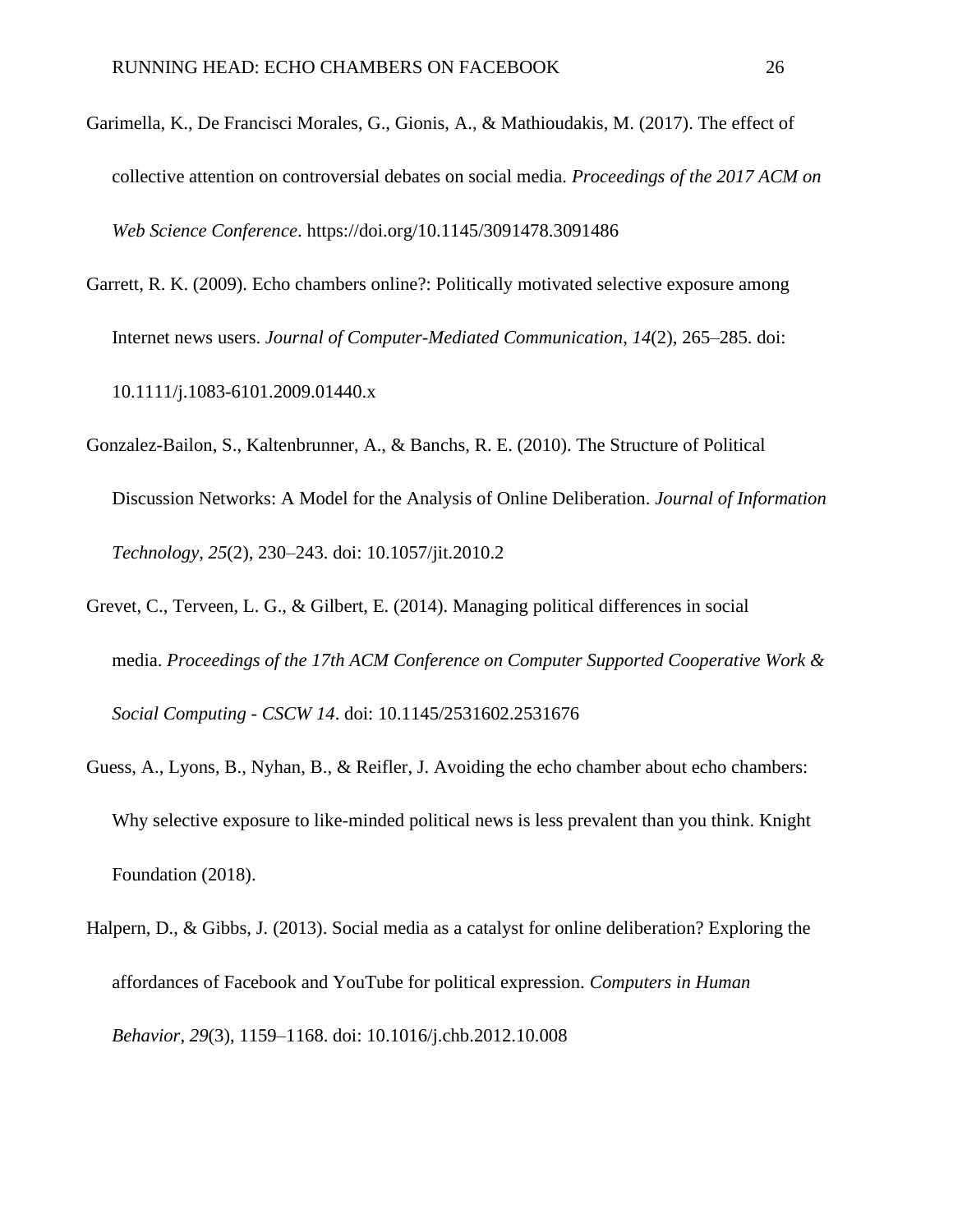Harris, L., & Harrigan, P. (2015). Social Media in Politics: The Ultimate Voter Engagement Tool or Simply an Echo Chamber? *Journal of Political Marketing*, *14*(3), 251–283. doi:

10.1080/15377857.2012.693059

Jacobson, S., Myung, E., & Johnson, S. L. (2015). Open media or echo chamber: the use of links in audience discussions on the Facebook Pages of partisan news organizations. *Information, Communication & Society*, *19*(7), 875–891. doi: 10.1080/1369118x.2015.1064461

Levendusky, M. S. (2013). Why Do Partisan Media Polarize Viewers? *American Journal of* 

*Political Science*, *57*(3), 611–623. doi: 10.1111/ajps.12008

Luzsa, R., & amp; Mayr, S. (2021). False consensus in the echo chamber: Exposure to favorably biased social media news feeds leads to increased perception of public support for own opinions. Cyberpsychology: Journal of Psychosocial Research on Cyberspace, 15(1).

https://doi.org/10.5817/cp2021-1-3

Mutz. (2006). *Hearing the other side*. Cambridge University Press.

- Ohara, K., & Stevens, D. (2015). Echo Chambers and Online Radicalism: Assessing the Internets Complicity in Violent Extremism. *Policy & Internet*, *7*(4), 401–422. doi: 10.1002/poi3.88
- Quattrociocchi, W., Scala, A., & Sunstein, C. R. (2016). Echo Chambers on Facebook. *SSRN Electronic Journal*. doi: 10.2139/ssrn.2795110
- Sears, D. O., & amp; Freedman, J. L. (1967). Selective exposure to information: A critical review. Public Opinion Quarterly, 31(2), 194. https://doi.org/10.1086/267513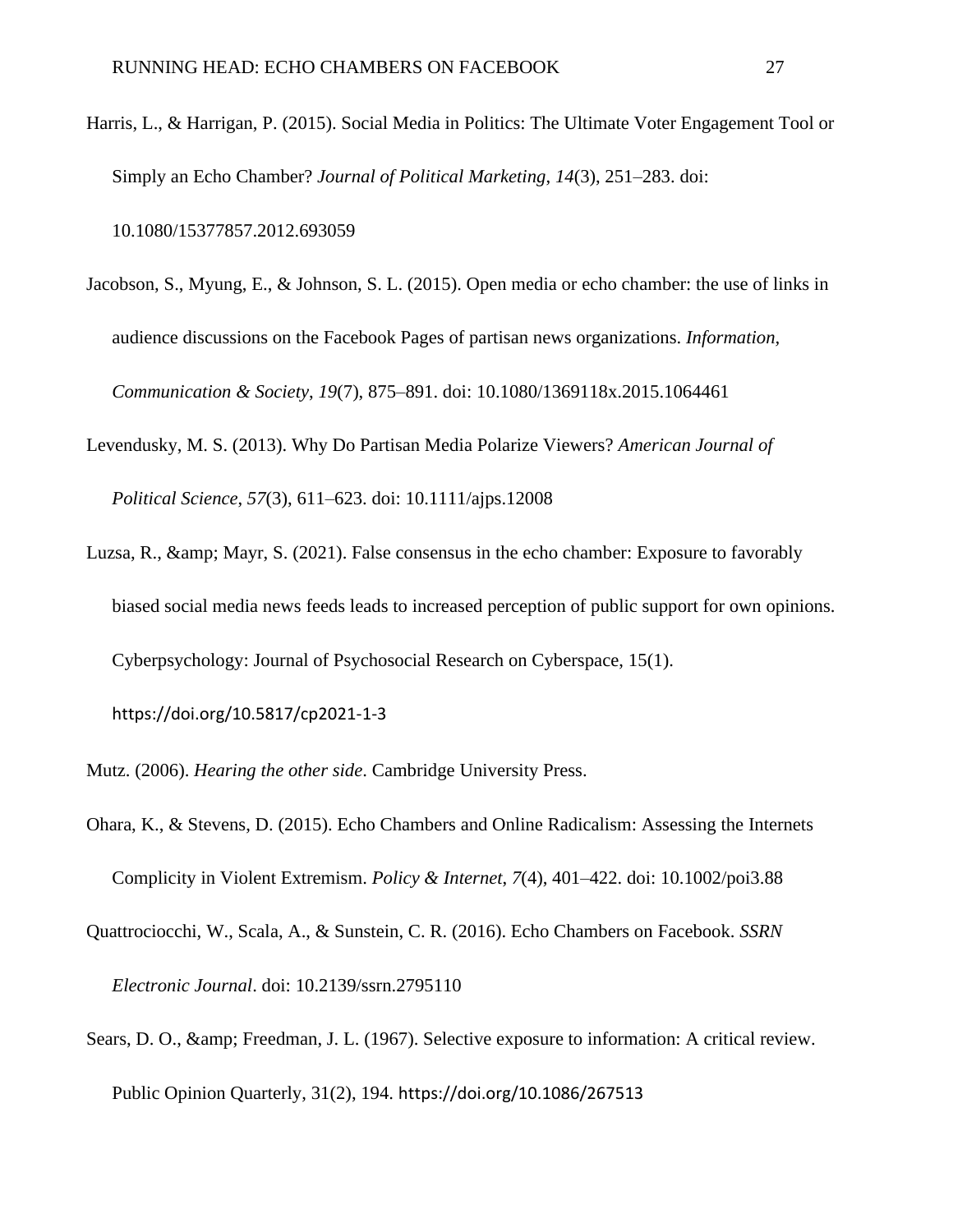Strickland, A. A., Taber, C. S., & Lodge, M. (2011). Motivated reasoning and public opinion. *Journal of Health Politics, Policy and Law*, *36*(6), 935–944. https://doi.org/10.1215/03616878- 1460524

Stroud, N. J. (2010). Polarization and Partisan Selective Exposure. *Journal of* 

*Communication*, *60*(3), 556–576. doi: 10.1111/j.1460-2466.2010.01497.x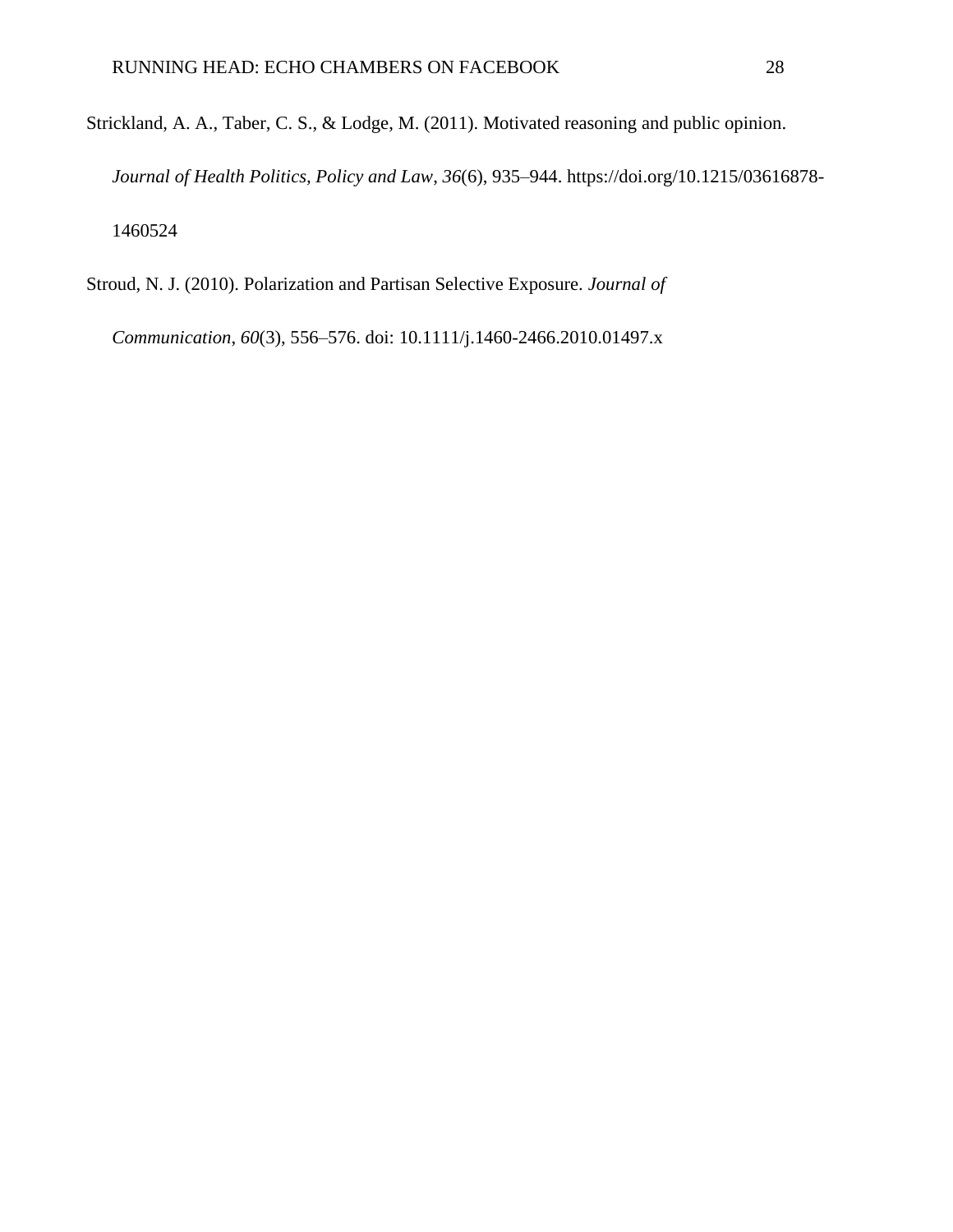## **APPENDICES**

# <span id="page-37-1"></span><span id="page-37-0"></span>**Appendix A**

Coding Book for Thesis- Jacob Parsons

\*NOTE: There will be a code for each comment and reply

\*NOTE: This will look at the comments on similar post by MSNBC, Fox News, or ABC News on Facebook.

\*\*Note that the coding was done by a single coder.

- 1. IA: There will be two different topic areas of reported news by MSNBC, Fox News, and ABC News.
- 0: Immigration
- 1: Abortion

2. SOU: The source is going to come from either Fox News, MSNBC, and CNN.

- 0: Fox News
- 1: MSNBC
- 2: ABC News

3. TP: Tone of post, does the post support the article?

- 0: Negative
- 1: Positive
- 2: Neutral
	- 4. CoR: Comment or Reply
- 0: Comment
- 1: Reply
	- 5. Deliberation

This code will group comments and replies together.

- 6. S\_SoP: Support of post
- 0: Yes
- 1: No
	- 7. T: Tone of statement
- 0: Negative
- 1: Positive
- 2: Neutral
	- 8. S\_PL: statement or reply posts link
- 0: Yes
- $1: No$ 
	- 9. S\_SP: If the comment or reply supports a particular party
- 0: Yes
- 1: No

10. Party ID:

- 0: Republican
- 1: Democrat

11. S\_AP: If the comment or reply attacks a particular party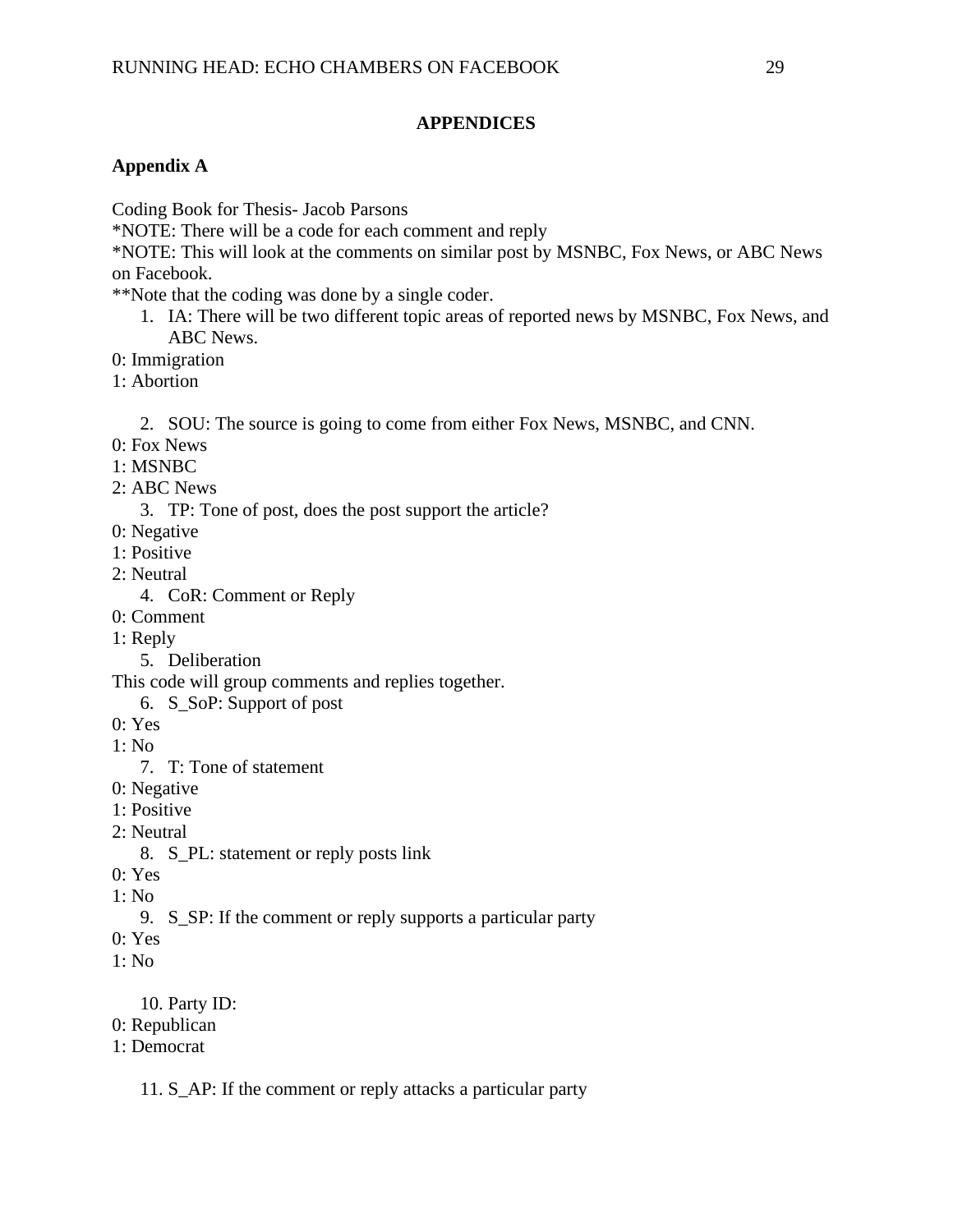0: Yes

 $1: No$ 

12. Party ID:

0: Republican

1: Democrat

13. S\_EC: statement echoes what the post states

0: Yes

1: No

14. S\_R: If there are explicitly racist remarks in the statement

0: Yes

1: No

15. S\_S: If there are explicitly sexist remarks in the statement

0: Yes

1: No

16. S\_AO: This is varying between the different names that people call each other. Statement Attacks Outgroup. Implicit means there are remarks made that can be interpreted as racist or sexist but, does not use racist or sexist remarks.

0: anti-LGBTQ remark

1: anti-Semitic remark

- 2: anti-immigrant remark
- 3: Implicitly racist
- 4: Implicitly sexist
- 5: Other
- 6: No

17. S PI: Statement is a Political Insult

0: Yes

1: No

18. Party ID:

0: Republican

1: Democrat

19. MISC: Add comment or notes that are not covered by other codes

<span id="page-38-0"></span>**Appendix B**

Comments and Replies From Facebook Posts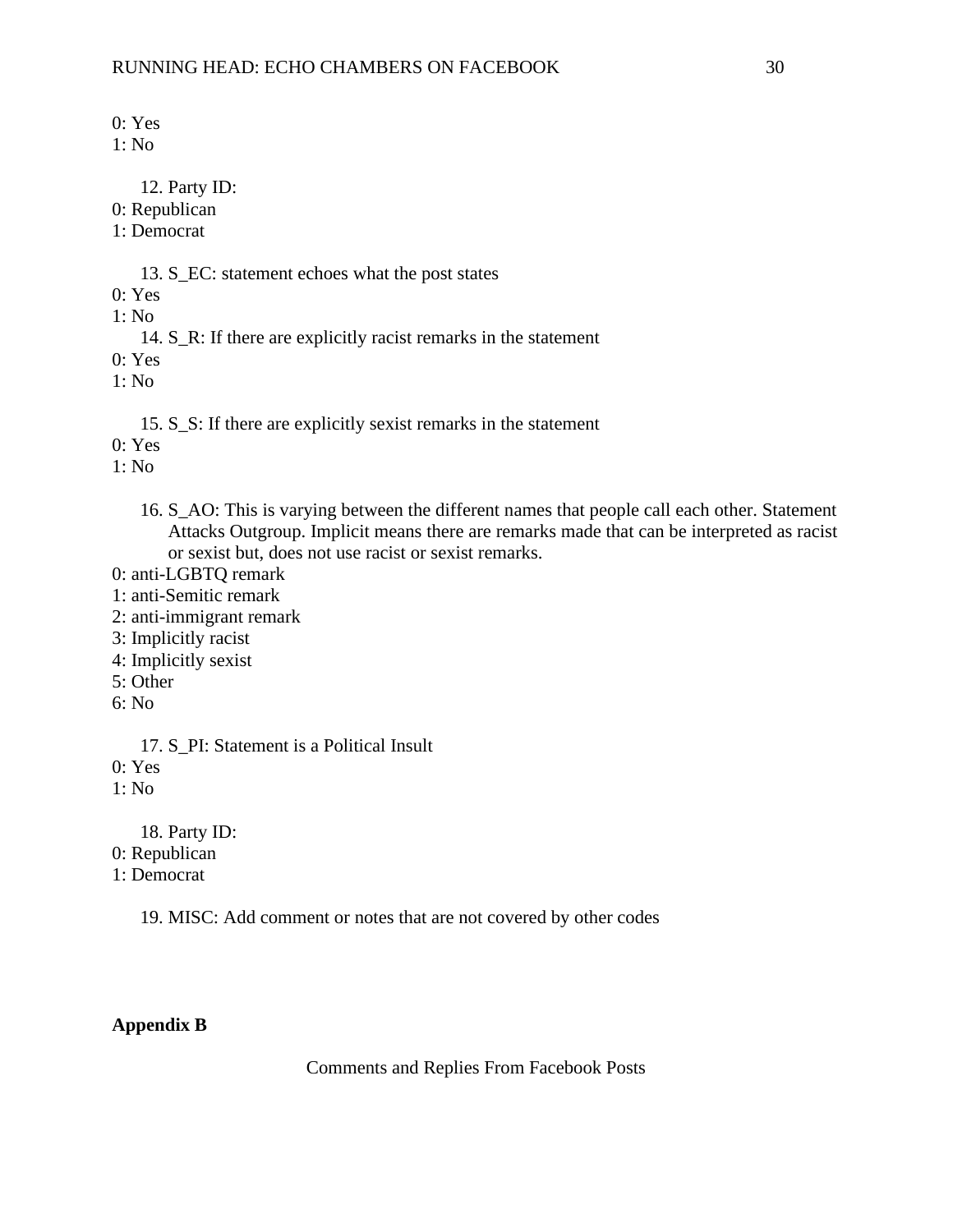Fox News Post Link on abortion: [https://www.facebook.com/15704546335/posts/10158090240906336/?d=n](about:blank)

Comments and replies deliberation 1 "I've noticed that everyone who is for abortion has already been born."

― Ronald Reagan

Colton Sutton - I have noticed that most people AGAINST abortion are men

Jeanne Olson not true. There are a LOT of women against abortion. I think it's horrific.

Jeanne Most people wanting to take responsibility for their unborn children are men as well.  $\odot$ 

I've noticed a lot of men sticking their nose in our reproductive rights.

Anne Sam not a right! A gift! If you don't like your reproductive organs have them removed!!

Anne Not literally, though. Those things smell like pennies!  $\binom{12}{12}$ 

Jeanne Olson Where did you get that information??

Anne Sam - well since they helped make the baby , maybe they should get a say. Women are quick to want child support, if they know who the baby daddy is.

Shelley Smith - Then don't have one

Jeanne Olson you'd be WRONG AGAIN JEANNE

Comments and replies deliberation 2 When "god" is part of your argument, you've already lost.

No when with god you never lose

Tracy Campbell When you stop a beating heart, it's Always murder....

Tracy Campbell no, when you are totally ok with killing unborn babies...it doesn't just make your argument invalid. It makes you evil.

Tracy Campbell I'm pretty sure they just won by passing the bill. But hey, you tried.

when the baby can have a different blood type then their mother has then you have lost, its not your body its their body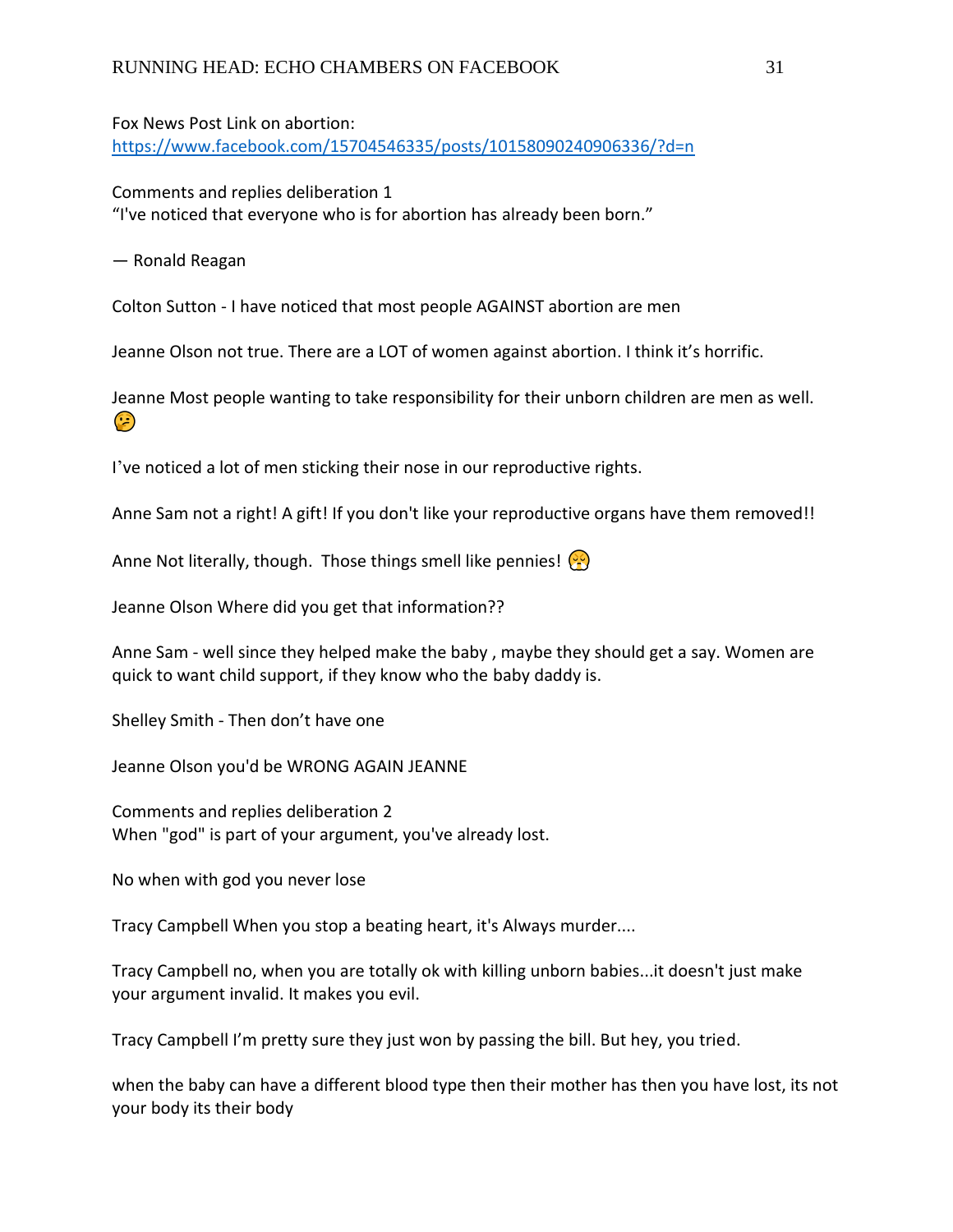Bradley Sechler Unfortunately, you have no basis for your position. There's is no need to invoke your invisible totalitarian dictator in the abortion debate.

When murdering your baby is part of your argument youve not only lost but lost your humanity and your soul. Evil

He isn't a dictator he is a just an holy God an I hope you get to know him before it's to late

Edward Sinson I love the stupidity in these responses. Somehow, if I don't bow to your imaginary supreme dictator, I must advocate the killing of babies. I don't need ancient superstitions to value human life.

Yeaaaa but what can you do about it now?

Comments and replies deliberation 3

GREAT RESPECT FOR THIS LADY.....LOTS OF GUTS TO TAKE ON ROE vs WADE and we just might win this time....Praying that we could have one more Judge on the Supreme Court by then....

She is the devil

Revella Hice Excellent

Linda Cassell no you are

No to murder.

Shut up

AL 48th in poverty, keep voting these religious nuts they get what they deserve.

In your leftist wet dreams, Racheal Thomas.

hush up and go sit down

Revella Hice Pray your uncle/dad doesn't get you pregnant coz you'll have to keep your nephson

Revella Hice God's watching and this Lady used her God given appointment to help this nation repent of its evil stand. Your words were/are also well stated.

Comments and replies deliberation 4 Thank you Alabama. God bless Alabama States and Governor Kay Ivey.  $\bigcirc \bigcirc \bigwedge \bigwedge$  usus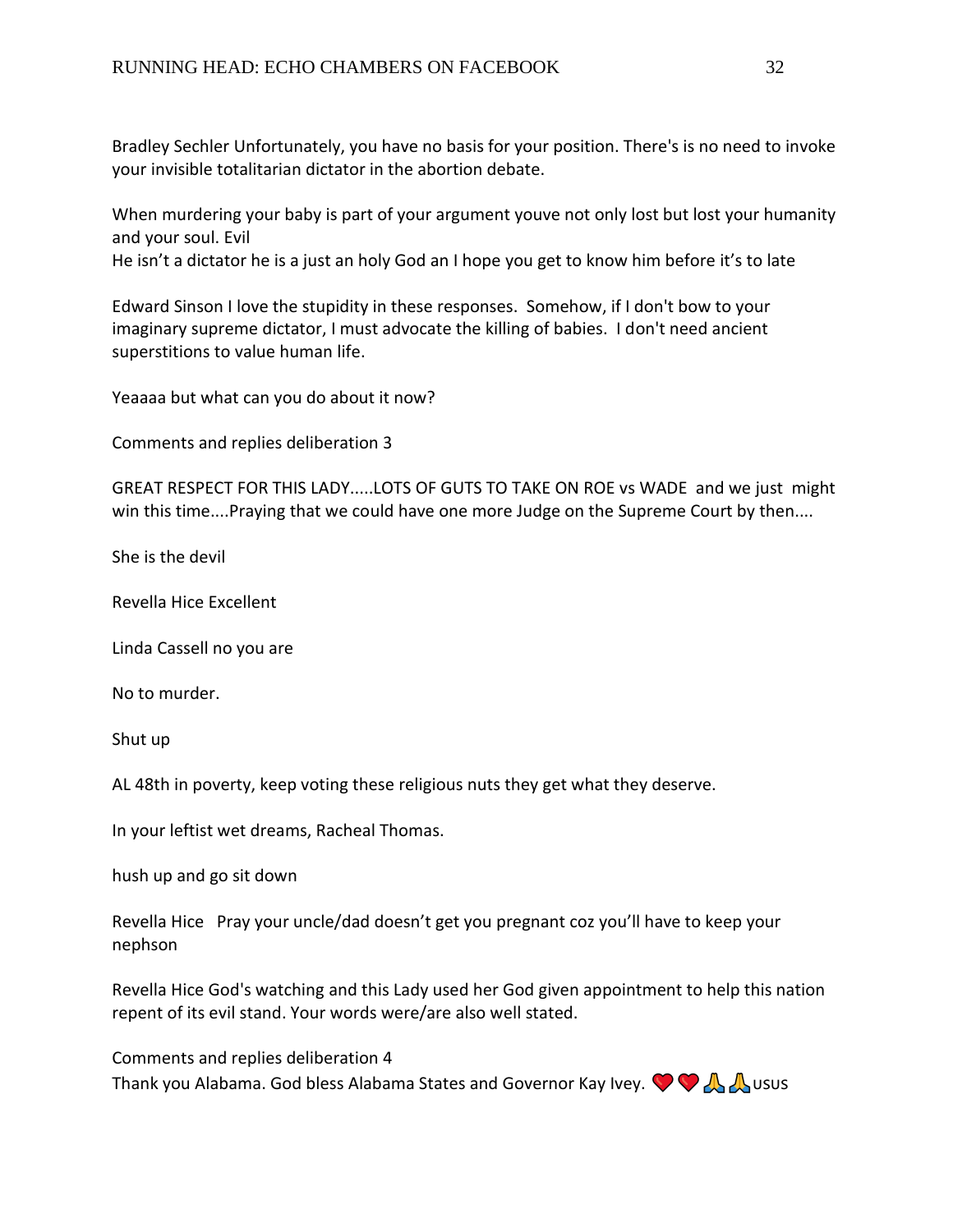Analulu Lokeni Castor please she then politicianed her out by saying that she signed it but it can't be enforced anyways because roe v wade.... Then why even sign it.... Political theater!!

Analulu Lokeni Castor will you pay for a rape victims medical bills?

Why are you against women's rights?

Paul Anderson less than half of a percent of abortions are due to rape. As a tax payer, yes we probably will/are paying her medical Bill's.  $\Box$ Rob Clewley WHy are you against babies rights??? The constitution does not say anything about giving women the right to kill the unborn..

Donald Ambrose it will go to the Supreme Court moron

Fetuses don't have rights. You have to be born to get rights.

Analulu Lokeni Castor yet.."Capital punishment is a legal penalty in the U.S. state of Alabama. Alabama has the highest per capita death penalty rate in the country. In some years, its courts impose more death sentences than Texas, a state that has a population five times as large. However, Texas has more executions per capita."

Rob Clewley please explain how being for a child's right to life..(a child that feels pain and has a heartbeat) is against women's rights?

Rob Clewley Why are you against a babys human right to live?

Comments and replies deliberation 5

Banning access to safe and legal abortion. How antiquated and regressive. Hope all involved lose their seats.

Cheryl Estridge agreed. Let's hand over our rights now as women. BS. It's MY body not the states/governments! We'll see more unsafe back alley again guaranteed.

Cheryl Estridge you will have to step up the pull out game or use rubbers

Cheryl Estridge here's an idea , if your not responsible enough to practice safe sex knowing the consequences, you should abstain from it. Real simple.

Cheryl Estridge MAGA

Cheryl Estridge looks like no more birth control abortions for you!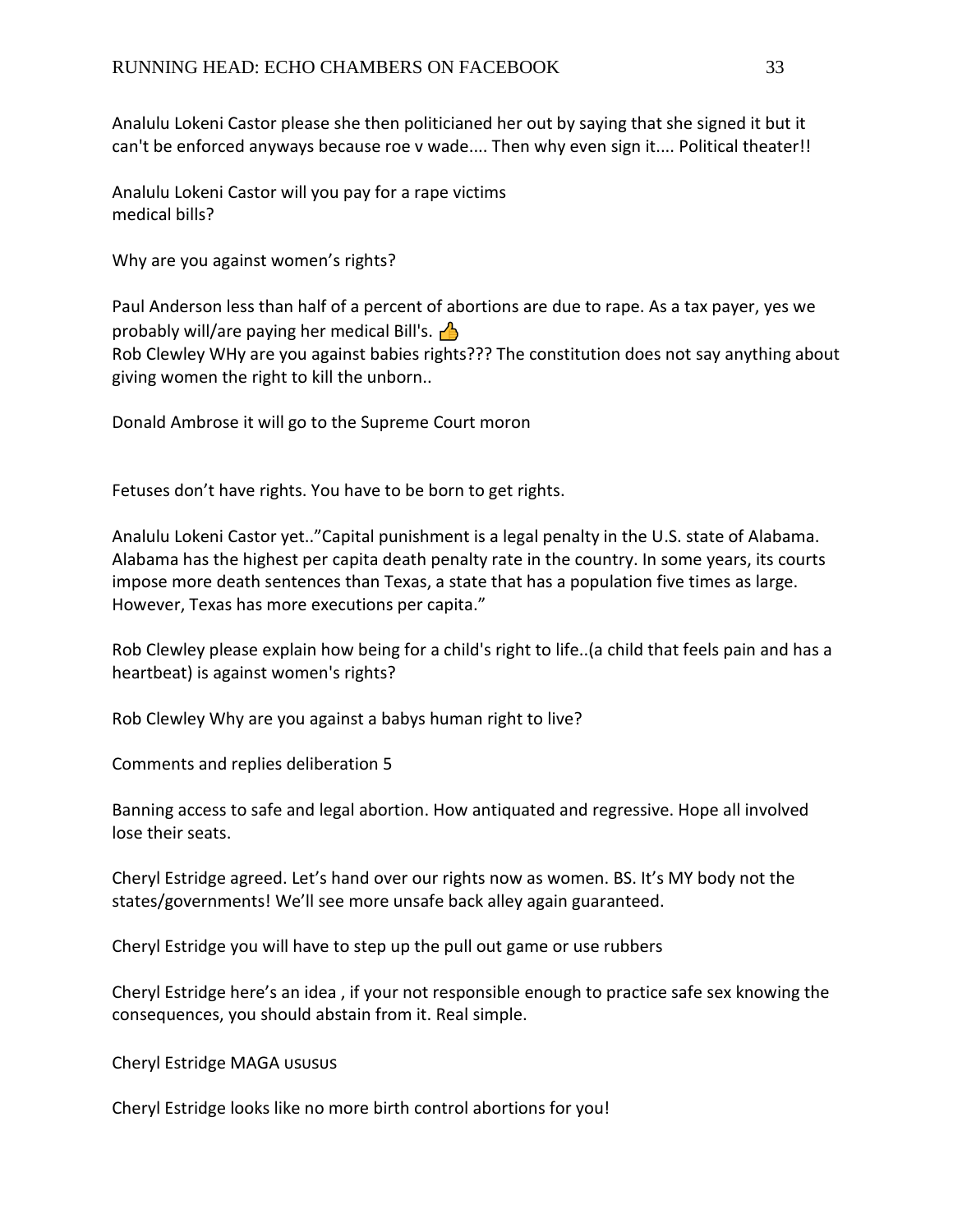In this day and age if you dont want to get pregnant get on birth control or use protection

Cheryl Estridge  $\bigwedge$  that you will come to Christ.

Foster Hardman better yet! Men use your hands and keep it in your pants. PLUS STEP UP YOUR game of being more financially responsible! What's wrong with men getting a birth control pill/shot? Oh right, duh men are forgetful and won't do it that's why it falls on women. Then the government should be handing out FREE birth control pills to every woman and FREE CONDOMS . Plus any teenage boy that gets a teenage girl pregnant automatically has to immediately start being financially responsible and his parents have to help with the financial expenses while both teenagers still have to go to school.

Cheryl Estridge I agree not to mention the psychopaths they are breeding, cause ya know a ten year old being raped and being prego and HAVING to have that child is such a great learning tool..... leads to such great mental health, and we are doing such a bang up job caring for that area of life.....

Karen Valentine if brains were gasoline you wouldn't have enough to power a piss ants moped for a lap around the inside of a Cheerio.... You and Cheryl Estridge should get together and binge watch reruns of the View.

MSNBC Post Link on abortion: [https://www.facebook.com/273864989376427/posts/2732223283540573/?d=n](about:blank)

Comment and replies deliberation 6

I guess this proves why you are 36th in education, 47th in health care and 50th in everything else. It's a shame.

Kip Malone they are 50th in education!!

Linda Lange I gave them credit, I'm sorry.

Kip Malone Ranked number 2 in football!!!

Scott Rash yeah, that's true!

Kip Malone indeed

Kip Malone What very telling data regarding mothers and their children! I'm sure Gov Ivey didn't think about these statistics before signing - but hey, don't worry about how your citizens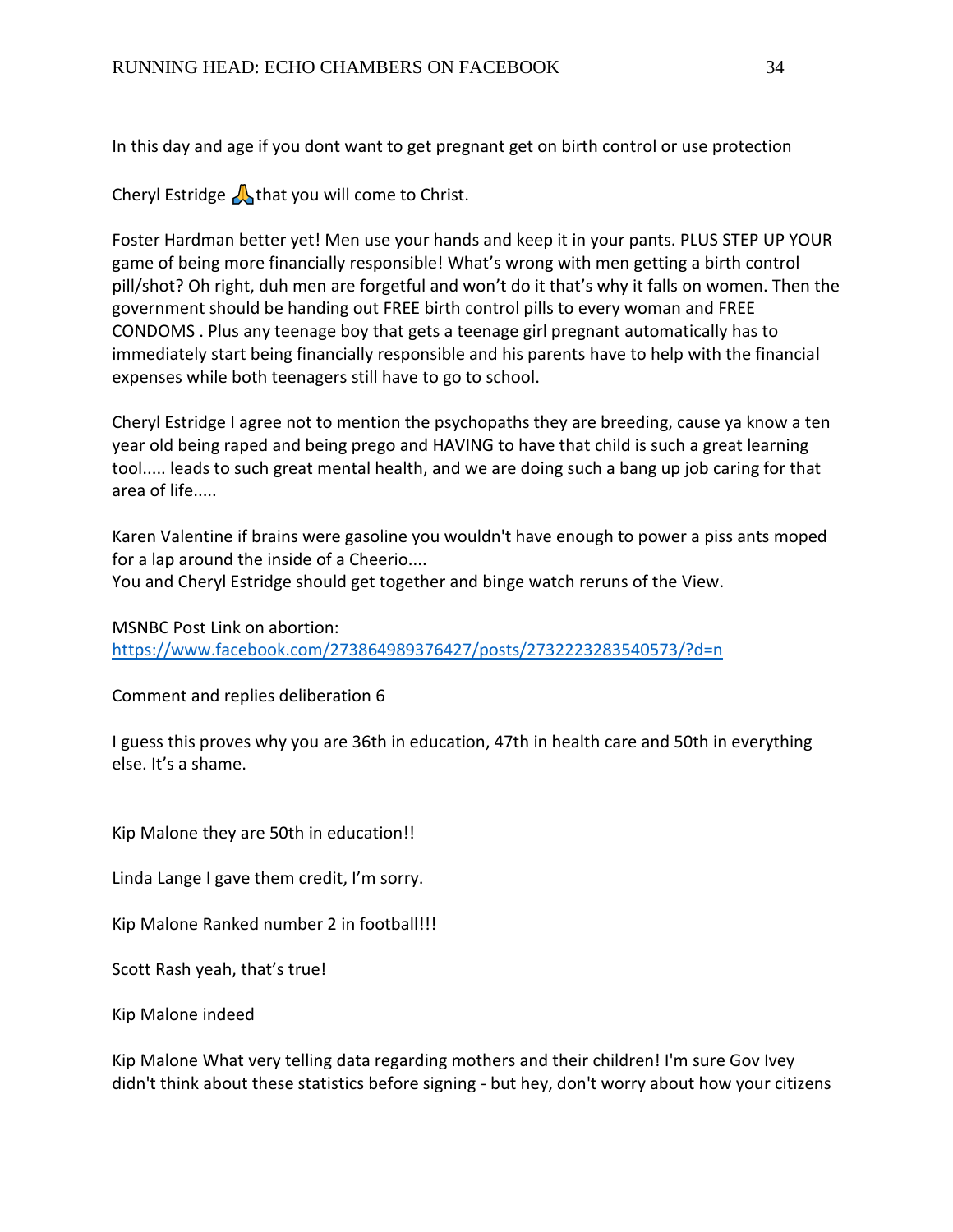will be affected! Is she prepared to litigate this bill, does her state even have the money to pursue it???

Alabama is 50 in education

I suspect the emphasis on football and not education is why people vote against themselves so often in Alabama.

Kip Malone ...shameful and ignorant...as there reputation has always been. Want no abortion in 'Bama? NO SEX MEANS NO PREGNANCY!

Kip Malone I agree but don't generalize.

Comments and replies deliberation 7

VOTE OUT ALL REPUBLICANS IN 2020!

Theresa Brown pleeeeeaaaase! Holy crap the insanity that has happened. I can't take it anymore!

Theresa Brown, we all need to get together to vote out evil Trump and Republican Party! Comments and replies deliberation 8

That's not a woman ,that's a republican

Donna Keener too bad she had her female rights but takes them away for everyone else

Donna Keener has to be,because she cares about BABY'S

Scott White babies

Scott White BABY'S what?

Scott White nope, she cares about a fetus, not a baby

Donna Keener well said Donna.

Alicia Ferrell Rosenbaum yes

Donna Keener a republican man.

Mark Spinelli you know what's trashy? Forcing little girls to birth a baby from a rapist, its a risk to their life and super traumatic. You're a dirt ball hick.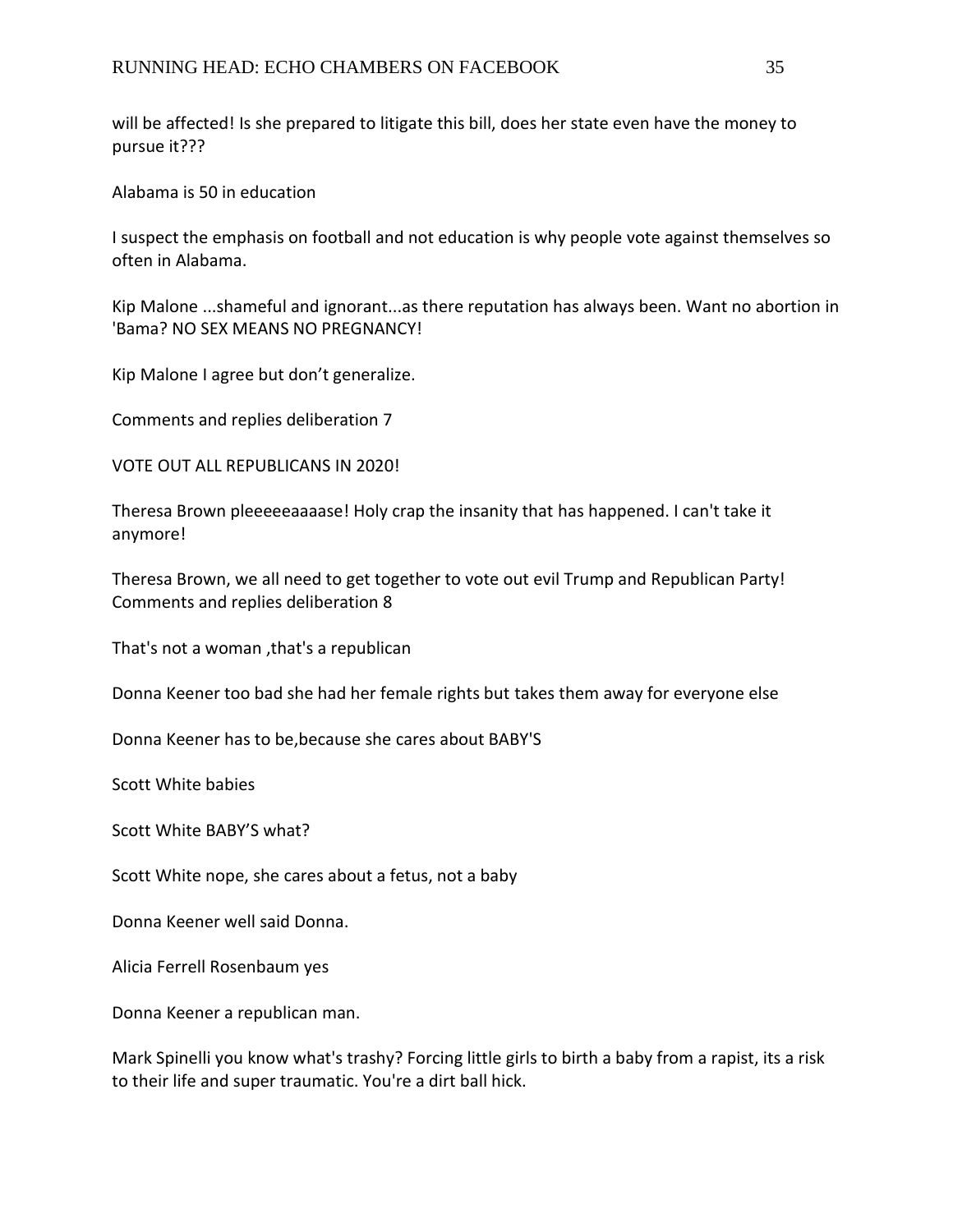## Comments and replies deliberation 9

Remember to #voteblue2020 all the way

No thanks, my guns rights are more important to me than this.

Angela Gene dems never tried to come for your guns-you just believed fuxentertainment

Mary, my state didn't always have CHLs. When it was voted on, every democrat voted against it. They also voted against the castle law. So yes, they actually did try to take my rights.

Mary Ostrowski Do yourself a favor and block her. She will say anything she can to get you riled up, then will report you for bullying her.

Ana Hazelton Amen!!!

Angela Gene show one bill that has taken a gun away in your state.

I will gladly vote blue!

You've been a loyal supporter, friend. I want YOU to become a Trump Executive Member. DONATE NOW & receive your OFFICIAL card: bit.ly/2Hqb45

Goody, I already posted a comment about how Democrats tried to infringe on gun rights in my state. Fortunately they were in the minority.

Ana Hazelton you think they can tell you about abortion oh just wait till you get socialism (blue) in power. You WILL be told everything to do! Government plantation will be it for you/all.

Comments and replies deliberation 10

Alabama: Where rape, incest and paedophilia is celebrated when it results in pregnancy, no matter how young the victim is!

Hell, with Roy Moore almost winning, even if it doesn't result in a pregnancy.

Sarah Parry Leo don't forget spousal abuse. Alabama is close to the worst state, 37,000 cases of beatings and killings last year.

Sarah Parry Leo Goes back to saying that a woman is property

Sarah Parry Leo That is just HORRIBLE. Line up some lawyers to sue the fathers of these victims and make them pay!

Sarah Parry Leo they are sick!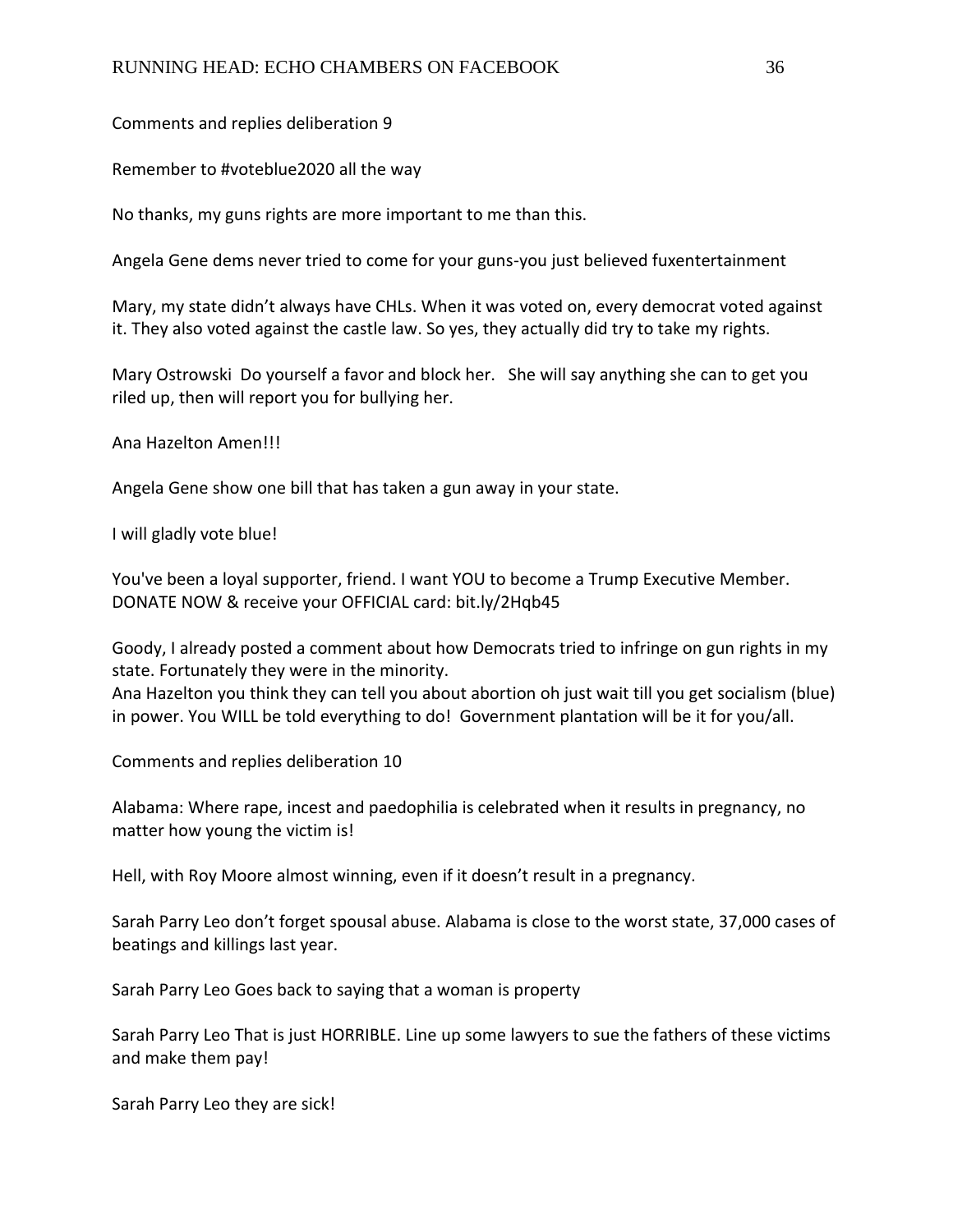Judy Arenas How can a man who commits rape, incest or paedophilia pay when in jail? Or is that next? Lighter sentences and visitation for the perpetrators? Disgusting on so many levels!

Sarah Parry Leo exactly!! Shows you really who they are!!

Ken Slanker those are just the reported stats too.

Age of consent is only 16 as well.

Bede Marshall While I completely agree that this bill is disgusting, un-American, and downright horrendous, let's make sure before we make this about women vs. men we take a look at all of the facts. The bill was sponsored by Terri Collins, a female Republican Congresswoman, and signed into law by Kay Ivey who is the female Republican Governor of Alabama.

ABC News post link on Abortion: [https://www.facebook.com/86680728811/posts/10158410180463812/?d=n](about:blank)

Comments and replies deliberation 11

Sad to see a woman sign away "women's rights".

Sherry Medrano exactly. Makes me sick.

Sherry sadly there's a lot of them out there. How many of those women have unwanted children in their homes? I'm sure it's close to zero.

Sherry Medrano what about unborn little girls and boys rights

Exactly!!

It's too bad her bill didn't include health care provisions/guarantees, or funding for shelters for women/children or childcare provisions women so that those children can be cared for.....

Thank goodness a woman is saving lives of women. Late term abortions are highly risky to the mother... science. Plus that unborn girl is saved now too.

Sherry Medrano she cant have a baby anymore she dont care

This governor has borne no children herself. She has been married twice, both marriages ending in divorce. She has no idea what it is to go through a pregnancy, labor and delivery.

Sherry Medrano Sad to see people upset because killing babies is forbiden by law. Thanks Alabama.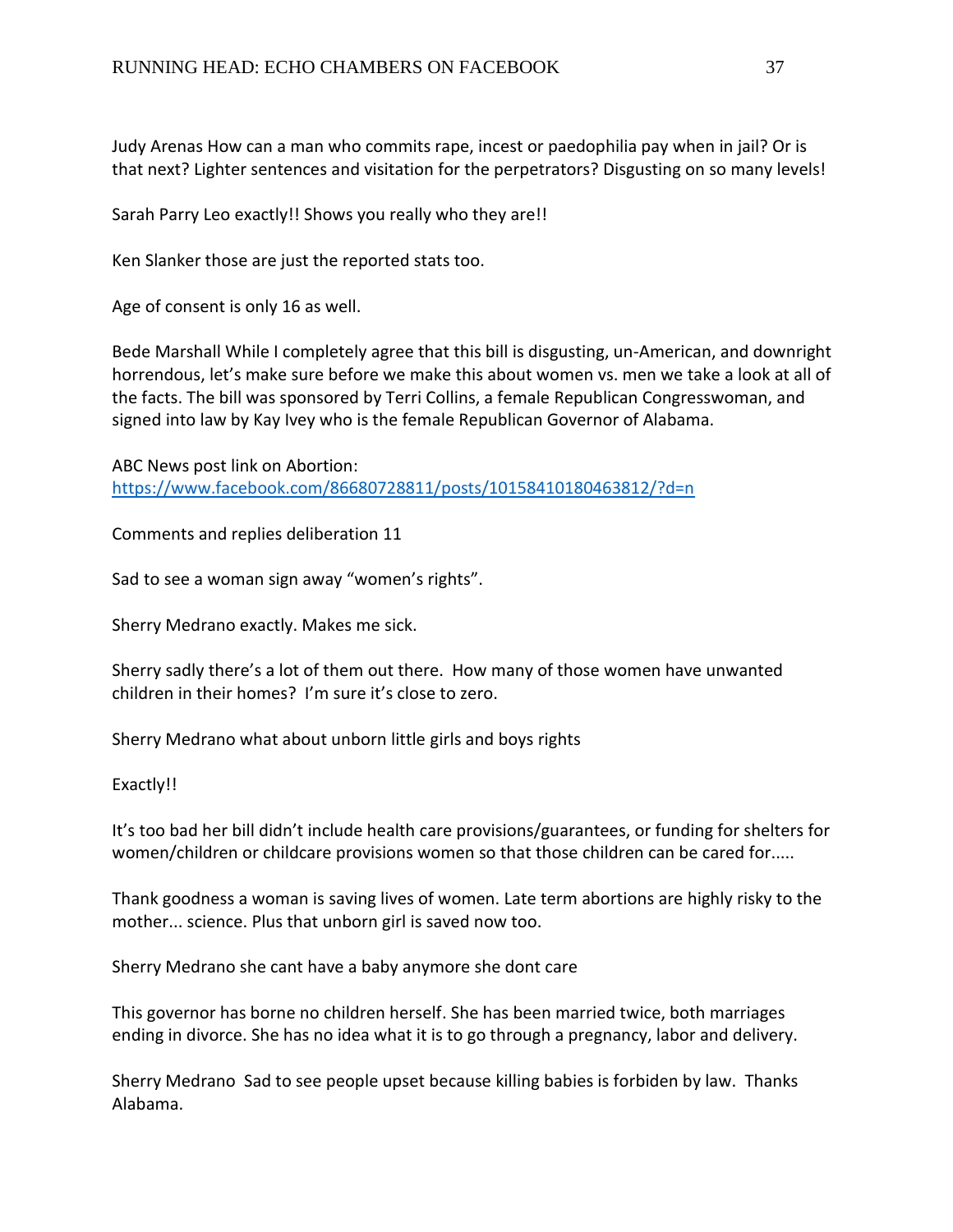Sherry Medrano couldnt agree more. I feel like she slapped all of us in our faces  $(2)$ 

Comments and replies deliberation 12

Welcome to Alabama. Please set your clocks back one hundred years.

Martin Kendal-Reed interesting how all the conversations about abortion do not include the male participant in any position of responsibility.....this is still seen as a woman's problem. Well we all know that it takes two.

Deborah Marlow Kennedy so a rape victim takes two? I'm pretty sure that 11 year old did not willingly participate.

No , I would say Human Rights advance us a hundred years. Babies have a right to life too. How about birth control with BOTH parties so that abortion should never be an issue???? I would say that would propel us in future progression as well.

Yes, two. She didn't rape herself.

Mary Lou Redmond birth control for both parties?? Pretty sure rapists dont give a f<sup>\*\*</sup>k about birth control n a victim should NEVER be forced to give birth from a horrific incident she didnt ask for.

Martin Kendal-Reed but your ok with paying for taking care of illegal children...as long as it's not American children...

Mary Lou Redmond the same people who try to prohibit a woman's right to choose try to eliminate contraception. It's about subjugating women not sticking g up for babies. Conservatives have clearly shown that they don't care about human life outside of the womb.

Mary Lou Redmond please make sure to educate the rapist that they should always use birth control

Mary Lou Redmond so an 11 year old child should be on birth control just in case she is raped?

Martin Kendal-Reed yeah right welcome to being responsible fools

Comments and replies deliberation 13

I hope you plan on taking care of these children. That Will show how much you believe in the sanctity of life. Make sure they get good educations, sufficient food and roofs over their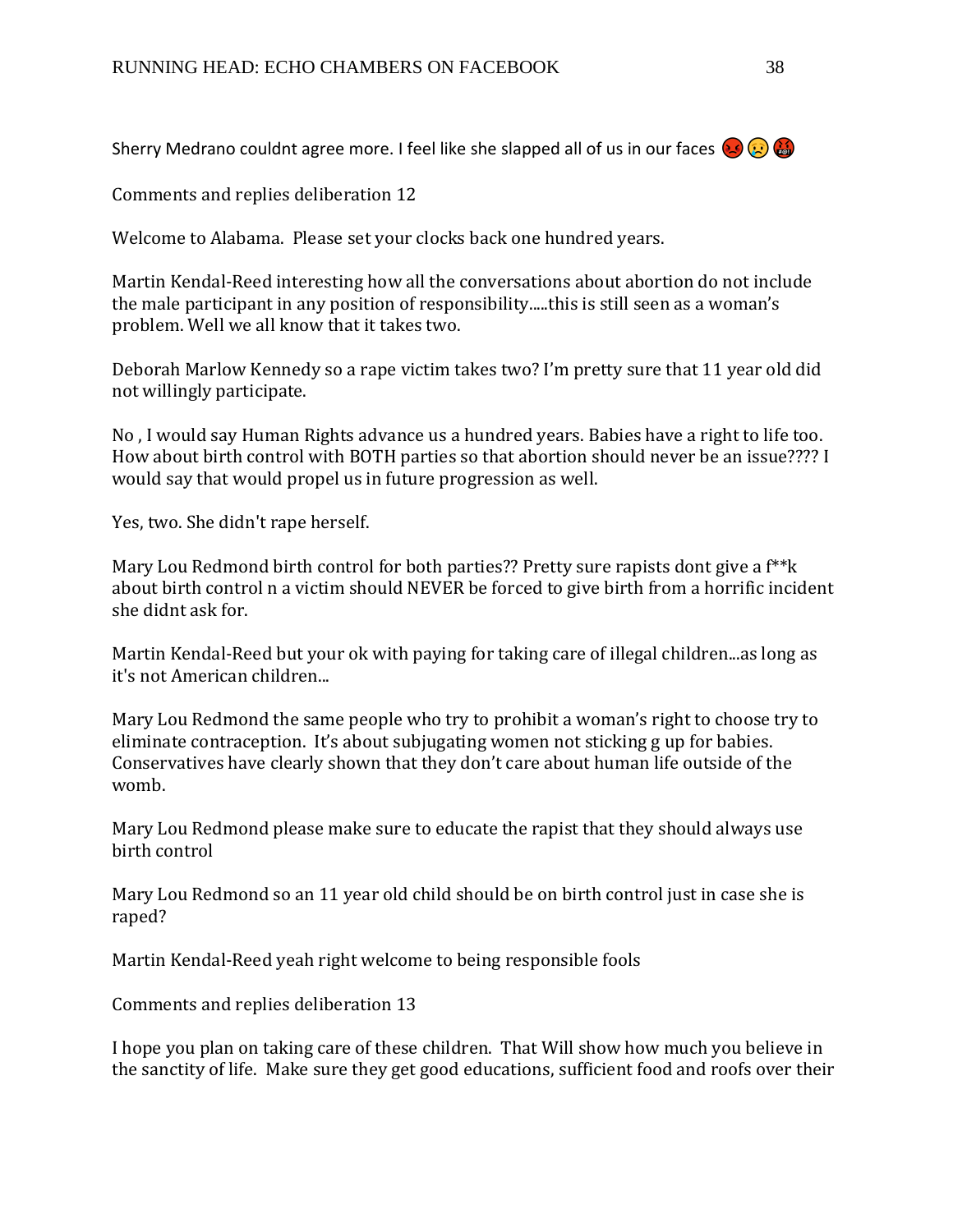heads. Not one of them should be homeless or abused. Do this and then you can say you believe in the sanctity life.

Judy that's right,Pro Birthers.

Judy Clarke that responsibility is for the two who created the life.

Thank you Judy Clarke. My sentiments exactly.

Judy Clarke:Try "Birth Control"!

Exactly. There are currently many forgotten kids in the foster care system that are just floundering and forgotten. Their lives matter.

Audrey Walund hey idiot did you know there also trying to go after birth control. And if they actually succeed with that. Then what are you gonna say

Audrey Walund You realize birth control is not 100% effective, right?

Mark Daviau Amen to that!

Aren't parents that chose to lay down together responsible for THEIR Children?!!

Birth control means cut all the men off.

Meanwhile, they don't want to fund assistance programs at the federal or state level, only dismantle what has been in place.You are only pro birth, NOT pro choice. Just a bunch of so called Christian HYPOCRITES......http://poverty.ucdavis.edu/article/war-poverty-andtodays-safety-net-0

Comments and replies deliberation 14

So much for separation of church and government.

Exactly what I was about to write

Only when it fits the Republicans narrative.

the moral majority has tried to push the psychosis of Roman myths for so long.

Sorry, but killing is still killing!

So much for science. And it is church and state sweetie. The gov't telling the church what to do, and vice versa. Not belief LOL

Melodee Buresh if you don't support it, don't get one and mind your own business.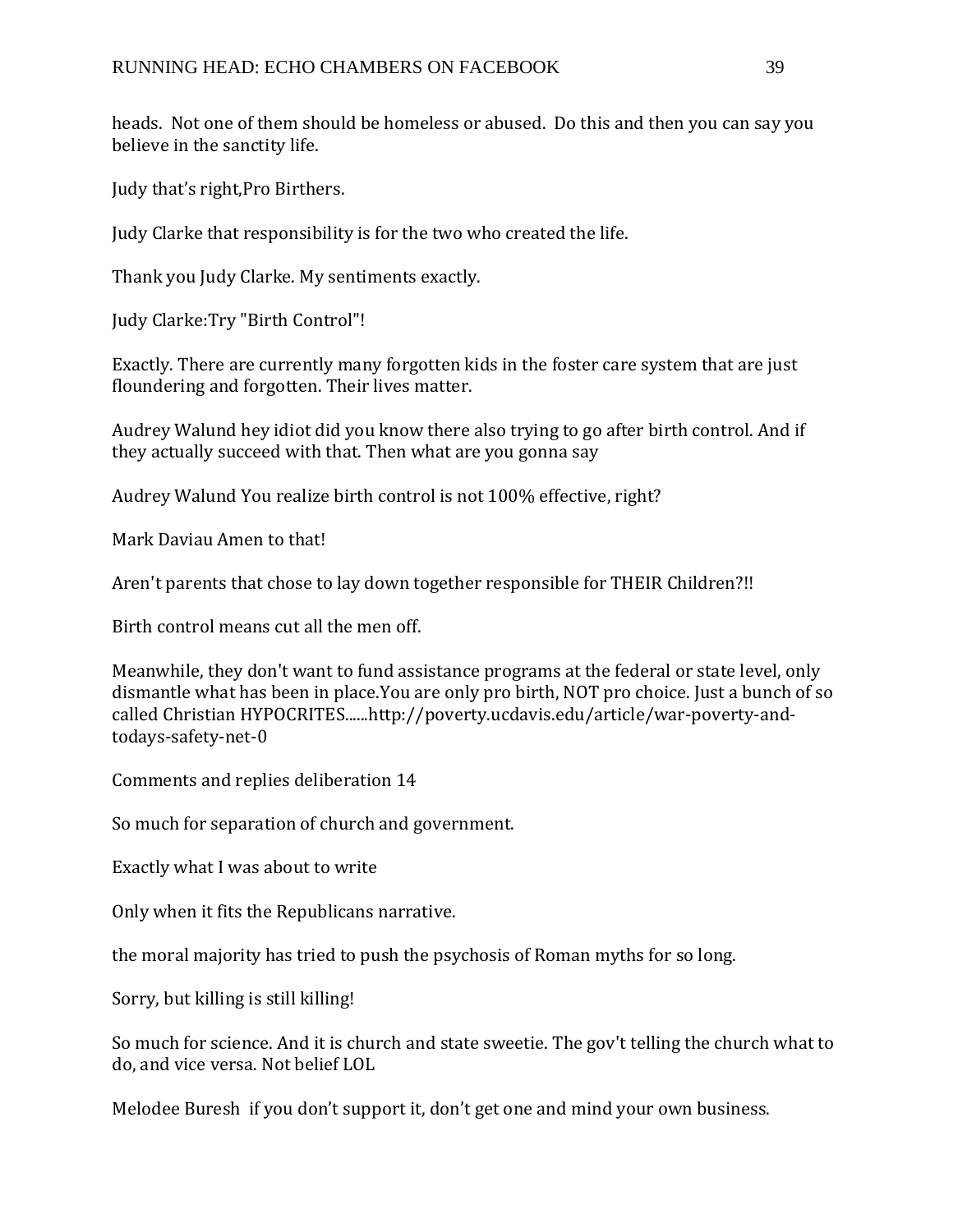Sorry-but being pro rape, is pro rape.

But YOU don't have the right to tell ME what to do with MY body!

Melodee Buresh Yeah, except it's not, there is that! Hope you're not on any form of contraception ... I mean, you are intentionally keeping life from forming at it's own free will! I guarantee it is what this weirdo of a "governor" thinks.

Franziska Best exactly

Comments and replies deliberation 15

"Life is precious and every life is a sacred gift from God". Unless you're poor, of color, an immigrant, are LGBTQA, or a refugee.

Or LGBTQ

Or get shot

This!!!

"Republicans care about babies from conception to birth, and then you're on your own until MILITARY AGE"

George Carlin.

Or female. Then you don't matter so much and don't have equal rights.

Or a rape victim

Deborah Stefanatos Avelis the gov is a female genius

say it loud and proud please

Beth Kamphaus Knotts oh please

Exactamente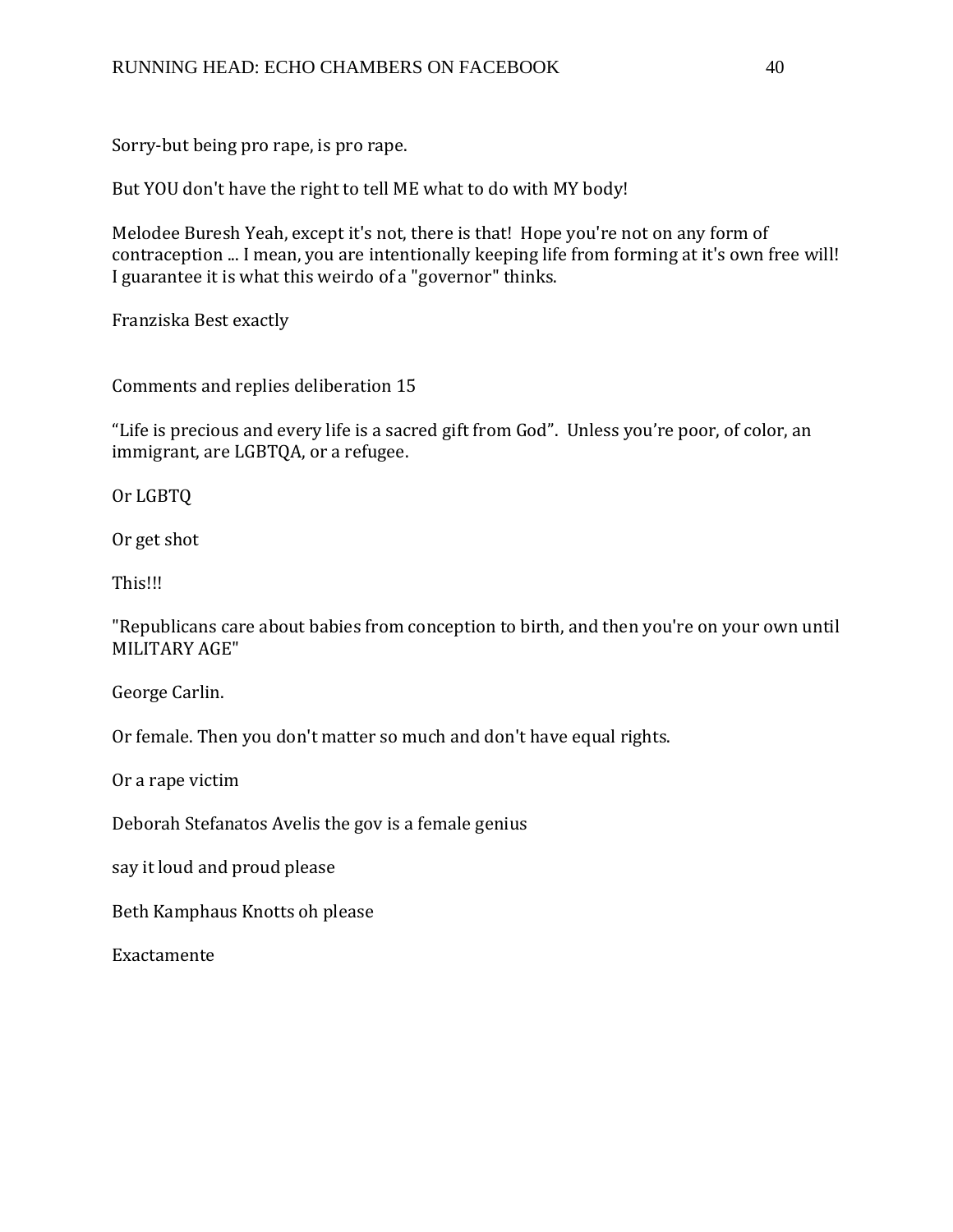Fox News Post on Immigration: [https://www.facebook.com/15704546335/posts/10156568584676336/?d=n](about:blank)

Comments and replies deliberation 16:

Listen president Trump thinks this is a good move we need to back his play because everything he has done up to this point has made America greater

Totally agree!! $\odot$ 

I agree. But I don't think he has to give this much. He BETTER be getting EVERYTHING he wanted for immigration reform in October

He has to give a little to her what he wants to pass. It's the art of politics (no pun intended)

I agree but I think this is another noose for Democrats left dangling by Trump. He's been extremely effective at trapping them so far. Democrats better be leery...

Agree! I now have a little more money in every paycheck because of the tax plan!

You dummies will follow him off a cliff lol  $\odot$ 

I don't like it, but I can support it IF he gets what he wants out of the deal. I expected a "path to citizenship".

Are you still going to feel that way the next time one of these Dreamers kills an American?

Exactly! Well said<sup>oo ^</sup>

That's probably the dumbest logic I've ever heard, but what do you expect at this point from Trump followers?  $\bigcirc$ 

Comments and replies deliberation 17

Did anyone hear what trump said? If they are an asset to America and hold a good job it could take 10 to 12 years to become a citizen! That isn't jumping to the head of the line! It's showing responsibility! Drug dealers thieves law breakers not included! Break the law at your own risk!

Plus no welfare, no SS, no free housing, no free health insurance or no cash. Let them take care of themselves. They are not citizens and do not deserve any of our services. We have homeless vets and hungry to take care of first.

Wow gee golly so basically it's staying the same right??? Idiot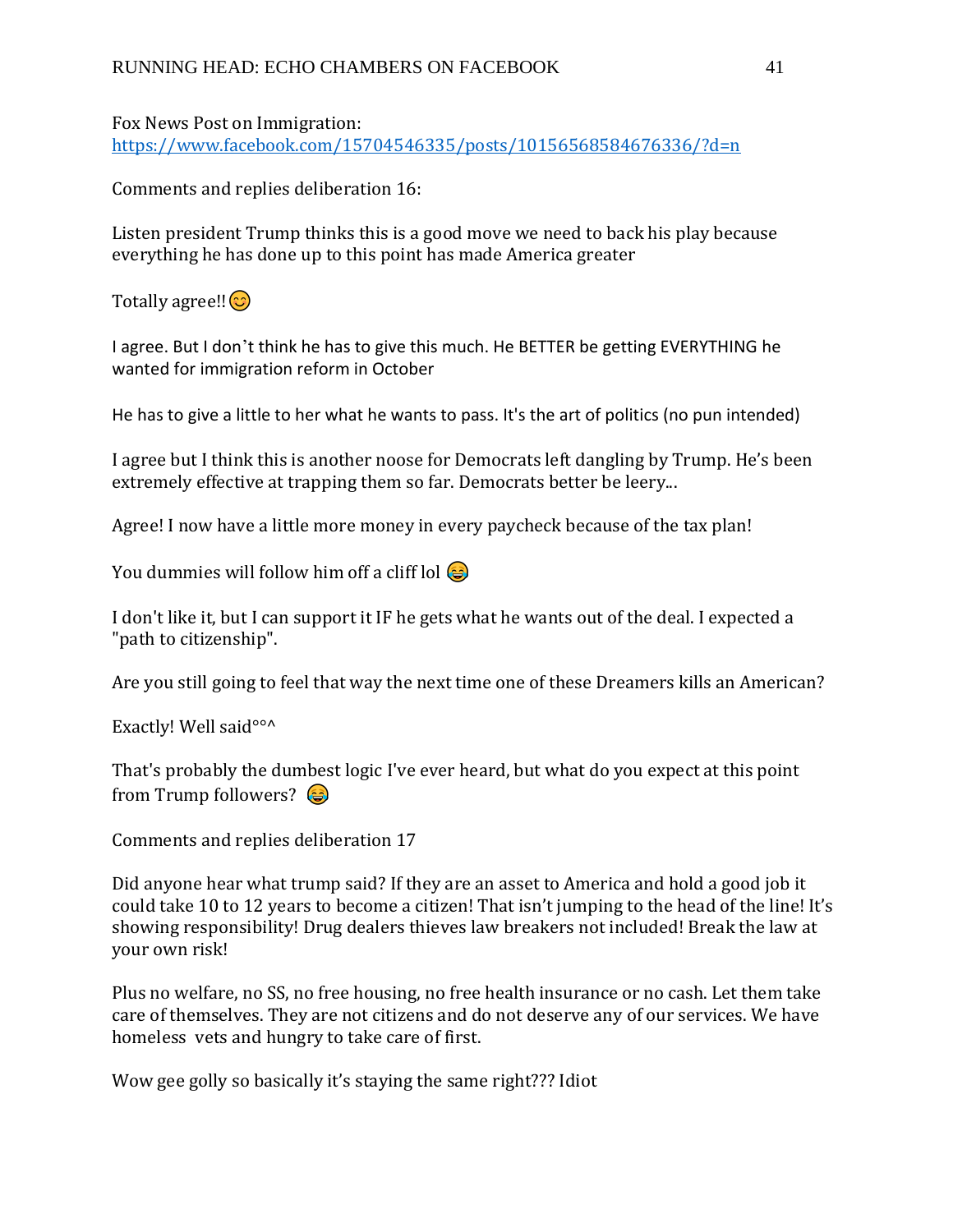To be fair, that's what DACA was going to do if he allowed it mature. They don't get benefits now and they pay taxes like of us already

Use the wall money to take care of the homeless vets and hungry N then go to jail

Jacob , no deportation. Be a law abiding citizen and you will become a legal cutuzen. Seems fair

They are still ahead of Russians, Brazilians, Chinese, and every OTHER nationality in getting here legally and benefiting from it. THAT PUTS THEM AT THE HEAD OF THE LINE!!!! They need to leave here and follow the constitutional law, not some made up dem voting scheme

If DACA so-called "dreamers" don't press on democrats there will be "NO CHAIRS LEFT WHEN THE MUSIC STOPS!"

the clock is ticking and the DEAL IS VERY SIMPLE TO UNDERSTAND: DEMS give us a vote to APPROPIATE THE MONEY TO FUND THE WALL AND THE OTHER COMPONENTS IN THE IMMIGRATION REFORM STATED BY TRUMP SINCE HIS FIRST CAMPAIN RALLIES... or... DACA EXPIRES AND ICE HAS A GREEN LIGHT TO START DEPORTATIONS! NO WALL NO DEAL, Mr SCHUMER!

I have no problem with this plan. I think it's fair! Trouble makers will be deported and the good people will stay as long as they stay good in that time period.

There go your tax cuts, bonuses and raises to pay for a wall he promised Mexico would pay for. Tell him to start a Go Fund Me Page and let's see how generously you donate for the wall!

Comments and replies deliberation 18

At the end of the day, democrats only want dreamers for their votes eventually. TRUMP is still gonna win the next election. With or without the dreamers! Lol

He won't make it to 2020

Loretta Brown he will be president the next 7 years. OBAMA was a long 8 years of zero accomplishments and nothing but apology tours.

Mueller will get him or death will first.

Loretta Brown well according to Kerry and Soros that's the plan anyway

Loretta Brown is that a threat?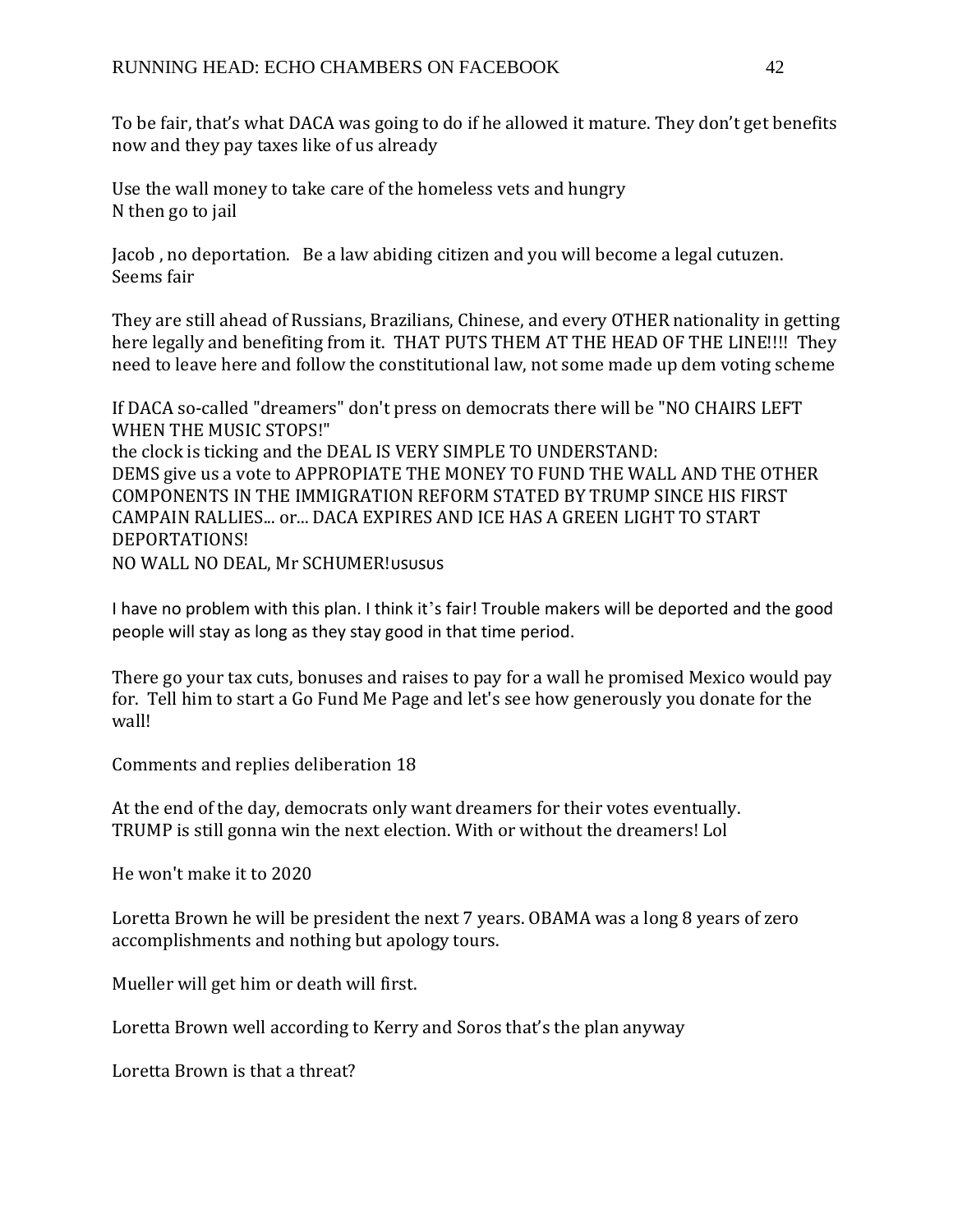Dreamers won't be able to vote in 2020 based on what's outline here. And what makes you assume they'd vote democrat?

Loretta Brown you're delusional lady, just sit back and watch Hildabeast and obama go to iail. Wait for it.

Loretta Brown Loretta Brown keep dreaming. TRUMP's Yo' daddy 7 more years  $\bigcirc$   $\bullet$ 

Loretta Brown your surname should be Clown.

At the end of the day you're still an idiot.

Comments and replies deliberation 19

For illegal immigrant and descendents:

- No citizenship
- No Birthright citizenship, eliminate chain migration
- Can never obtain public assistance
- No right to vote...ever! Violations result in deportation
- No Federally funded college tuition
- Eliminate VISA Lottery
- Felony = Deportation
- Must pay State/Federal Tax
- Build the wall whether by brick or virtually as necessary
- Steep fines (100k per head) for any employer hiring an illegal alian

• Steep fines (100k per head) for any city harboring an illegal alian along with with criminal charge against city officials.

See if Democrats want them then !!

If you are born in this country regardless of your parents citizenship status you are a citizen. So take the descendants out of your post or you make us other trump supporters look retarded

You and your parents won't be in America if the native Americans had applied your immigration policy.

My favorite...can see how that's gonna appeal to a lot of people  $\triangle$ 

Correct, the American people deserve corrections to our corrupt government and permanent elimination of this corruption.

If Trump delivers the wall and a path for 1.8 million ppl. That will net him millions of votes next round. Winning.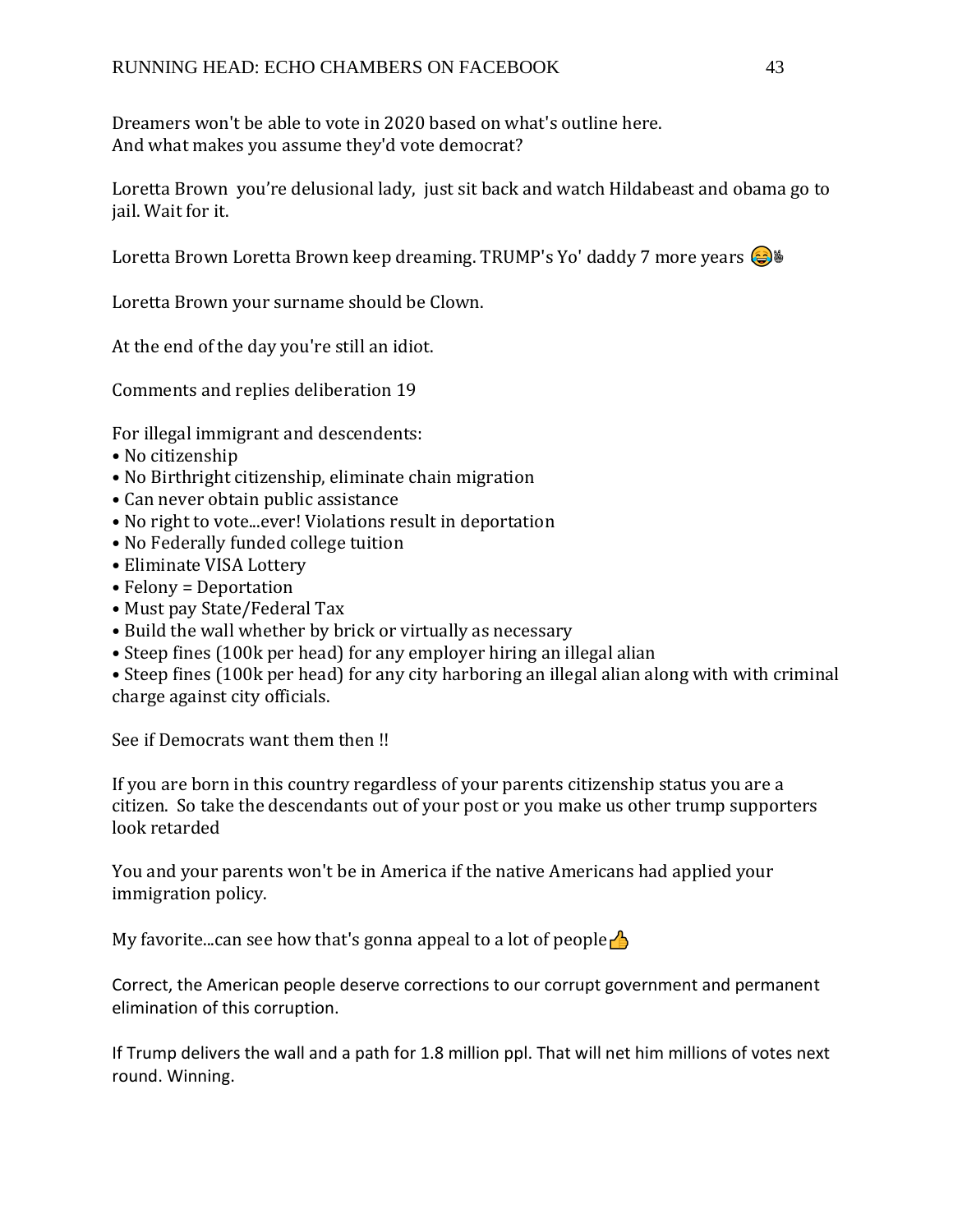Self hating Hispanic eh?

Adua Sam the native Americans didn't have immigration laws. And you're basically saying that a nation needs to protect its borders or it will be overrun and conquered.

Descendents too eh? So when are you going to start packing?

Not everyone migrates here illegally savadol

13th, 14th and 15th Amendment makes your entire checklist invalid lol

Comments and replies deliberation 20

A pathway to citizenship is better than amnesty! President Trump is still keeping his campaign promises including the wall. #MAGA A pathway to citizenship IS amnesty. #MuellerAintGoingAway

Dan Haynes Better look that up! Hahaha $\odot$ 

In my opinion, only the less than 26% of Americans who voted for that racist child rapist Trump and believed him when he lied and said Mexico would pay for the Wall, should have their tax dollars spent on that Wall of Racism

In my opinion John Frank you're ignorant.

Dan Haynes He sure isn't with all the crap he's finding on Hillary and Obama.

The wall that you will be paying for

How about giving them a pathway back to shithole Mexico

You mean exactly what Obama promised them?

The mental gymnastics that you retards have to do, in order to keep supporting Trump, is impressive.

Really because he promised Mexico would pay for the wall.

MSNBC Post link on immigration: [https://www.facebook.com/273864989376427/posts/1921566717939571/?d=n](about:blank)

Comments and replies deliberation 21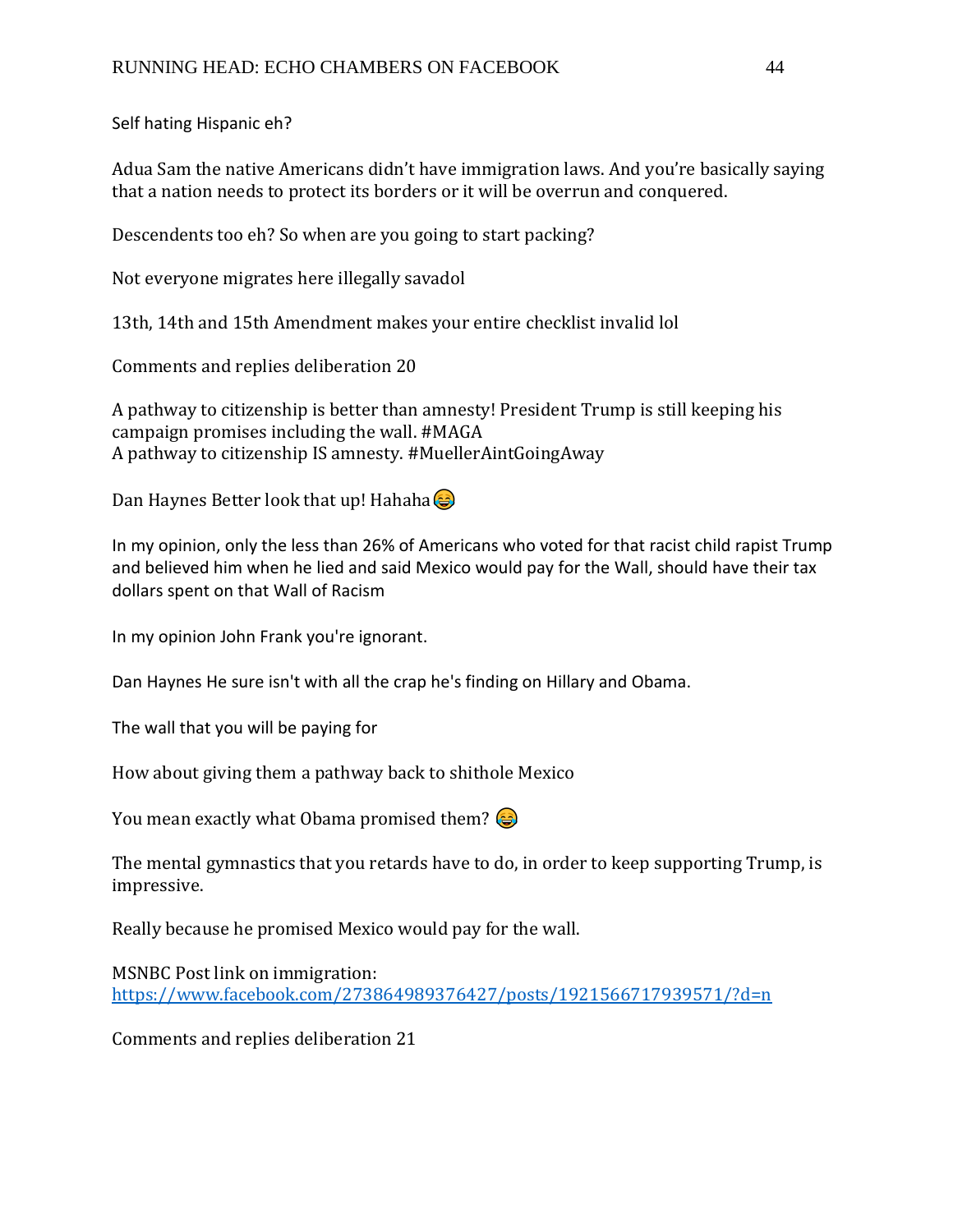Aren't the Trumpsters upset that he lied to their faces for a year and a half saying "Mexico is gonna pay for it"?

They truly don't care what he does.

No, we're more upset that Democrats don't care about 'Dreamers' today. Checkmate. You Democrats lit yet another exploding cigar. You got outmanuevered AGAIN by Trump. He'll really humiliate Democrats over this issue on Tuesday. SOTU.

Nope. Because when we stop the inflow it will start to pay for itself - so Mexico pays for it indirectly, and we can still show some compassion to deserving DACA participants who know no other home. As a Trump supporter, I would be more than satisfied.

They forgive him anything. It's insane

Bruce Porter lol. Nonsense. We save 1.8 billion? The wall is usele6

He was right. He could shoot somebody on 5th avenue and not lose a single vote. Steve Carter really? How do you figure that. This is the problem with your hero and his supporters. You think and act like this is a game. This is people's lives. This is why Hillary called you deplorable. You people are sickening

Steve Carter you all use humans like they are pawns

And the reason why Chris Maiuri is because the Democratic Party is no longer formidable enough to compete with the right wing hate machine. Trump steals the DACA/Dreamer issue and it's the end of the line for Democrats.

Trump cares about dreamers. HAHAHAHA. That's awesome. He JUST asked in a meeting "why do we need more people from those shithole countries?"

Comments and replies deliberation 22

Trump 2016 - 'Mexico will pay for the wall.' Trump 2017 - 'you will pay for the wall and Mexico will pay you back.' Trump 2018 - ' you will pay for the wall or no DACA'. So much winning. And no, this is not negotiating. Negotiating with Mexico for the wall is negotiating. Forcing us to pay for the wall is not negotiating. That is failure.

Yeah it is negotiating. It's negotiating with the democrats if you haven't heard. Wall for DACA. It's called compromising.

No. That's a failure.

Leigh Gabel Might want to go read the definition of "failure"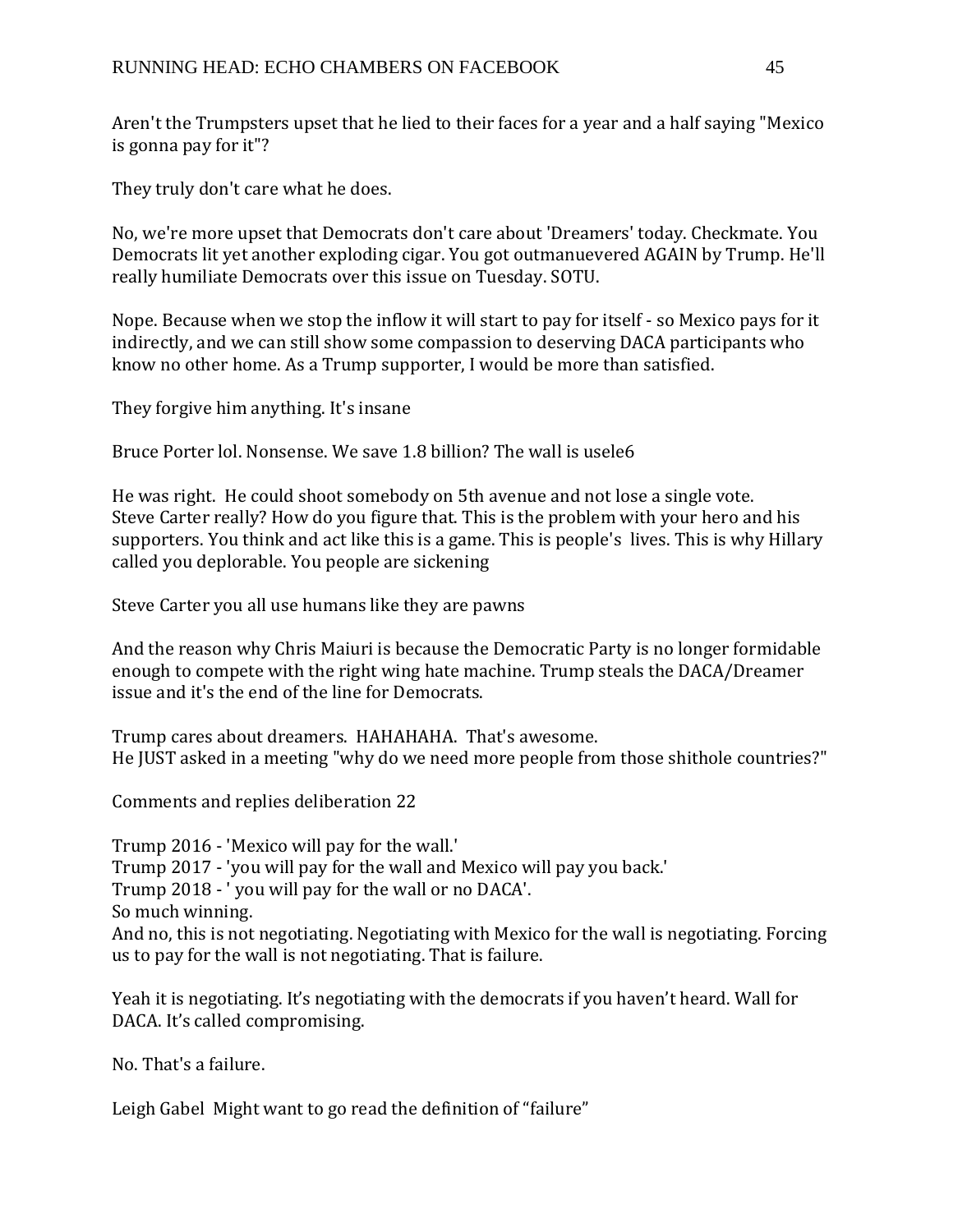You apparently misunderstand the word

Then you evidently can't read.

Mexico isn't paying for the wall like they are supposed to because chicken Trump took their 'no' and never looked back. Could not negotiate his way out of a wet paper bag and now he's bankrupting us to pay for the useless wall. Go back to Mexico. Get them to pay for the wall like he promised.

If this had been Obama reneging on a campaign promise, you'd be screaming.

Leigh Gabel Trump is going to Bankrupt the country after building a wall that costs 50 billion dollars? We're 20 trillion dollars in debt today. You're late to the party. "Could not negotiate his way out of a wet paper back" After you just admitted that the wall is getting built.... After he negotiating with the democrats to get it built. Wanna try again?

"Had this been Obama" what does Obama have to do with anything?!? What are you talking about? Lol

Leigh Gabel it's clear that your hatred for Trump has blurred your sense of reason. If Trump doesn't get Mexico to pay for the wall, that doesn't mean he's a "failure" No one expects any politician to be successful with every campaign promise. If he gets more than 50% of his goals accomplished, that's a subjective win to most people

Cameron Ater Yeah ,let's compromise people's lives with building a wall, that Mexico will never pay for, so why whould we?

The wall will pay for it's self. Billions of dollars leaves the us from drug, gun and human trafficking. Less illegal immigrants means less tax dollars going for entitlements and other costs. Less criminals like gang members of ms-13 will mean less people in our prisons, less costs. Right now we have a trading deficit when dealing with Mexico, we have help build up their economy at the expensive of our own. Now it's time to equalized NFTA . Yes indirectly Mexico will pay for it. #releasethememo

Richard Derrick We should pay for that wall because ultimately it will save us trillions of dollars. Less illegal immigrants helps our economy. Curtailing drug, gun and human trafficking will save us trillions. #releasethememo

Comments and replies deliberation 23

Funny I wonder how many billions of dollars Donald Trump plans to embezzle while building the obsolete wall, I bet Halliburton gets the contract so he makes money from his stock in the company also.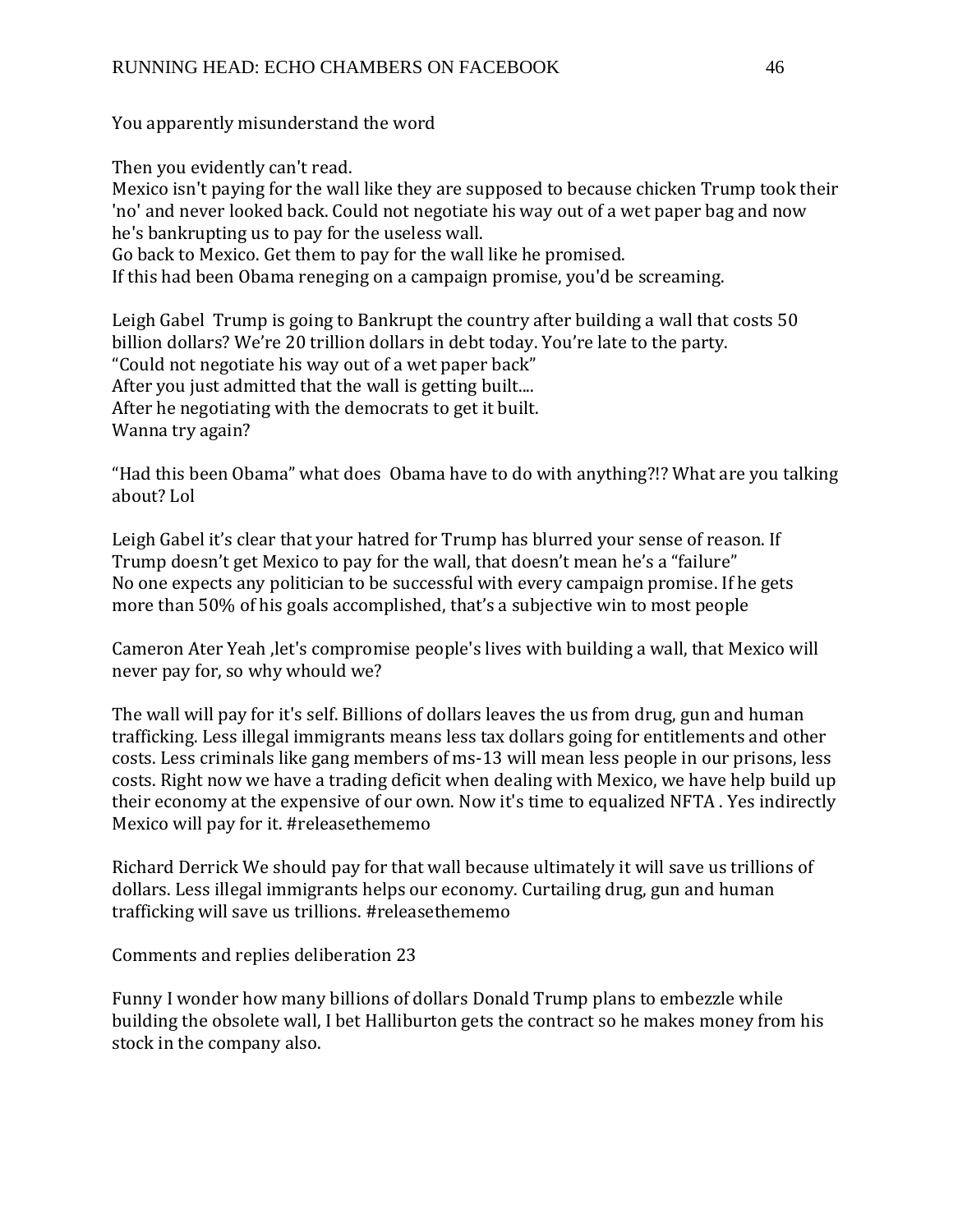I think he will build or get crooked pals to build and get a cut of more then 50 percent or better, the price, of the wall, a cut,pay for play ,all saw in ny ,that's why he lost his home state a big clue,

Every time he mentions the wall the price tag goes up last week it was 18 billion, now he is asking for 25 billion. Plus it is no good for environment or wild animals. Will only stop weak refugees while cartel will have their tunnels and aircraft and corrupt police doing business as usual.

Embezzle that would be what the clintons did to Haiti  $\circled{r}$ 

Comments and replies deliberation 24

Durbin and Schumer better not spend 1 effing dime of my \$\$ on that stupid wall! I say give the govt \$\$ for agents ON the border in exchange for granting immediate citizenship for DREAMers. The rest of the issues should be debated after the new blue congress takes over after Nov.

What are you going to do if Schumer and Durbin build the wall? Go ahead, say it! Your not even from their state! $\odot$ 

You couldn't pay me enough to put myself through that kind of bs.

James Whitsell I lived and worked on the border from Falcon Dam to S Padre Is for 5+ yrs while they started their stupid fence that trump wants to turn into a wall. It created way more problems than it solved. Taking private property from American citizens to build a 1/2 mi segment here then 10 miles then 1/2 mi there. Ridiculous waste of \$. I now live in Durbin's state.

Comments and replies deliberation 25

Mr. President.....you have stated time and time again that Mexico will pay for YOUR WALL, so..........don't hold DACA recipients hostage because you've LIED again to you gullible constituents. BTW, Happy belated Anniversary to you and your 'Porn Star Acquaintance' Stormy Daniels. That will always be easy for us to remember .........because it's the birth year (2006) of your son Baron with his mother, your wife..... Melania.

Obama stated over & over our insurance premiums would go down too. I'm still waiting.

Elisa Bohon Yount Wilson and Trump said over and over and over that Mexico will pay for the wall. Are u waiting for that? I am.

Comments and replies deliberation 26

We have a brainless comander  $\sum$  thief trying to negotiate kids future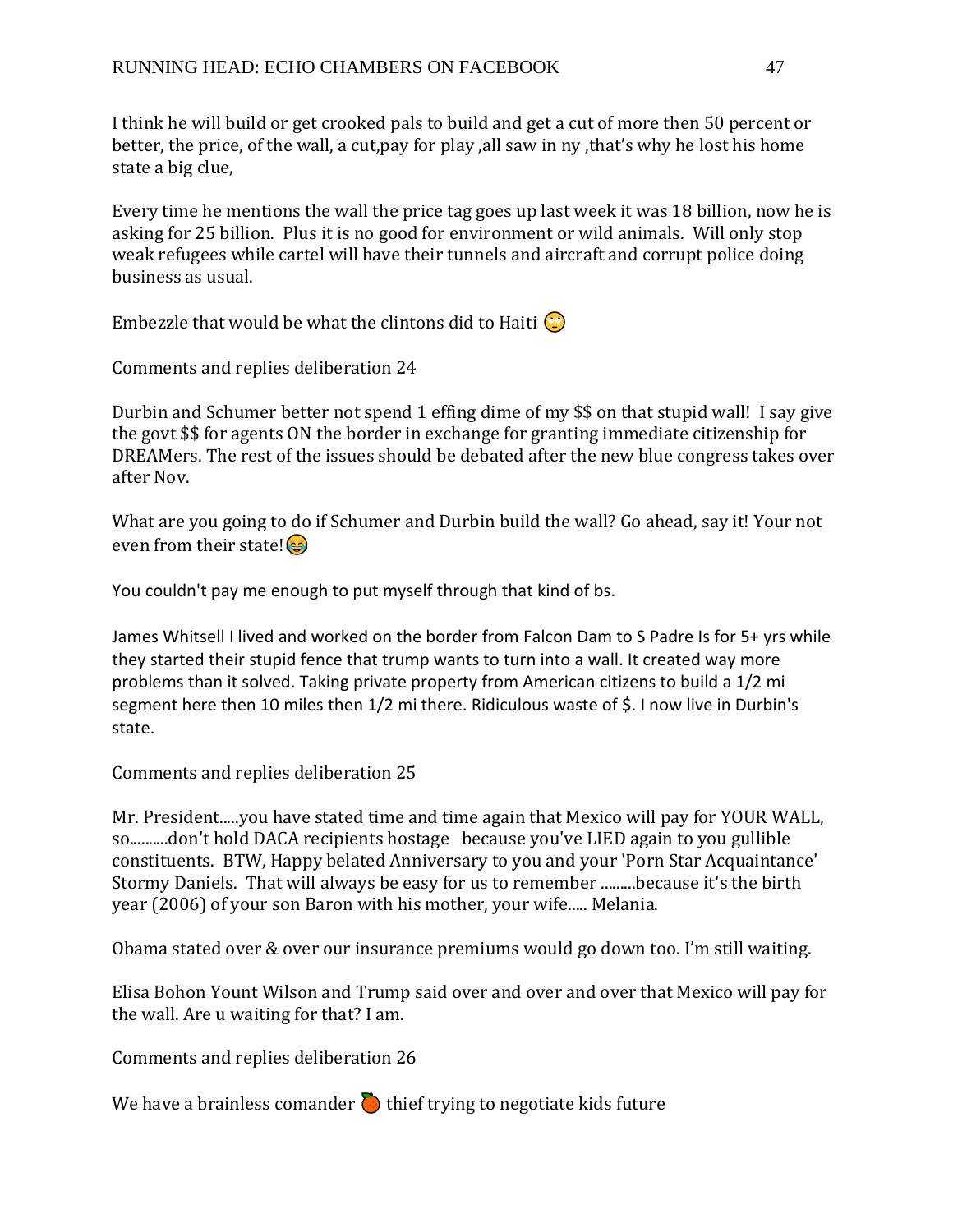None of them are kids now. Look at you drinking the liberal Kool Aid. President Trump is playing chess. We just have to sit back and watch his moves. He is so far ahead of them he's making them dizzy. So I like where this is going. Where is the popcorn and coke? This is going to be fun.

Well Trump should stop playing chess because he's not mentally capable to make nobody dizzy and get ready for Mueller because he will need whole lots of toilet paper

ABC News Post link on immigration:

Comments and replies deliberation 27

why didn't she get her citizenship instead of waiting for everything to be handed to her

[https://www.google.com/amp/minnesota.cbslocal.com/2017/09/05/gq-dreamers](about:blank)[citizenship/amp/](about:blank)

She was hoping hillary would made office

You're stupid as hell Wanda.

There is nothing in America that is Free ?

How are you even Americans and don't know the logic of becoming a US Citizen?

Jeez! I am tired of reading ridiculous comments of uninformed people like Wanda.

Why are trump supporters this stupid?

How many times do we have to say this. They had no path to citizenship.

Why do all Americans think you can just apply for citizenship and it will be handed over to you? If that was the case do you think there would be undocumented people? Do you think people want to be in a country undocumented? Why not get educated on how immigration work and then come back to comment!

I gues the truth hurts

Comments and replies deliberation 28

Should have been working on your citizenship while you was doing nothing but complaining time is a wasting!

Exactly well said!!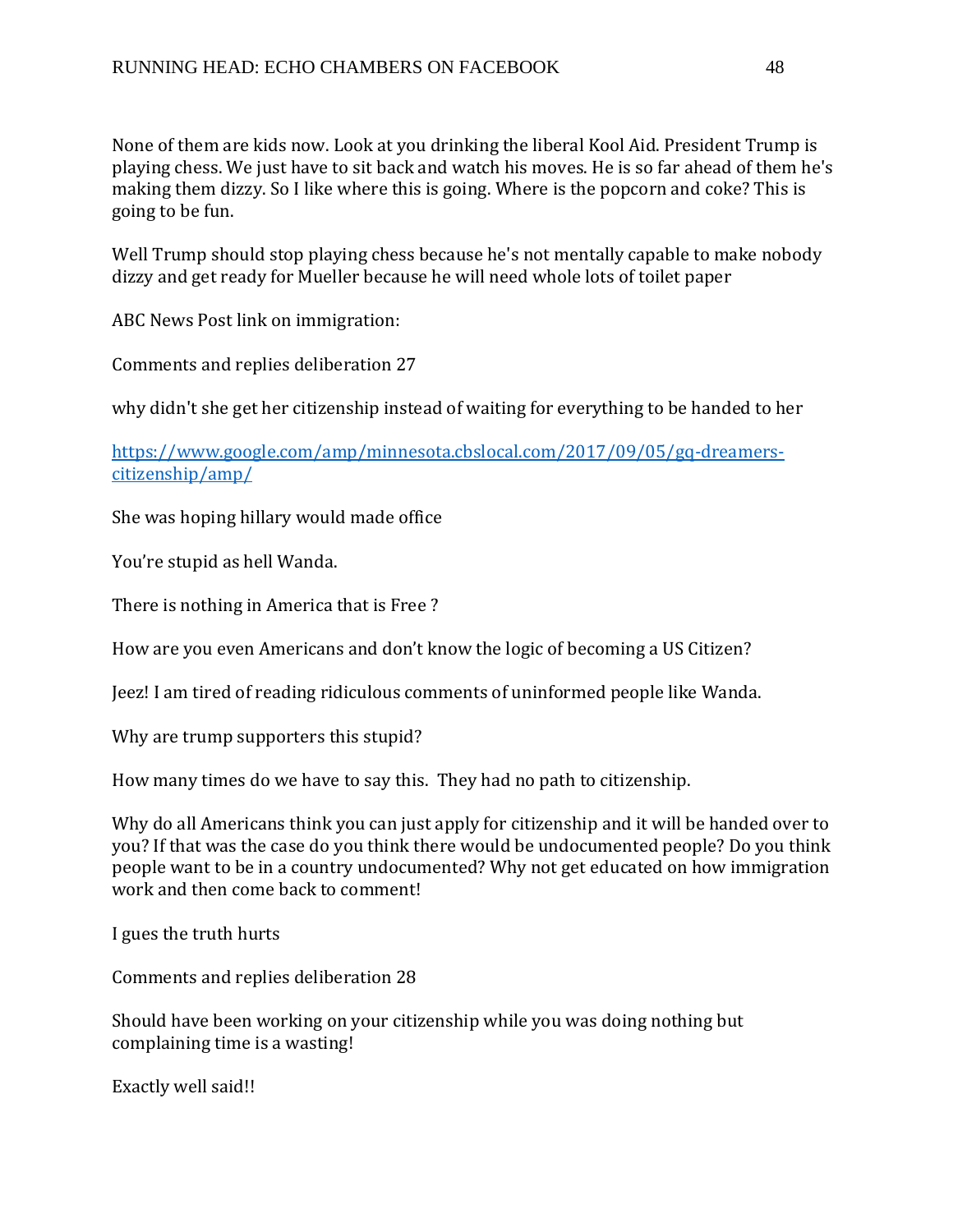## RUNNING HEAD: ECHO CHAMBERS ON FACEBOOK 49

I'm sure she has. Many do not have a path to citizenship.

Kenny Heath you think that was well said?!?! That's was barely English. Jesus Christ

@john foster your statement is the typical ignorant rebuttal that plays out over and over. Either you people don't read, too lazy to read, or just too biased to understand that there was no pathway. They couldn't apply for anything end of story damn I wish you people wouldn't be so ignorant if you're going to speak out against it.

Thank you Eric Carrillo!

Why is it that the ones that lack the knowledge of an issue are the first to comment?

Another one. There was no path to citizenship. Boy we really need to work on our poor education in this country.

It is really sad we have to deal with this ignorance on this grand of scale. Millions of voters can't even get one single issue correct.

Looking for a sugar daddy or a sugar mama

Seems to me they were expecting Hillary to become president and they wouldn't have to worry about citizenship!

Comments and replies deliberation 29

Take it up with your parents who placed you in harms way. Citizenship isn't granted just because you want it. It is a privilege, not a right. We all live with the consequences of the decisions and choices our parents made for us - good and bad. So do you.

Posted a gif that says "what happened your balls drop off?"

Don't hold back, go full douche on us.

Brandon Thrasher Brilliant demonstration of intellect and a cogent argument. You look to be the oldest in your third grade class. You might want to lay off the cheetos a bit at recess. . . just sayin' .

Posted gif of trump mocking a reporter with disability oh look a stupid comment who things that kids should be held accountable to their parents crimes. by this logic if your parents were murders you as the child should serve the time.

Well, Gary Adams, she's not a kid NOW, is she.

Gary Adams Learn how to spell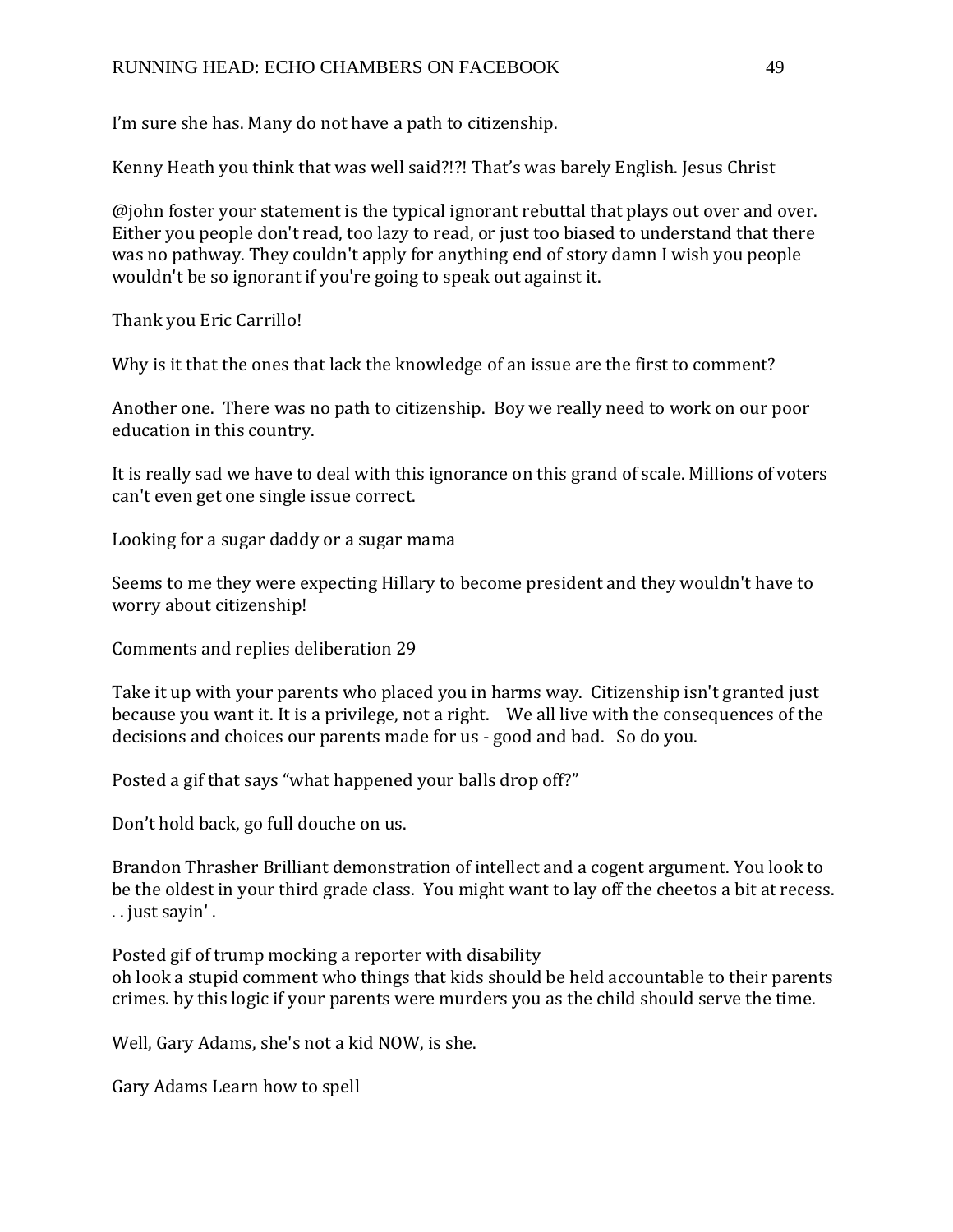Gary Adams These are not kids they are adults

Comments and replies deliberation 30

And so ABC picks a Lady that just so happens is going to get deported if she don't get her citizenship ... So what has she been doing ... Oh she wasn't worried about it until now .. Until we finally have a President standing his ground doing what he said he would do .., I Think we have a Great President ,, Yes he is blunt and straight to the point. With no filter and I Respect him even more for that ...

What she has done is follow the rules of DACA.

It's always abc, cnn, msnbc etc... fault just admitted already you voted for a racist now you trump supporters are blaming everyone but Jesus Christ

Shame on you. You should be ashamed of yourself. We should not be treating fellow Americans like this. You are part of this problem.

There is currently no pathway to citizenship for DACA people. Otherwise they would take it and thats what they are fighting for.

But lets blame Trump for attempting to solve the problem, what did Obama do ?

"Blunt and straight to the point"--keywords for bigoted. And you accept the fact that he is bigoted. And that is sad.

Cornelius Rodgers all that he could

Lisa Donaho That is not our law. If you go to her other country, the one she carries the flag for, do you think they would give you food shelter and money. We have been giving them handouts for years, tax free. Your money at work.

blame Mcconnell, he stood in the way of every good thing Obama presented. This is his mess.

Patrick Lavergne They pay to be in America. They pay taxes. They do not commit crimes. They contribute 500 billion to the economy. What have they done to you?

Comments and replies deliberation 31

i have neighbors who got their citizen ship quick!!! they didnt live here 20 plus years without.. it can be done if you want to do it

Took my hubby 10 years to get his green card but he got it as soon as he got here. Now he is a citizen and in the military.

just seems.everyone whos so upset has been sitting and doing nothing.to get it